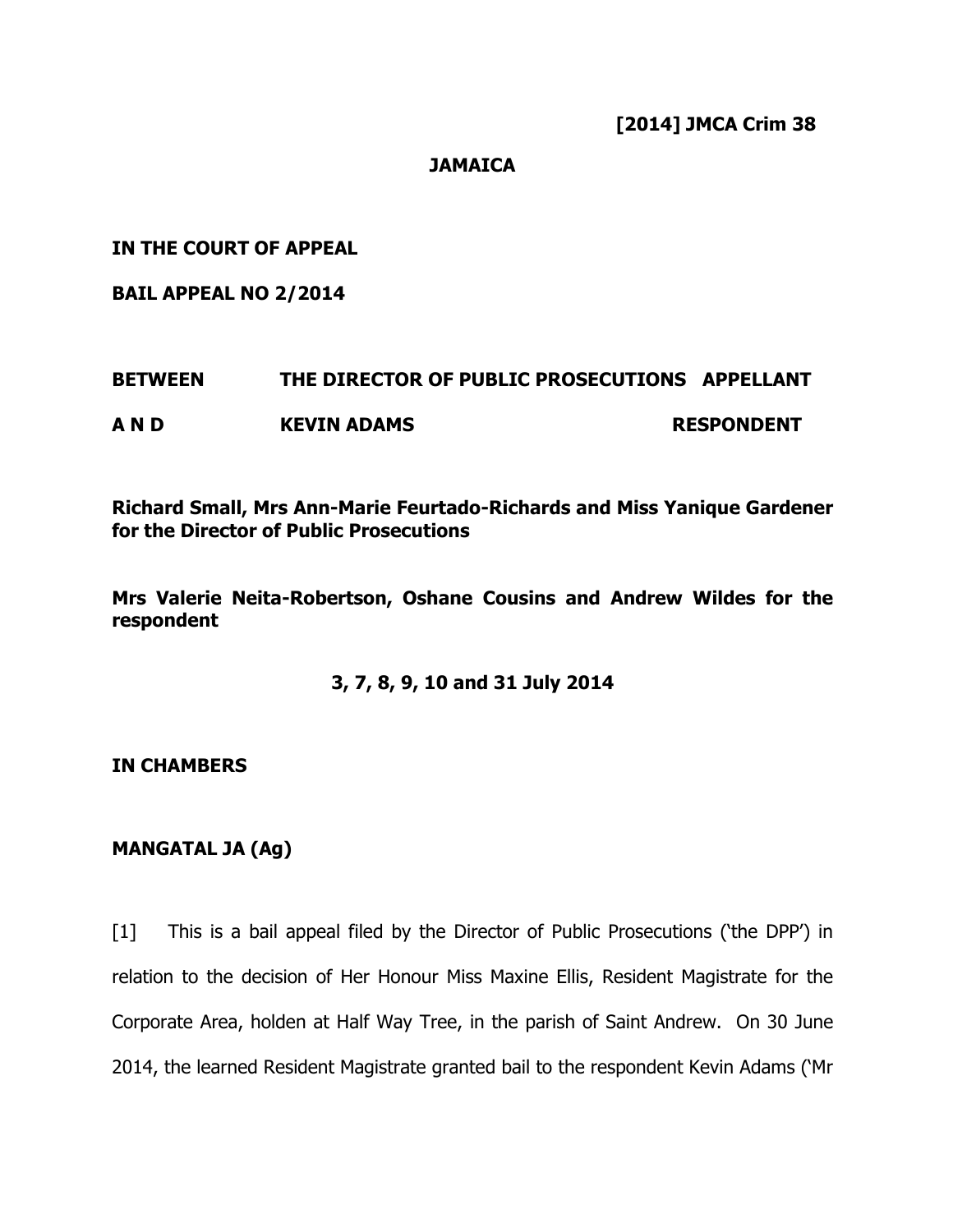Adams') in respect of four murder matters, in relation to Adiff Washington, Sylvester Gallimore, Anthony Trout and Andrew Bisson, in respect of which Mr Adams was charged. The terms and conditions of the order made in relation to bail were as follows:

- "1. Five Million Dollars bail with one or two sureties.
- 2. To report to the Area III Headquarters in Mandeville on Mondays and Fridays between the hours of 6:00 a.m. and 6:00 p.m.
- 3. Stop order at airport and other ports of entry and departure.
- 4. Surrender travel documents.
- 5. Curfew order between 8:00 p.m. and 6:00 a.m. daily."

[2] On 10 July 2014, after considering arguments advanced over several days by the

Crown and on behalf of the respondent, I made the following orders:

- "1. The appeal is allowed.
- 2. The decision/order of Her Honour Miss M. Ellis made on the  $30<sup>th</sup>$  June 2014, granting bail to the respondent Kevin Adams in respect of the four murder matters of Adiff Washington, Sylvester Gallimore, Anthony Trought, and Andrew Bisson, is set aside.
- 3. The respondent is remanded in custody."

I had promised that my written reasons would follow at the earliest possible time. These are my reasons for having allowed the appeal. I have produced them urgently because of the nature of the matter and because the end of this court term is upon us.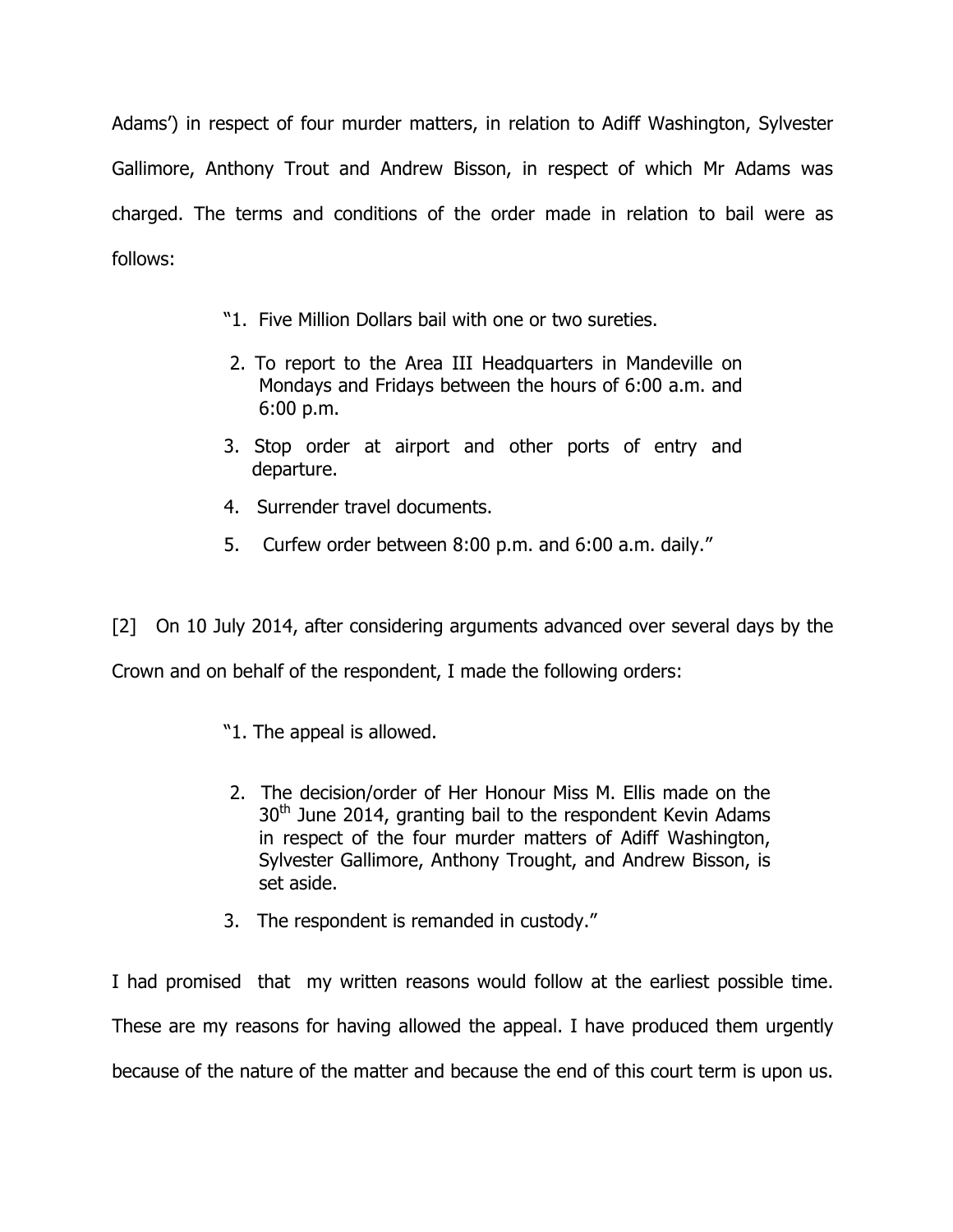However, numerous submissions were made to me and I regret that I have not had more time to condense and streamline my discussion of them here. Thus, I apologize in advance for the length of this judgment.

[3] Section 10(2) of the Bail Act ('the Act') provides for the prosecution to have a right of appeal to a judge of the Court of Appeal in chambers in respect of a decision of a Resident Magistrate or a Supreme Court judge granting bail to a defendant. Neither I nor counsel for either side were able to find any written decisions from this court in relation to the prosecution's right of appeal since this right was first introduced into law in 2010. I trust that it may therefore prove useful to state the law and principles relevant to this area of the law, and their application to the circumstances of this case. This lack of written precedent is somewhat similar to the circumstances that obtained when Brooks JA delivered his decision in **Huey Gowdie v R** [2012] JMCA Crim 56. In that decision, Brooks JA provided admirable guidance. Brooks JA specifically addressed appeals from a Supreme Court judge or a Resident Magistrate's refusal of bail as the matter which came before him involved a refusal of bail.

[4] As I did at the hearing when I handed down my decision, I wish to commend counsel on both sides for their invaluable assistance. They have obviously conducted wide-ranging research and have provided comprehensive and thoughtful submissions.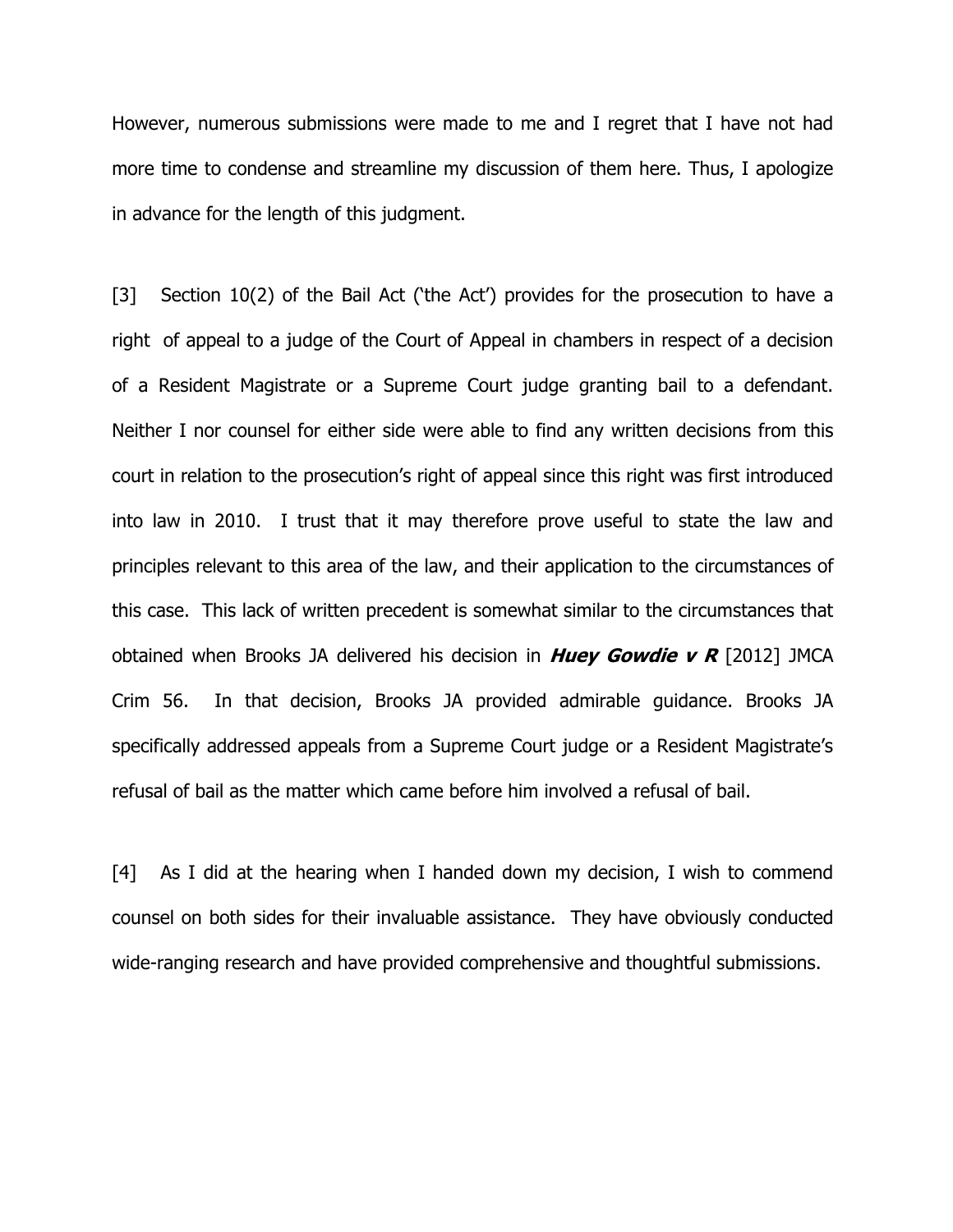$[5]$  Section 3(1) of the Act provides that subject to the provisions of the Act, every person who is charged with an offence shall be entitled to be granted bail. However, section 3(4A) states that bail shall be granted to a defendant in relation to an offence specified in the Second Schedule, "only if the defendant satisfies the Court that bail should be granted". It is interesting to note that section 3(4A) was added to the Act in 2010, at the same time as the prosecution's right to appeal set out in section 10(2), was added to the statutory provisions. The first offence specified in the Second Schedule is murder. Mr Adams was at the time of the bail application made on his behalf before the court facing four murder charges.

[6] Sections 4(1) and (2) of the Act, which bear the marginal note "Circumstances in which bail may be denied", provide as follows:

> "4.-(1) Where the offence or one of the offences in relation to which the defendant is charged or convicted is punishable with imprisonment, bail may be denied to that defendant in the following circumstances-

(a) the Court, a Justice of the Peace or police officer is satisfied that there are substantial grounds for believing that the defendant, if released on bail would-

- (i) fail to surrender to custody;
- (ii) commit an offence while on bail; or
- (iii) interfere with witnesses or otherwise obstruct the course of justice, whether in relation to himself or any other person;
- (b) the defendant is in custody in pursuance of the sentence of a Court or any authority acting under the Defence Act;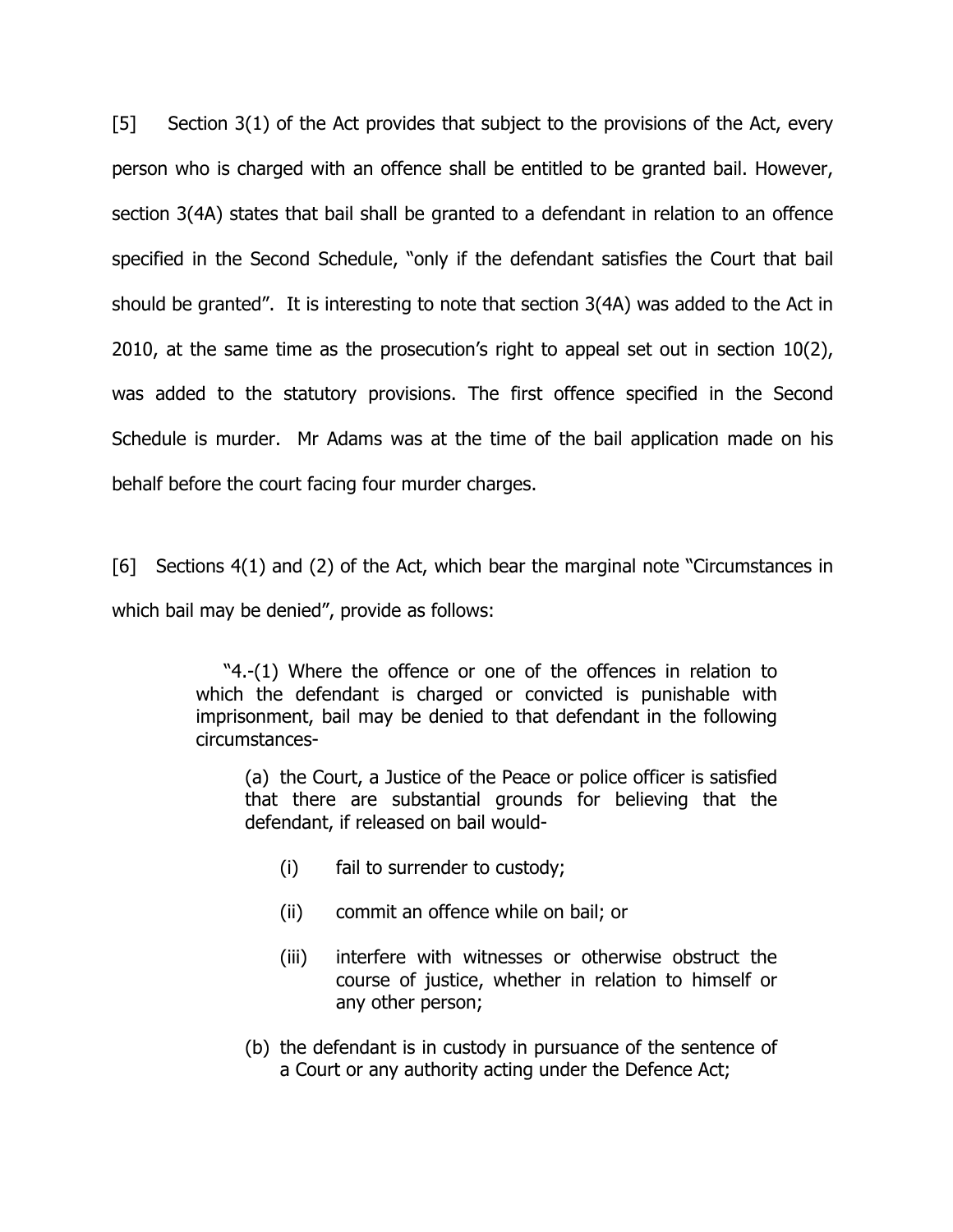- (c) the Court is satisfied that it has not been practicable to obtain sufficient information for the purpose of taking the decisions required by this section for want of time since the institution of the proceedings against the defendant;
- (d) the defendant, having been released on bail in or in connection with the proceedings for the offence, is arrested in pursuance of section 14 (absconding by person released on bail);
- (e) the defendant is charged with an offence alleged to have been committed while he was released on bail;
- (f) the defendant's case is adjourned for inquiries or a report and it appears to the Court that it would be impracticable to complete the inquiries or make the report without keeping the defendant in custody.

 (2) In deciding whether or not any of the circumstances specified in subsection (1)(a) exists in relation to any defendant, the Court, a Justice of the Peace or police officer shall take into account-

(a) the nature and seriousness of the offence;

(b) the defendant's character, antecedents, association and community ties;

(c) the defendant's record with regard to the fulfillment of his obligations under previous grants of bail;

(d) except in the case of a defendant whose case is adjourned for inquiries or a report, the strength of the evidence of his having committed the offence or having failed to surrender to custody;

(e) whether the defendant is a repeat offender, that is to say, a person who has been convicted on three previous occasions for offences which are punishable with imprisonment; or

(f) any other factor which appears to be relevant including the defendant's health profile."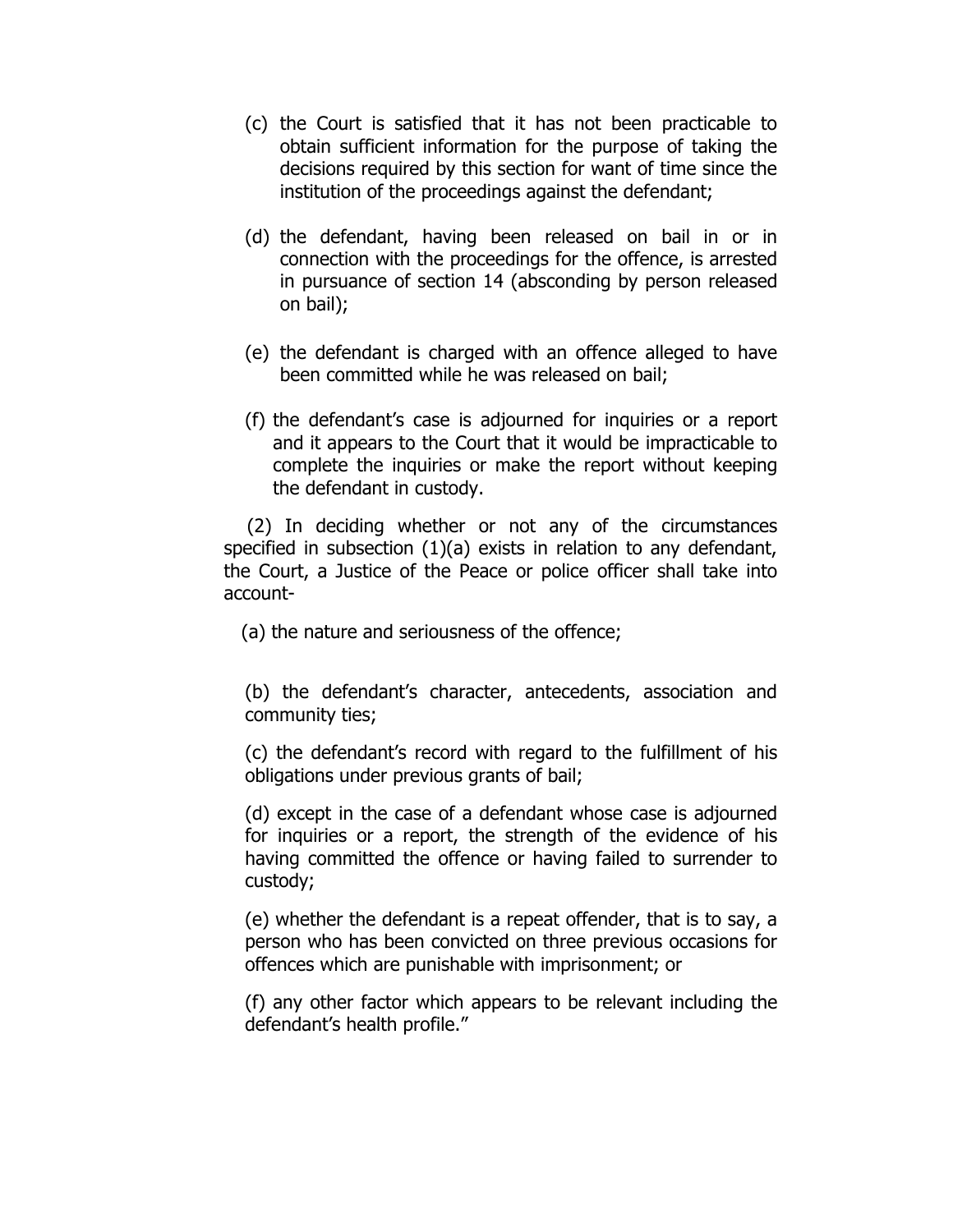"Right of appeal

 $10(1)...$ 

(2) Where bail is granted to a defendant by a Court pursuant to this Act, the prosecution may, in the manner set out in subsection (3), appeal to a Judge of the Court of Appeal in Chambers in respect of the decision.

(3) Where the prosecution intends to appeal a decision to grant bail to a defendant, the prosecution shall-

- (a) at the conclusion of the proceedings in which the decision was communicated and before the release from custody of the defendant, give oral notice to the Court of that intention: and
- (b) give to the Court and the defendant, within twentyfour hours after the conclusion of the proceedings referred to in paragraph (a), a written notice of the appeal, setting out the reasons therefor.

(4) Subject to subsection (5), upon the receipt of the oral notice referred to in subsection (3) (a), the Court shall remand the defendant in custody until the appeal is determined.

(5) Where the prosecution fails to file a written notice of appeal in accordance with subsection (3) (b), the order for the grant of bail shall take immediate effect.

(6) The hearing of an appeal under this section shall be commenced within seventy-two hours (excluding Saturdays, Sundays and days declared to be Public General Holidays under section 2 of the Holidays (Public General) Act), or such longer period, as the Court may in any particular case consider appropriate, after oral notice is given under subsection (3) (a)."

[8] The written speaking notes provided by the prosecution indicate that upon the ruling of the learned Resident Magistrate on 30 June 2014, the prosecution orally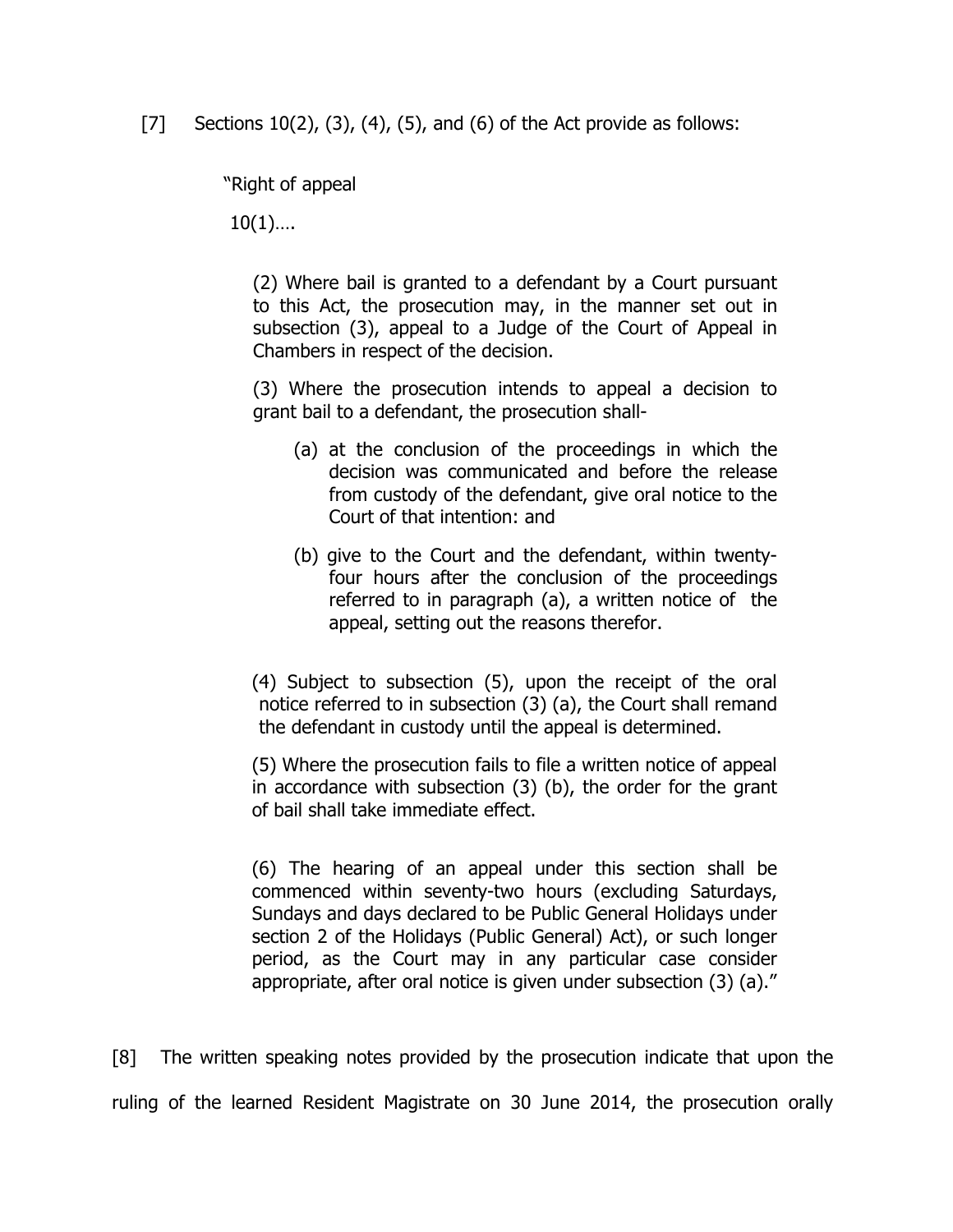indicated their intention to appeal the decision to grant bail. A written notice of appeal was filed by the DPP on 1 July 2014. The stated grounds of appeal are as follows:

> "1. The learned Resident Magistrate erred by exercising her discretion unreasonably in granting bail.

2. We respectfully seek this Honourable Court's leave in filing supplemental grounds upon receiving the written reasons of the learned Resident Magistrate."

[9] At the hearing of the appeal, the prosecution did not in fact seek leave to file supplemental grounds. However, the sole ground was particularized very helpfully under a number of heads under which the Crown's submissions have been grouped below.

#### Background

[10] Detective Corporal Kevin Adams has been charged with four offences, namely the murder of Adiff Washington in respect of which he is charged alone ( $\boldsymbol{R}$  v Kevin **Adams**), and three other murders in respect of which he is jointly charged, i.e. Sylvester Gallimore ( $R$  v Kevin Adams and Pete Samuels), Anthony Trought ( $R$  v Kevin Adams and Jerome Whyte) and Andrew Bisson (R v Kevin Adams, Carl **Bucknor and Howard Brown**). All of these are cases in which the Independent Commission of Investigations ('INDECOM') has carried out investigations. INDECOM is a Commission of Parliament set up under the Independent Commission of Investigations Act to investigate, among other things, alleged misconduct on the part of members of the security forces and other agents of the State. An application for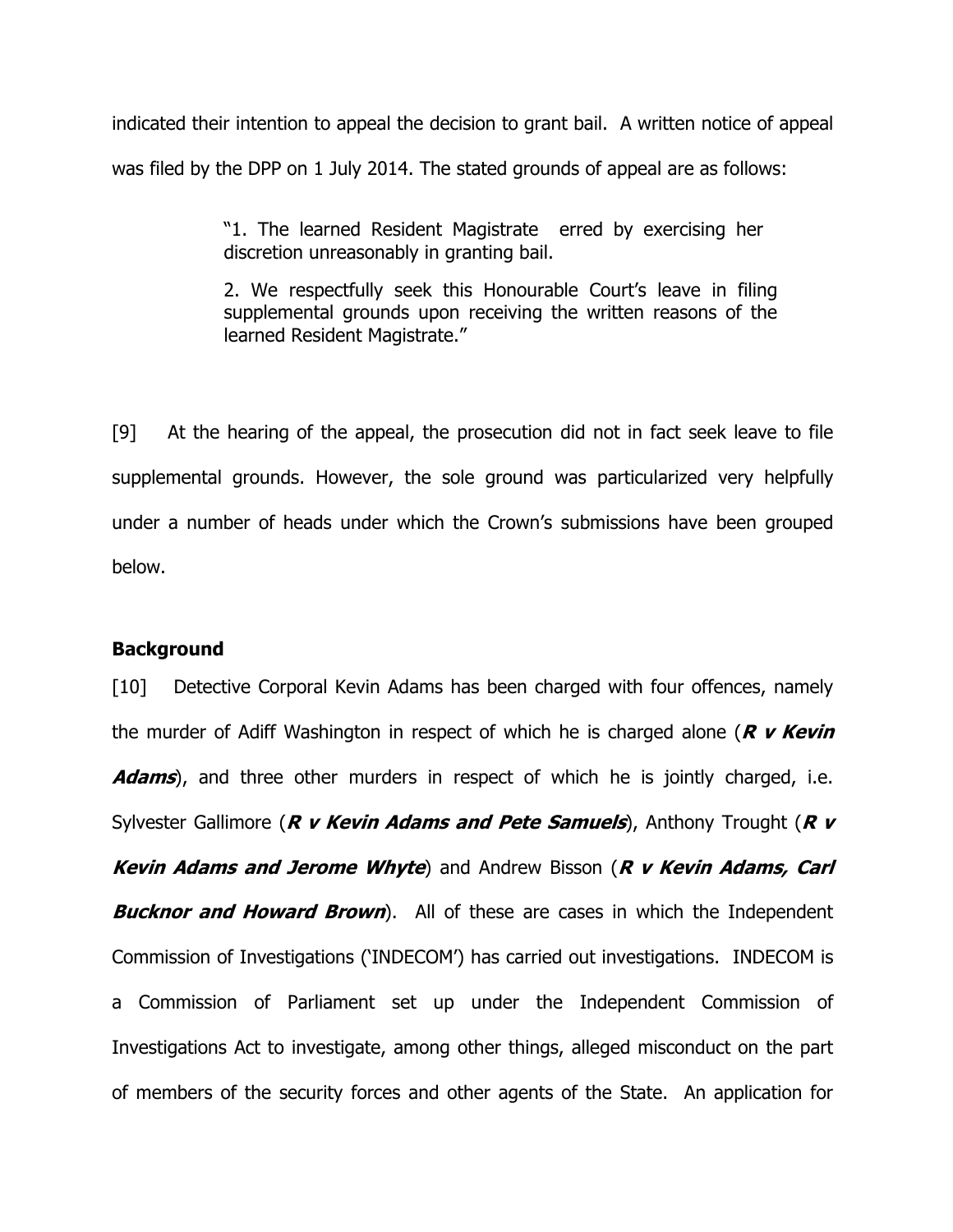bail was made on Mr Adams' behalf as well as on behalf of Mr Adams co-defendants (Jerome Whyte and Carl Bucknor on 27 March and 3 April 2014 in the Resident Magistrates' Court for the Corporate Area. This application was made before Senior Resident Magistrate Her Honour Miss Judith Pusey. Pete Samuels was the subject of a separate application.

[11] The learned Senior Resident Magistrate heard submissions from both sides and refused the application for bail in relation to Mr Adams and the other accused persons. In her written reasons for refusing bail, Her Honour indicated the following:

- 1. The court was concerned based on the allegations that it was not unlikely that witnesses would be intimidated and put in fear;
- 2. The prosecution's allegations were very serious;
- 3. The defendants, especially Mr Adams were a flight risk.
- 4. Nothing in the Act or custom could adequately safeguard the possibility of the concerns being realized;
- 5. The court was not satisfied that the defendants being on bail, would not interfere with the due prosecution of the matter.

[12] On 17 and 23 April 2014, Mr Adams' counsel applied for a review of the learned Senior Resident Magistrate's refusal of bail before a judge of the Supreme Court pursuant to the Act. Sections 8-11 of the Act deal with the authority given to a Supreme Court judge after a refusal of bail by a Resident Magistrate. Evan Brown J upheld the learned Senior Resident Magistrate's decision.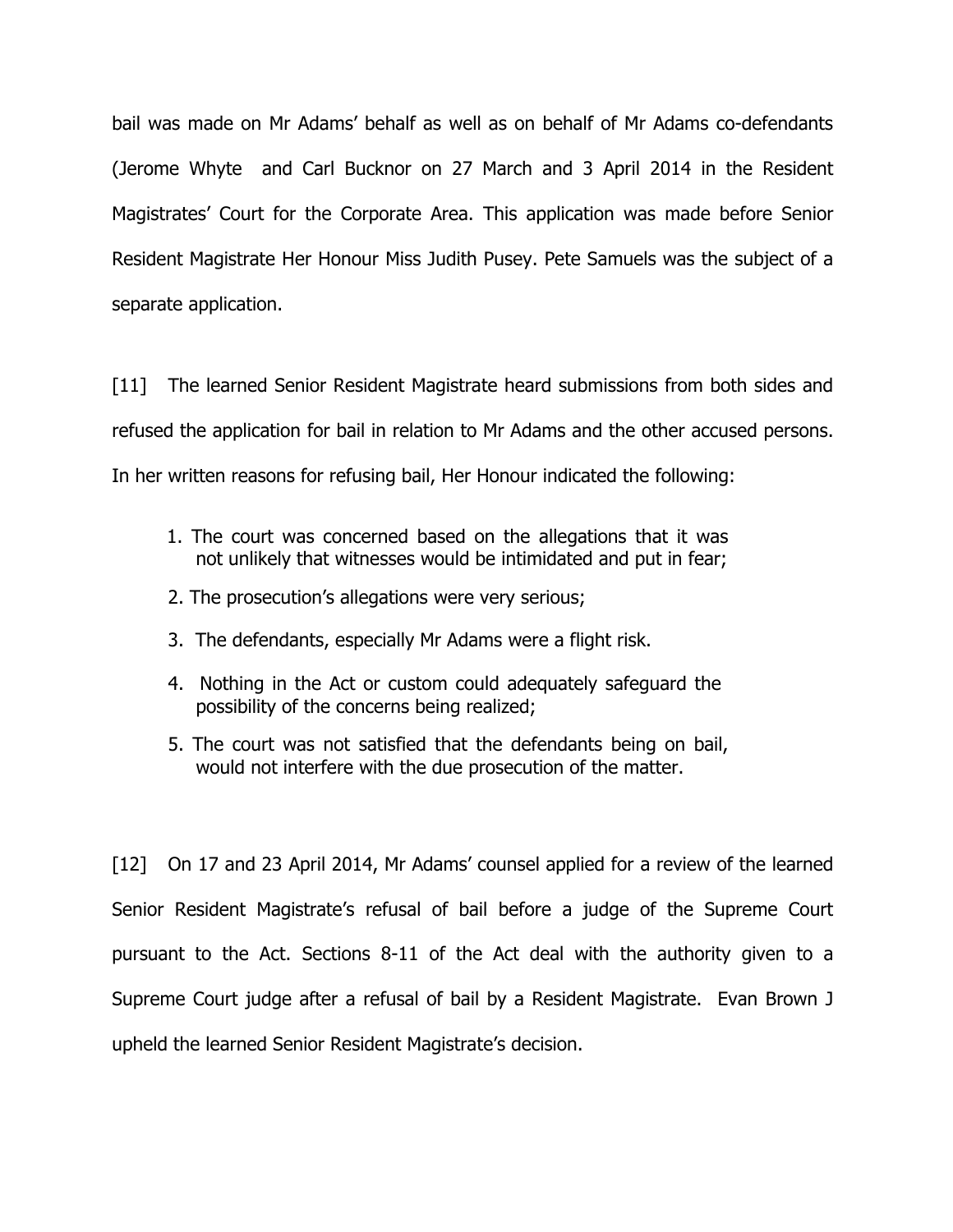[13] On 30 June 2014, another bail application was made on behalf of Mr Adams as well as the other defendants jointly charged, this time before Her Honour Miss Maxine Ellis. Submissions were made by both sides and the learned Resident Magistrate granted bail to Mr Adams as outlined in paragraph one above. She also granted bail to Messrs Bucknor and Whyte on the same conditions as attached to the grant to Mr Adams, but they were each granted bail in the sum of \$1,500,000.00 with one or two sureties. Verbal notice of appeal was given in court. On 1 July 2014, the prosecution gave written notice of appeal only in respect of Mr Adams.

#### The submissions

#### The prosecution's submissions

[14] It is convenient to discuss the submissions made by the prosecution under the heads of the particulars set out in the speaking notes.

 A. The learned Resident Magistrate erred in law in re-considering material that had already been considered and decided on by the learned Senior Resident Magistrate and upheld by a judge of the Supreme Court rather than to confine herself to new material(s).

[15] Mr Small, who appeared for the prosecution, submitted that the pillar of " $res$ judicata pro veritate accipitur" is a pillar of our justice system. Reference was made to the case of  $R$  v Nottingham Justices, ex parte Davies [1980] 2 All ER 775 for the proposition that a judge or magistrate hearing a renewed application should not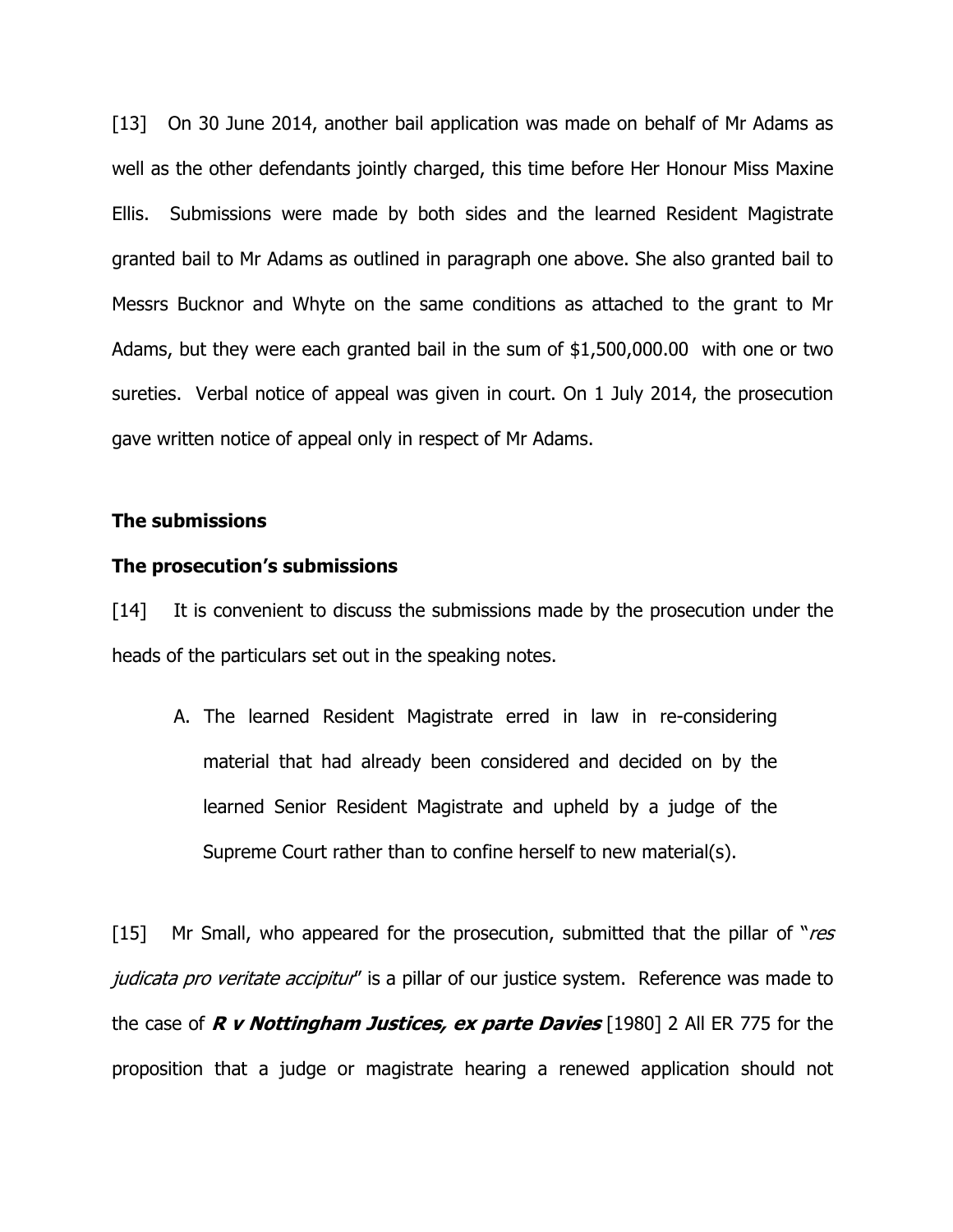consider the entire case but should confine themselves to the circumstances that occurred since the last application or to materials that were not brought to the attention of the court. At pages 778-779 Donaldson LJ stated:

> "Finally, I accept that the fact that a bench of the same or a different constitution has decided on a previous occasion or occasions that one or more of the Sch 1 exceptions applies and has accordingly remanded the accused in custody does not absolve the bench on each subsequent occasion from considering whether the accused is entitled to bail, whether or not an application is made.

> However this does not mean that the justices should ignore their own previous decision or a previous decision of their colleagues. Far from it. On those previous occasions, the court will have been under an obligation to grant bail unless it was was [sic] satisfied that a Sch 1 exception was made out. If it was so satisfied, it will have recorded the exceptions which in its judgment were applicable. This 'satisfaction' is not a personal intellectual conclusion by each justice. It is a finding by the court that Sch 1 circumstances then existed and is to be treated like every other finding of the court. It is res judicata or analogous thereto. It stands as a finding unless and until it is overturned on appeal. And appeal is not to the same court, whether or not of the same constitution, on a later occasion. It is to the judge in chambers. It follows that on the next occasion when bail is considered the court should treat, as an essential fact, that at the time when the matter of bail was last considered, Sch 1 circumstances did indeed exist. Strictly speaking, they can and should only investigate whether that situation has changed since then."

[16] Mr Small also referred to *Gowdie*, where at paragraph 23, Brooks JA, sitting in chambers, held:

> "The exacting nature of the process explains why, although section 3(5) of the Act states that nothing in the Act "shall preclude an application for bail on each occasion that a defendant appears before a Court in relation to the relevant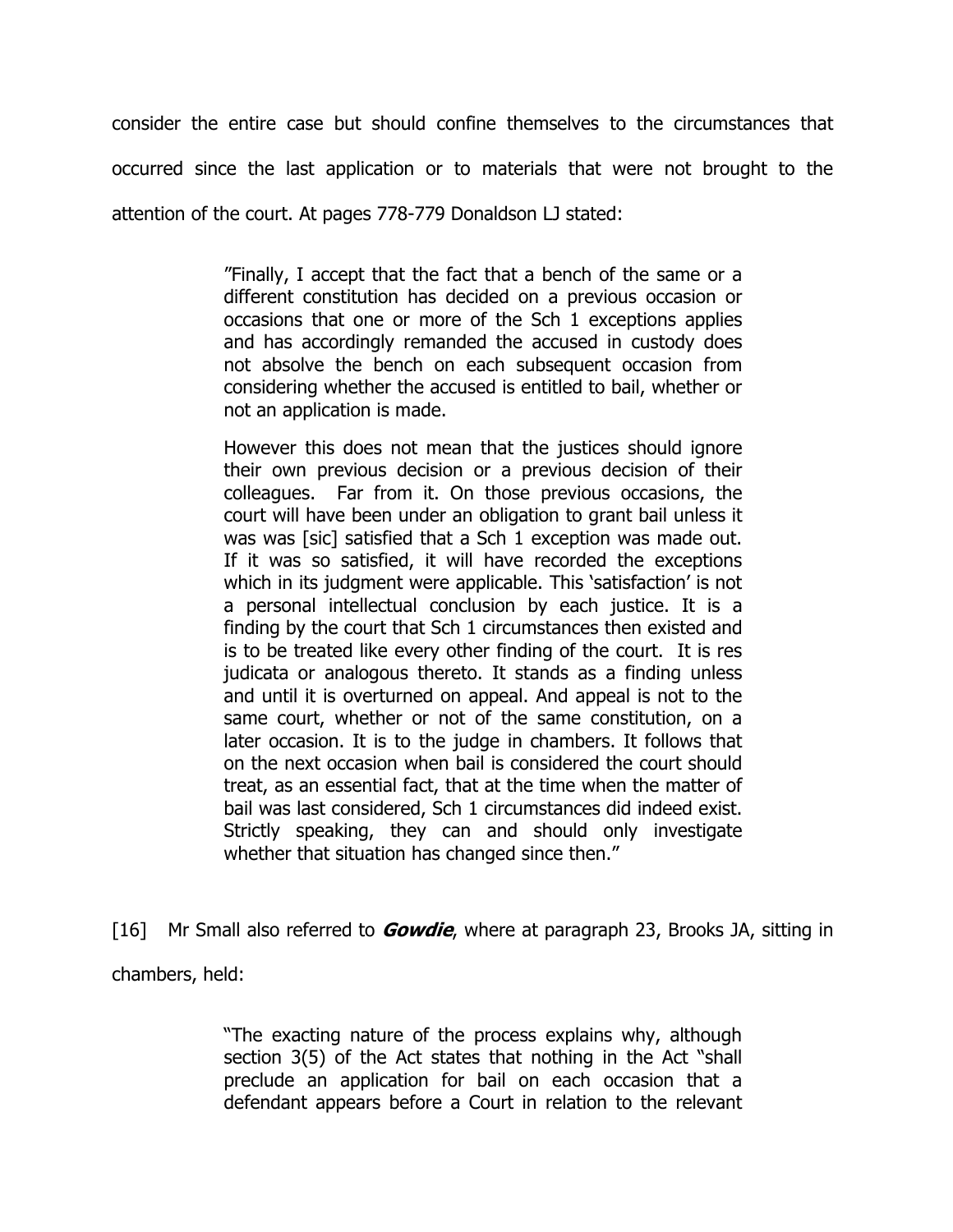offence", the decided cases suggest that fresh applications should not be made unless there is new material to be placed before the court. The court should, however, not give the impression that it is refusing to consider a renewal of an application for bail, but it should enquire of counsel, if there is any new material to be advanced (see  $R$   $\nu$  Slough Justices ex parte Duncan and Another (1982) 75 Criminal Appeal Reports 384 at page 389). The starting position of any renewed application "must always be the finding of the position when the matter was last considered by the court" (per Donaldson LJ Rv Nottingham Justices ex parte Davies [1980] 2 All ER 775."

[17] Counsel submitted that Her Honour Miss Ellis failed to identify the new materials and did not guide herself within the confines of the law on the new materials. The argument continues, that she was required to recognize that there was a previous decision of the learned Senior Resident Magistrate, Her Honour Miss Pusey as well as that of His Lordship, Mr Justice Evan Brown, and that the learned Resident Magistrate was not sitting as a court of review of those decisions.

[18] It was submitted that Her Honour Miss Ellis should only reverse the decision previously made if the findings of the court that existed before the refusal of bail no longer existed. She was simply to identify if there was any new material which was capable of justifying a review of the previous decision and if there was, she would then be required to determine whether the new material operated in favour of or against the grant of bail. It was submitted that the learned Resident Magistrate sat as a court of appeal when she ought not to have done so.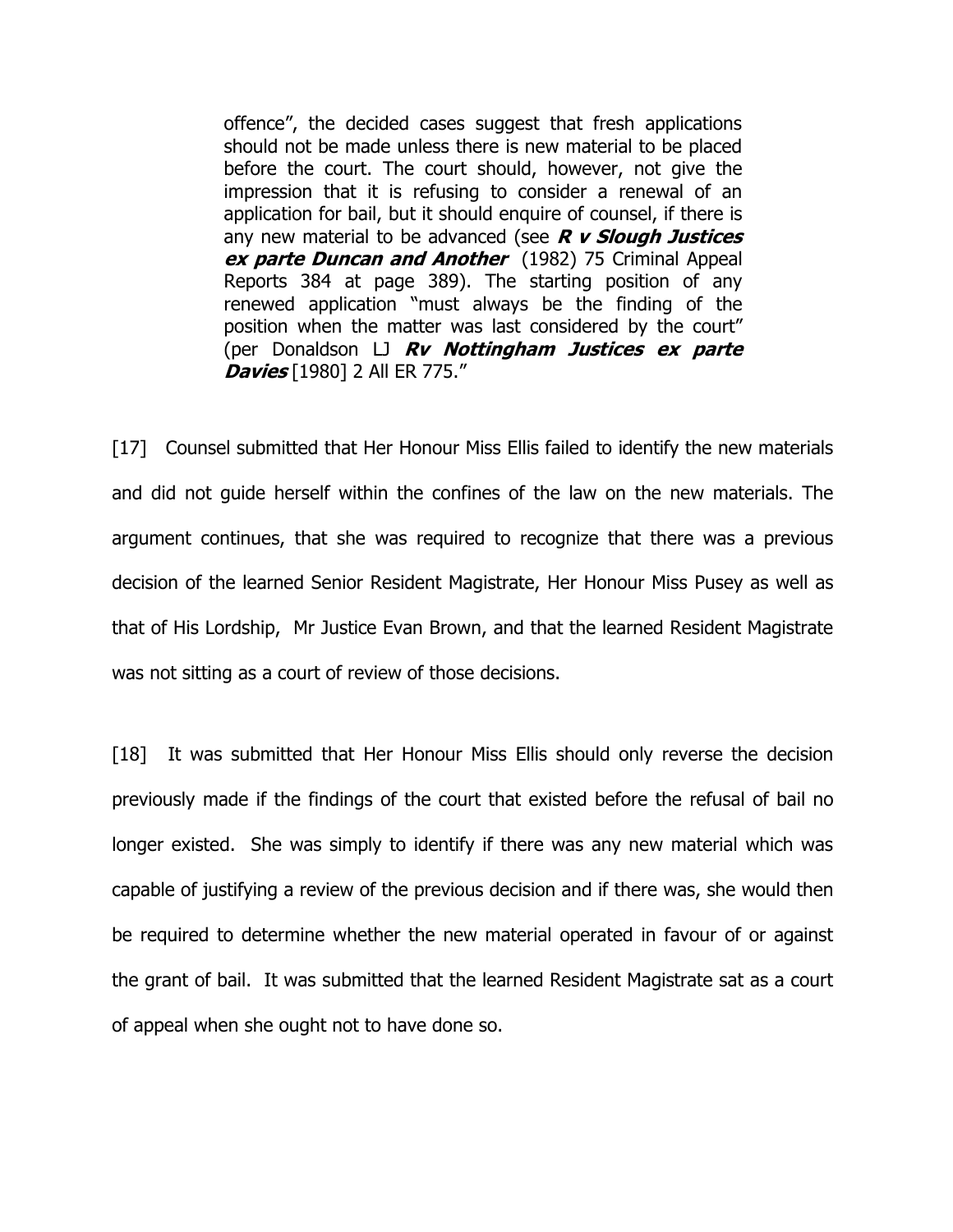[19] Counsel, in his speaking notes at paragraph 13, pointed to the following as being included amongst the new materials that were before the learned Resident Magistrate:

- "a. Transcript of a taped conversation between the Respondent and Constable Collis Brown wherein both individuals admitted to their involvement in extra-judicial killings.
- b. Audio of conversation between the Respondent and Constable Collis Brown wherein both individuals admitted to their involvement in extra-judicial killings.
- c. Transcript of a caution interview of Collis Brown dated the  $10<sup>th</sup>$  day of August 2013 which names the respondent as a member of an enterprise committing extra-judicial killings in Clarendon.
- d. Statement of Deputy Superintendent of Police Carlton Harrisingh which indicates that another bullet, found at the scene of the killing of Adiff Washington, was fired from a 'Glock' style firearm; notwithstanding that it lacked sufficient reproducible material for singular comparison. This statement supports the finding of the Ballistic expert that a bullet belonging to the respondent's firearm was recovered from the said scene.
- e. Crime diary entry of Woman Corporal Millicent Wilson-Morris which indicates that Mr Adams' 9mm Glock pistol serial number MTS108 was submitted by him.
- f. Statement of Woman Corporal Millicent Wilson-Morris which indicates that she issued the 9mm Glock pistol serial number MTS108 to Mr Adams, four days before the killing of Adiff Washington.
- g. The entry in the firearm register dated the  $17<sup>th</sup>$  day of March, 2009 which indicates that Mr Adams was issued the firearm since 2009 and that he had same in his possession since that time save and except circumstances in which it was seized when he was involved in a shooting incident.
- h. Statement of Winston Trought which identifies Mr Adams as the driver of the car in the vicinity of the locus shortly before the killing of Anthony Trought.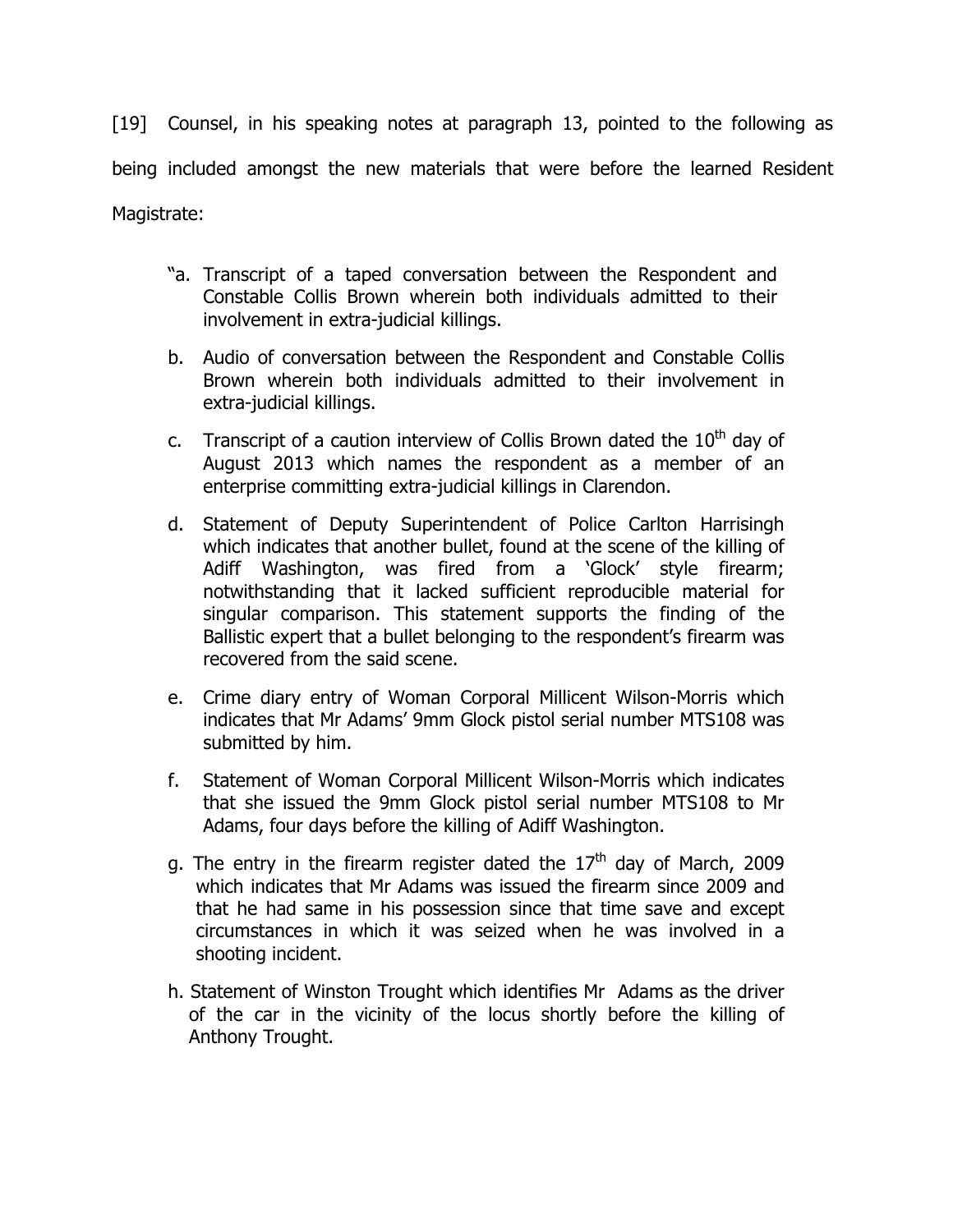i. Additional intelligence of threats of a direct intention to murder the Commissioner of Indecom, Terrence Williams, and a named Indecom Chief Investigator."

[20] Mr Small submitted that the new material were all against the grant of bail. He argued that they, particularly the tape recording, strengthened the Crown's case. The taped conversation, it was submitted, confirmed that Mr Adams is part of a conspiracy and that if one applies the ordinary meaning to the contents of this conversation, it revealed an admission on the part of Mr Adams that he commits extra-judicial killings and that he received orders from senior members of the Jamaica Constabulary Force. This, it was posited, is cogent evidence on a bail application, and the learned Resident Magistrate had erred in finding that Mr Adams had "distanced himself from that practice."

"B. At the time that the preliminary examinations were set by the Learned Senior Resident Magistrate, all the preliminary examinations could not have been started."

[21] If the preliminary examinations against Mr Adams had started, the four matters against him would not have been completed. Further, it was submitted that the purpose for which the additional material was requested was in order for the DPP to consider whether there was sufficient material to go by the route of a *nolle prosequi* of the preliminary examination so that a voluntary bill of indictment could be preferred in the Home Circuit Court. Most, not all, of the material has been submitted and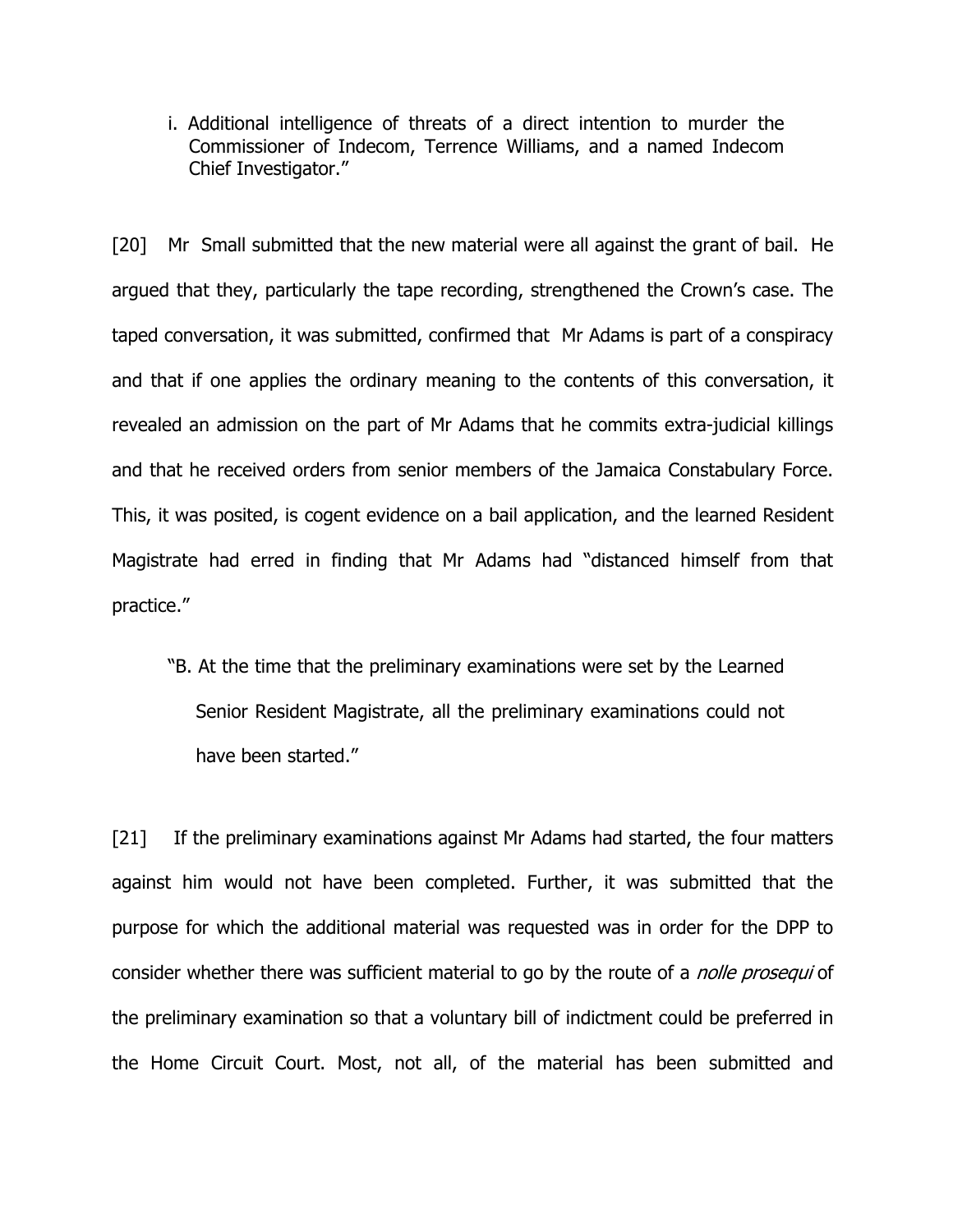INDECOM have indicated that they are awaiting the final decision of the DPP in that regard.

[22] It was therefore argued that this is all quite contrary to what the learned Resident Magistrate sought to assert in the second and third paragraphs of her reasons. One plain reason is that the exercise of ultimately obtaining a voluntary bill of indictment is designed to reduce the amount of time before trial and therefore does not in fact constitute any disadvantage to Mr Adams.

C. That the Learned Resident Magistrate erred in law in holding that for the purposes of a bail application, she could only rely upon material that would be admissible at trial.

[23] It was submitted that the statement of Collis Brown demonstrates Kevin Adams' propensity to interfere with witnesses and evidence. These are factors that a court ought to take into account in determining the issue of bail. It was further submitted that the learned Senior Resident Magistrate already addressed this issue in finding that this concern was considerable.

[24] Reference was made to the decision in  $R$  v Richmond Justices Ex parte Moles, Re Moles [1981] Crim LR 170, where Donaldson LJ stated:

> "The justices considered the matter, as was their duty under the Bail Act 1976, and they were satisfied that there were substantial grounds for believing that the defendant, if released on bail, would interfere with witnesses or otherwise obstruct the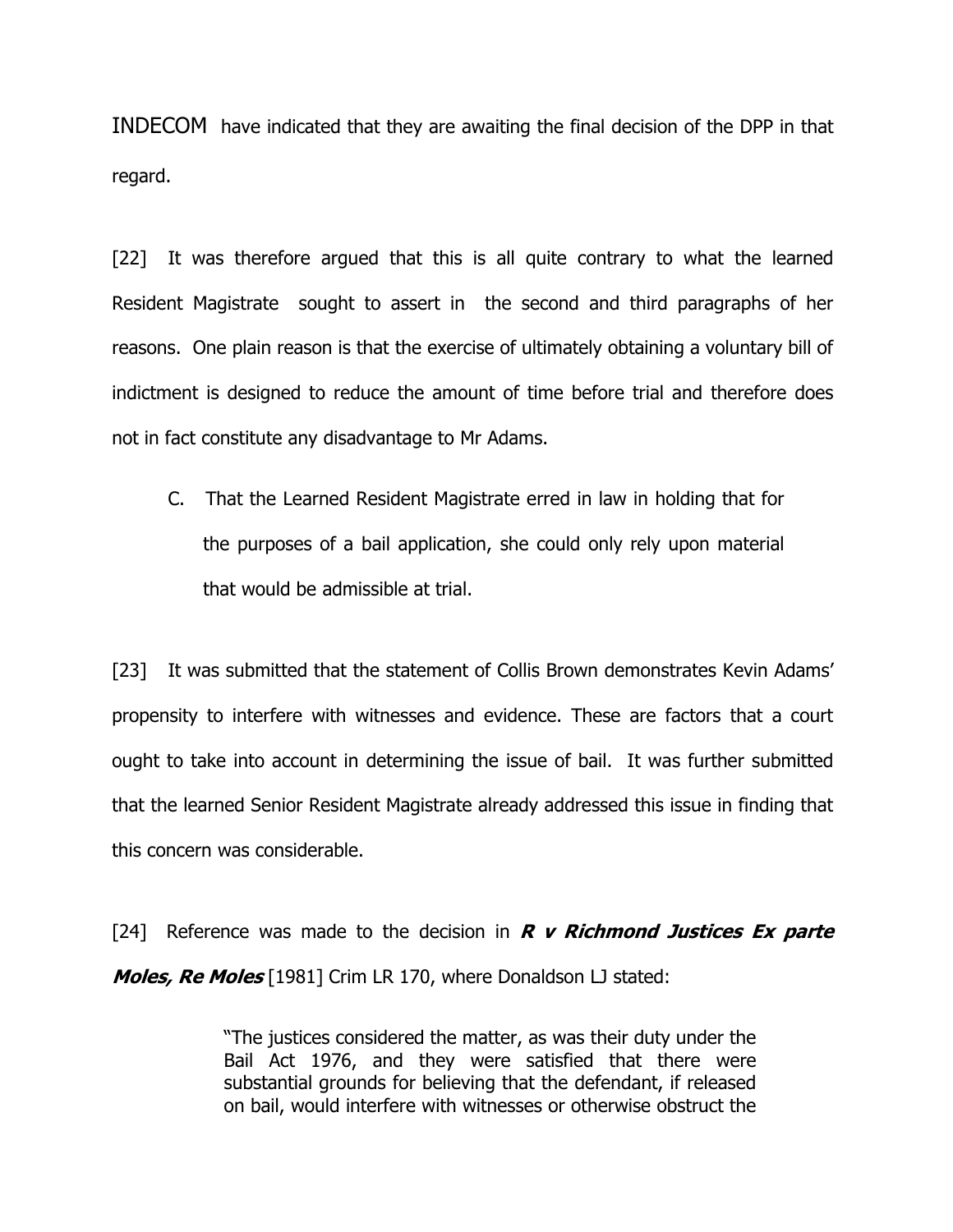course of justice whether in relation to himself or to some other person in accordance with the terms of paragraph 2 of the First Schedule to the Bail Act 1976.

Mr Sinclair, who has appeared on behalf of the Applicant, submits that the justices should not have reached that conclusion because the allegation of interference with witnesses was not proved if one applies the strict rules of evidence which would be applicable to a trial.

I assume that he is correct in saying that much of the information conveyed by the police officer would be inadmissible if it were to be treated as evidence to which the strict rules of evidence apply. But for my part I am quite unable to understand why it is said that the Bail Act 1976 contemplates that applications for bail should be dealt with in accordance with the strict rules of evidence. It seems to me that any such proposition would render the operation of the Act wholly unworkable. This is an informed inquiry conducted by the magistrates to see whether there is anything to displace the prima facie entitlement of every accused person to bail.

The wording of the Bail Act 1976 is that "the defendant need not be granted bail if the court is satisfied that there are substantial grounds for believing". It is belief with which the statute is concerned. The magistrates have to consider whether they are satisfied that there are substantial grounds for belief; they are not finding facts. It seems to me that, apart altogether from the obvious difficulties in operating the Act on the basis of the strict rules of evidence, then rules are inherently inappropriate where a court is concerned to decide whether there are substantial grounds for believing something. In my judgment, therefore, that criticism is misplaced. "

[25] Reference was also made to the decision in  $R$  v Mansfield Justices ex parte

**Sharkey and others** [1985] 1 All ER 193, in particular at pages 201j -202b, the judgment of Lord Lane CJ. This case refers to  $Re$  Mole and, it was submitted, reiterates that hearsay relayed by an investigator is sufficient. Further, that the justices could even use their own local knowledge of relevant circumstances. Reference was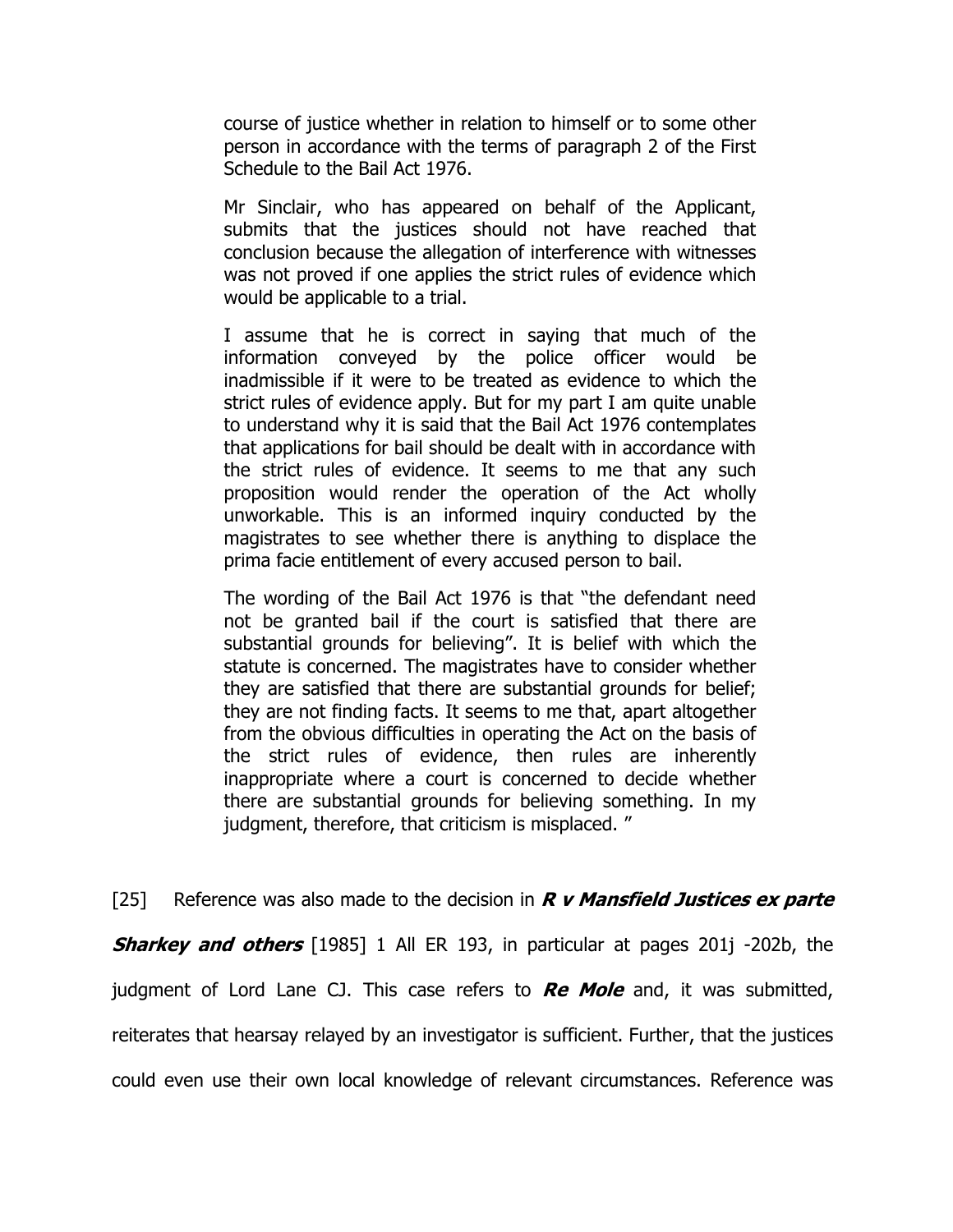made to the recent decision of the Bahamian Court of Appeal in **Toni Sweeting v The Commissioner Of Police** MCCr App No 133 of 2013, delivered 28 May 2013. See also the judgment of Sykes J, at paragraph 19b in **Stewart v R** [2014] GCCCD 1 and *Gowdie*, at paragraph [16].

[26] At paragraph four of the learned Resident Magistrate's written reasons, she indicated that she was unable to rely on the assertions of Mr Collis Brown as support for the submission that Mr Adams was a member of a team of police involved in extrajudicial killings. This, it was argued by Mr Small, was an explicit indication of her unwillingness to take into consideration material that is inadmissible during a criminal trial. This material, it was submitted, would support a successful objection to bail.

> "D. The learned Resident Magistrate erred in holding that there was unconvincing evidence that Mr Adams interfered with witnesses."

[27] Here again, the argument continues, that it was not open to the learned Resident Magistrate to review/revisit the findings of the learned Senior Resident Magistrate and of Brown J. If the court were to hold that there was new material relative to this issue, then the prosecution submitted that the learned Resident Magistrate erred in going outside of those new materials, making general findings on matters already considered and which were res judicata. If, however, this court was not in agreement with that submission and took the view that the learned Resident Magistrate was at large to review all of the evidence, then it was submitted that the most compelling evidence of witness interference by Mr Adams was the killing of Adiff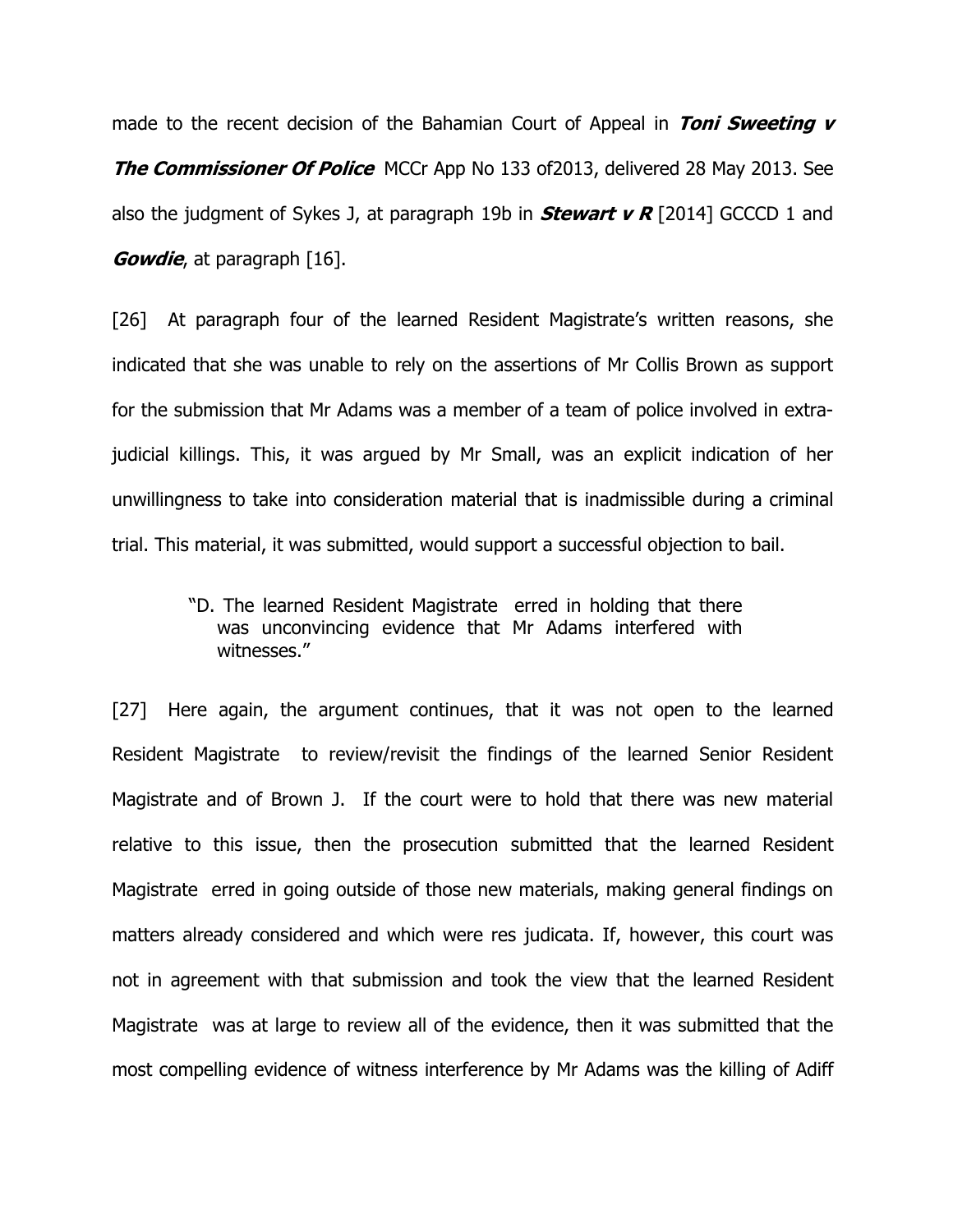Washington. Mr Washington was murdered a day after he told a relative and a friend (who is a police officer) that police officers had shot him.

[28] It was argued that the shooting of Adiff Washington was itself an act of interference, indeed the elimination of a witness/complainant, in a case of shooting with intent. That is the only reasonable inference, the submission went on, given the circumstances. There is, in addition, evidence linking Mr Adams to the shooting. This in so far as, the submission continues, the bullet found beneath the mattress at the hospital when the scene was being processed by Corporal Eugine Mitchell from the Technical Services Department was identified by Deputy Superintendent of Police Carlton Harrisingh as having been discharged by Mr Adams' gun.

[29] It was further submitted that the learned Senior Resident Magistrate Her Honour Miss Pusey had already made a finding on 3 April 2014, that it was not unlikely that witnesses would be intimidated and put in fear. Further, the affidavits of Hamish Campbell made it evident that witnesses have come forward since Mr Adams has been in custody. Consequently, the learned Resident Magistrate ought to have taken into her consideration the incidents of witness intimidation in the other matters in the Clarendon investigation. Mr Adams, the submission continues, is a named participant in the joint enterprise and therefore, the apprehension of him committing an offence while on bail is very strong.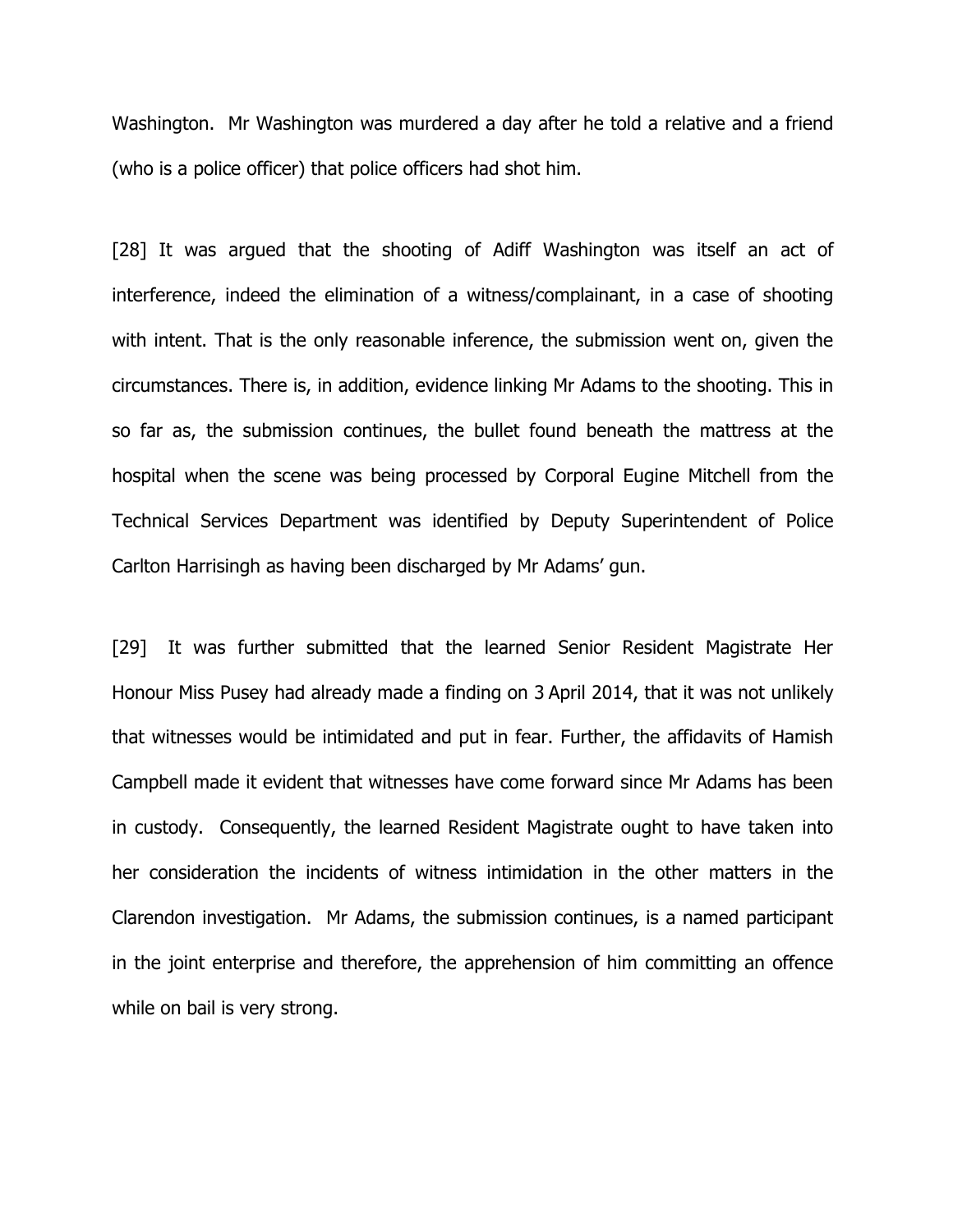"E. The Learned Resident Magistrate erred in law by setting a higher standard than is required for finding a reasonable apprehension of interference of witnesses by Mr Kevin Adams.

[30] It was submitted that there must be circumstances of interference by Mr Adams that are capable of being sufficient without the prosecution having to show an actual history of such interference. There was no new material as to the security guard's observations in the Adiff Washington case. Thus, in dissecting the accounts of the security officer the learned Resident Magistrate , Mr Small argued, has erroneously and wrongfully revised the findings of Her Honour Miss Pusey and those of Brown J.

# "F. The learned Resident Magistrate erred in finding that the identification evidence is of a poor (e) quality [sic].

[31] The learned Resident Magistrate in the fifteenth paragraph of her reasons stated that "it is my considered view that the case against each and all of the defendants are not of the best quality. In particular, the identification evidence is of a poor quality." However, Mr Small submitted, the identification evidence in the respective cases had already been considered by the learned Senior Resident Magistrate and Brown J on review. Furthermore, during counsel Mrs Valerie Neita-Robertson's arguments in all three relevant bail applications, she admitted, it was stated, that her client was present and participated in the killing of Andrew Bisson, Anthony Trought and Sylvester Gallimore. This position was confirmed in the affidavit of Mr Adams himself dated  $15<sup>th</sup>$  April 2014 in relation to the application for review before Brown J.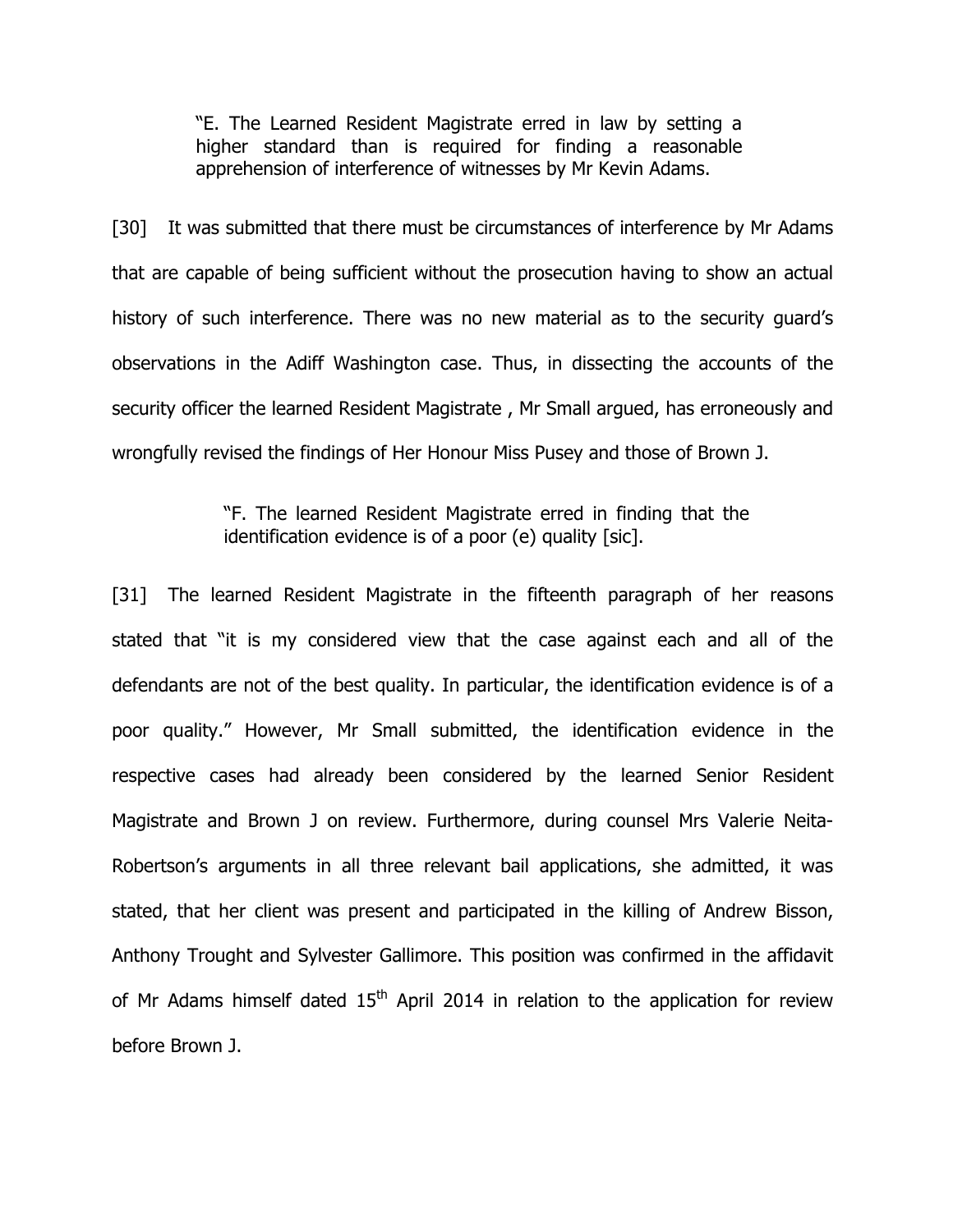[32] Counsel in addition stated that Mr Adams also told the initial investigators that he was present and fired in each of these incidents with which he is charged, except in relation to Adiff Washington. Even if the court finds that self-defence is a live issue, identification cannot therefore, Mr Small posited, be a live issue which the defence seeks to join with the prosecution.

[33] In relation to the murder of Adiff Washington, Mr Small submitted that there is scientific and other evidence of identification. The Crown is relying upon circumstantial evidence in this case. The Crown is not alleging that this is a visual identification case as the men were masked. The submission is that the security officer clearly indicated that he was not an eye witness to the actual shooting as he indicated that he was held in the hallway by one of the masked assailants. He therefore cannot speak to the nonexistence of a Glock firearm on the scene. Counsel submitted that the learned Resident Magistrate erred in referring to the security officer's account that the men were carrying Browning pistols. Therefore, the absence of an identification parade does not compromise the Crown's case.

[34] In relation to the murder of Sylvester Gallimore, an identification parade was held for the eye witness to identify the person whom she referred to as "Gaza". This person is the respondent's co-accused, Pete Samuels. Constable Samuels indicated in a statement to the initial investigator that he fired. This, it was argued, buttresses the credibility of the eyewitness.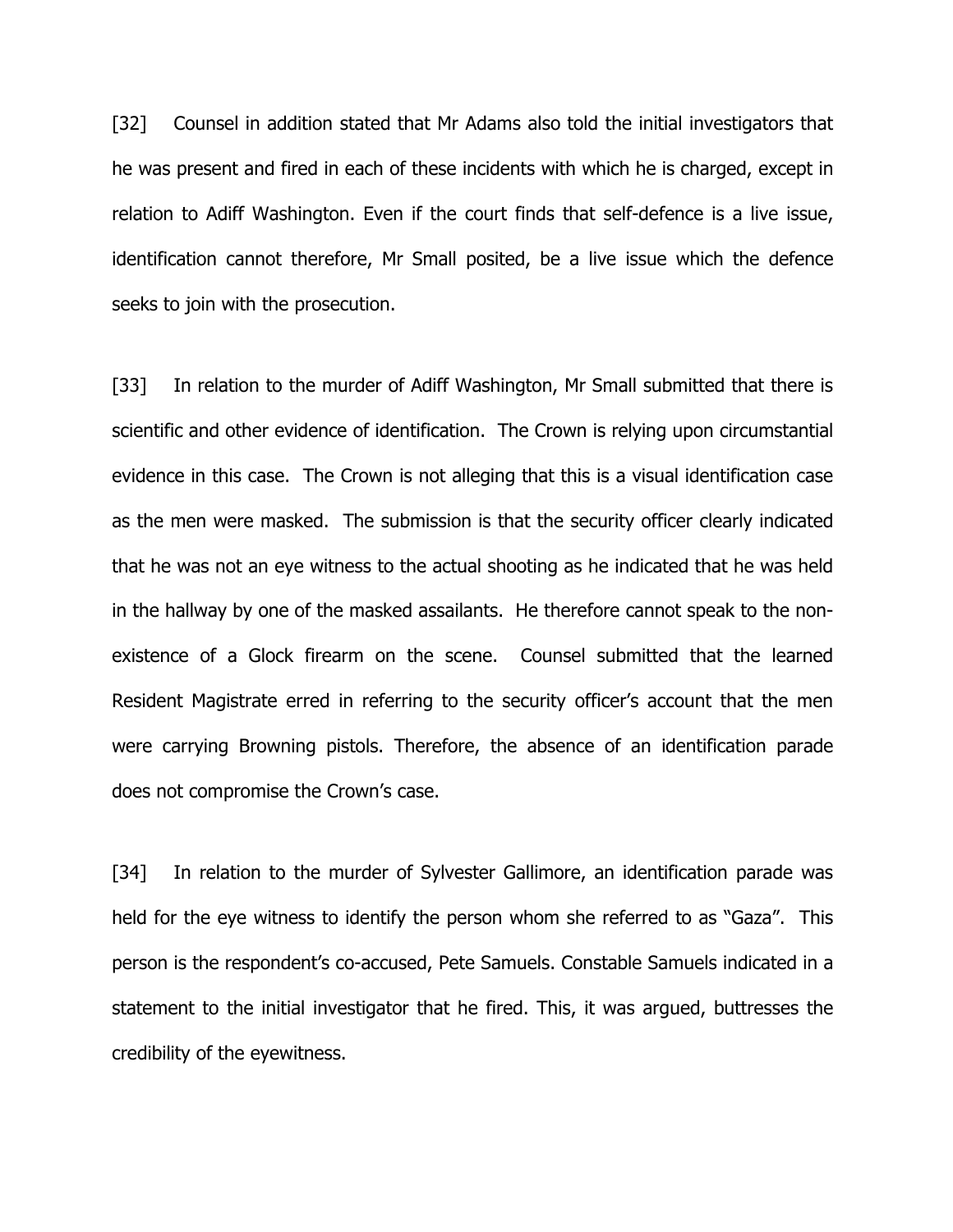[35] It was also argued that the learned Resident Magistrate erred when she said, in relation to the Gallimore case, at the tenth paragraph of her reasons, that "no identification parades were held and the circumstances do not disclose that this was a recognition case." It was submitted that the learned Resident Magistrate completely misunderstood the information and evidence presented by the Crown, including the fact that the eye witness indicated that she had known Mr Adams from previous occasions. She provided a new statement outlining the circumstances surrounding this interaction, including the fact that Mr Adams had accompanied her to the post-mortem of her brother. Further, that ballistics evidence places Mr Adams at the scene.

[36] It was also argued that in the murder of Anthony Trought, there is identification by the father of the deceased that Mr Adams was in the vicinity of the location. He was seen in the vicinity, driving his vehicle and the eye witnesses say that the driver shot Anthony Trought. This, Mr Small submitted, is circumstantial evidence of Mr Adams' involvement in the killing. The ballistics material also places him at the scene as does his own affidavit filed in relation to the review before Brown J.

[37] In relation to the murder of Andrew Bisson, it was counsel's contention that the eye witnesses clearly indicated that they were not witnesses to the actual shooting, rather, they outline the circumstances before Mr Bisson was killed. The ballistic evidence, the statement of the initial investigator and Mr Adams affidavit place him at the scene of the killing. Therefore, the learned Resident Magistrate erred when she concluded that none of the defendants were identified.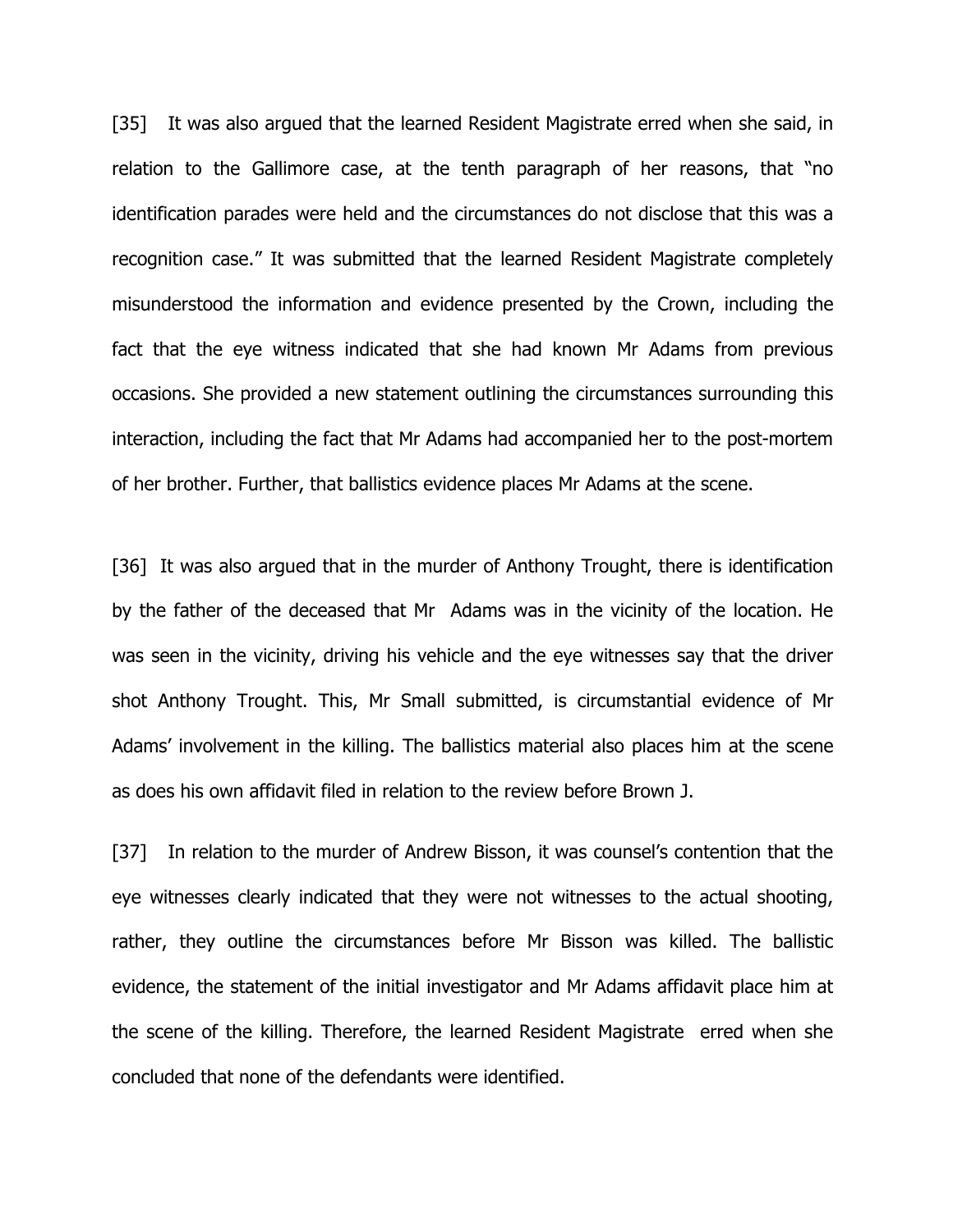"G. The learned Resident Magistrate failed to appreciate that the strength and multiplicity of the matters for which the respondent is charged are important factors in any consideration of an application for bail."

[38] In relation to this head, it was argued that even if self-defence would be a live issue, identification could not therefore have been an issue that the defence seeks to join with the Crown. The learned Resident Magistrate failed to see that a review of these cases cumulatively would show that there was no basis for granting bail.

[39] It was counsel's view that the learned Resident Magistrate seemed to attach significance to the fact that District Constable Howard Brown was granted bail in respect of the murder of Andrew Bisson. However, Her Honour had asked counsel for the Crown what was the basis for the grant of bail. It was stated to Her Honour that there was no evidence of any interference with the witnesses between the time that the other accused was charged and the time that Mr Brown was charged (that is, one month). It was submitted that the learned Resident Magistrate should have taken into account, not only the individual effect of the cases relating to Mr Adams, but their cumulative effect as well.

[40] The submission continued that, however, in any event each case must be considered on its own merits. Further, that the learned Resident Magistrate failed to take an individualized approach during the bail applications as it concerns the strength of the cases against Kevin Adams.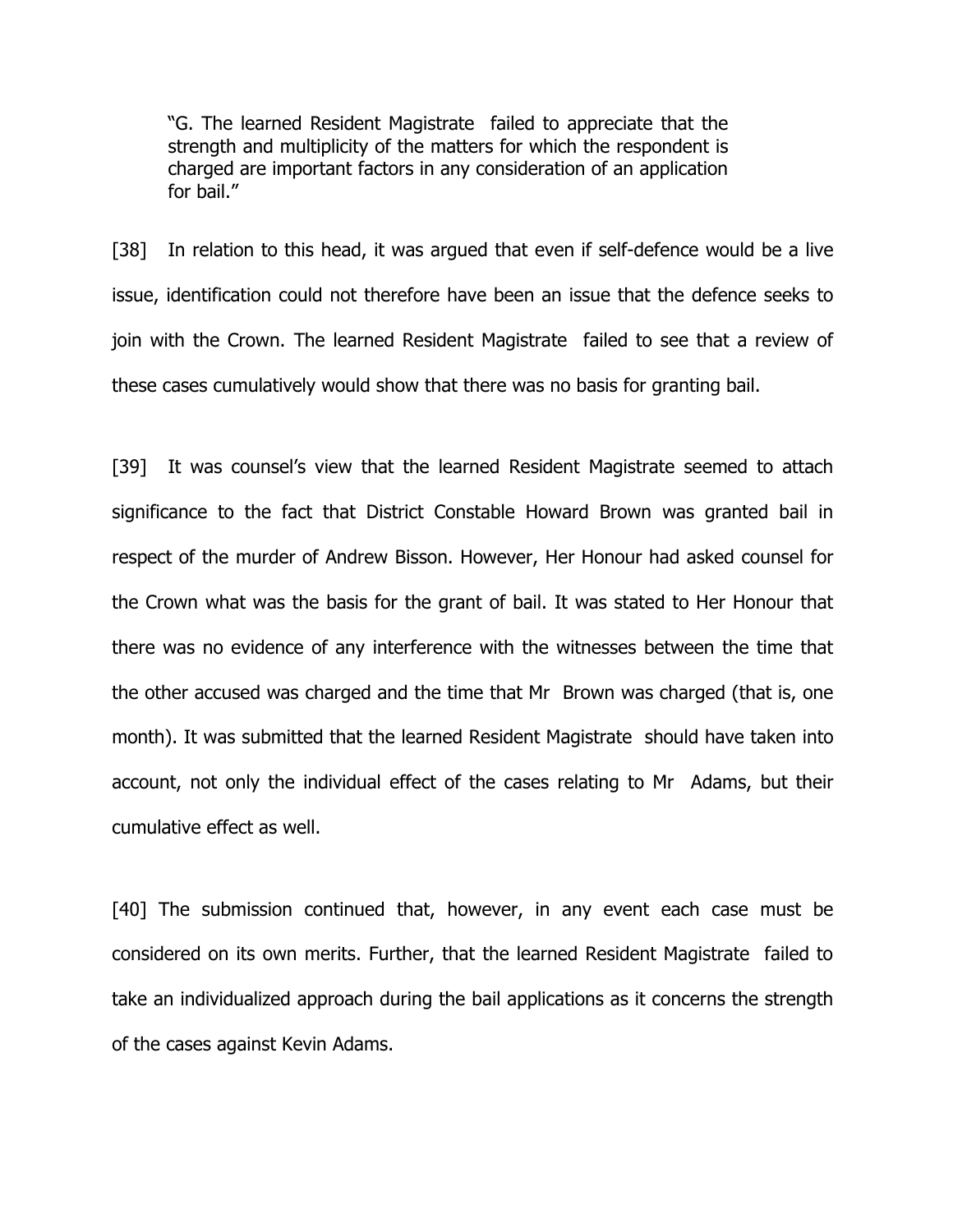### The submissions on behalf of Mr Adams

[41] Mrs Neita-Robertson also filed written submissions on behalf of Mr Adams. She submitted that a discretion having been exercised by the learned Resident Magistrate, this discretion was not to be lightly disturbed. Reference was made to the decision of Sykes J in **Stephens v DPP** Claim No HCV 05020 of 2006 written unreported judgment delivered 23 January 2007 at paragraphs 35 and 36 and the English decision in the well-known civil matter dealing with the setting aside of default judgments, **Evans v Bartlam** [1937] AC 473 therein referred to. In paragraph [20] of **Gowdie**, Brooks JA agreed with Sykes J's views as expressed in **Stephens**. Brooks JA added a recommendation as to the proper approach. He recommended:

> "[20]..... the words of caution set out by Lord Diplock in **Birkett v James** [1977] 2 All ER 801 at page 804. Although given in the context of an interlocutory appeal in a civil case, the guidance is not inappropriate for appeals from the decision of a Resident Magistrate in respect of an application for bail:

'It is only very exceptionally that an appeal on an interlocutory order is allowed to come before this House. These are matters best left to the decision of the masters, and on appeal, the judges of the High Court whose daily experience and concern is with the trial of civil actions…..Where leave is granted, an appellate court ought not to substitute its own 'discretion' for that of the judge merely because its members would themselves have regarded the balance as tipped against the way in which he had decided the matter. They should regard their function as primarily a reviewing function and should reverse his decision only in cases either (1) where they are satisfied that the judge has erred in principle by giving weight to something which he ought not to have taken into account or by failing to give weight to something which he ought to take into account; or (2) as in **Ward v James**  $\lceil$  [1965] 1 All ER 563, in order to promote consistency in the exercise of their discretion by the judges as a whole where they appear, in closely comparable circumstances, to be two conflicting schools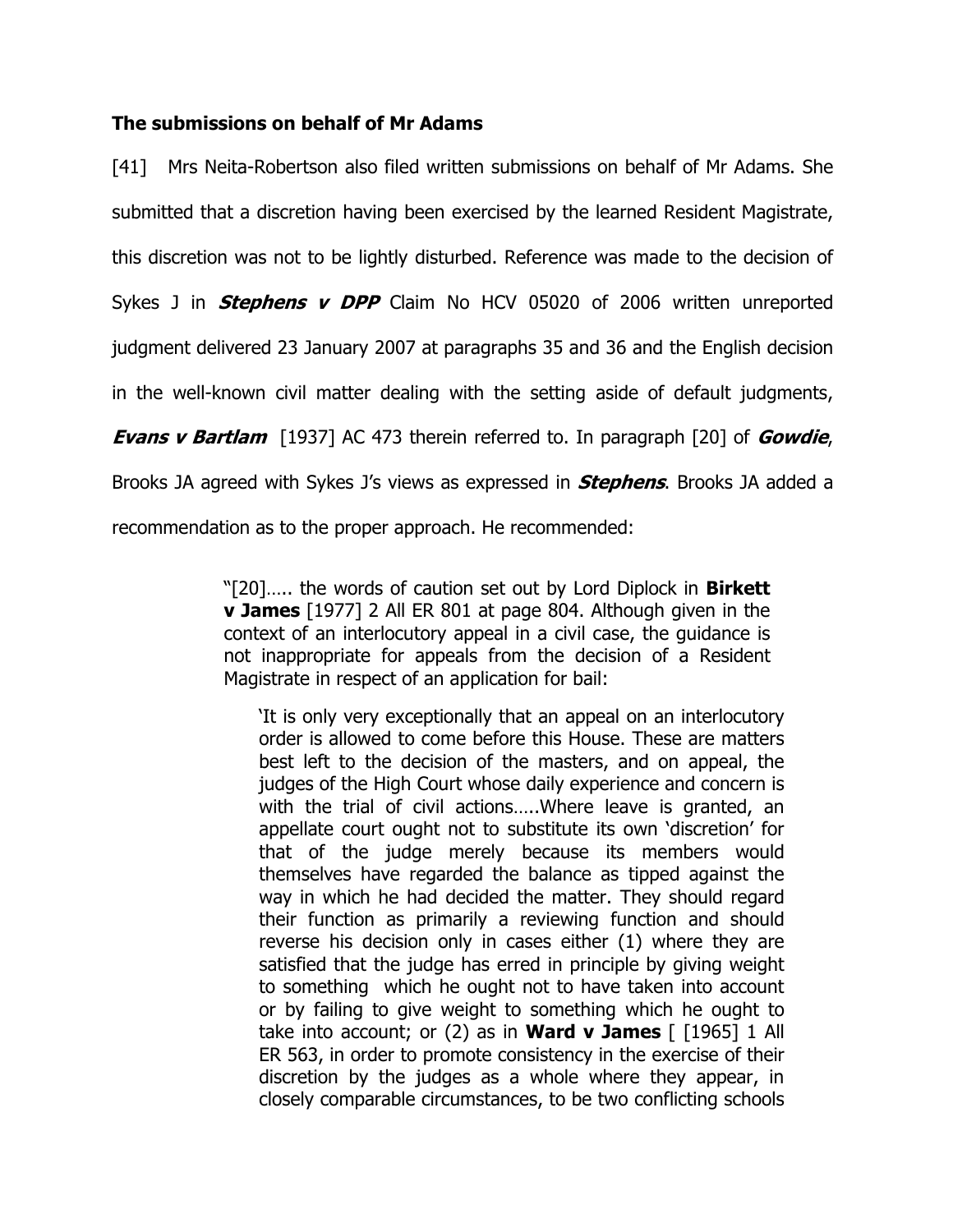of judicial opinion as to the relative weight to be given to particular considerations'."

[42] Mrs Neita-Robertson submitted that the right to personal liberty is a constitutional right which protects the individual from arbitrary detention. Reference was made to the decision of the Privy Council in **Hurnam v The State** PCA No 53 of 2004, delivered 15 December 2005. Counsel also referred to **Stephens** and **Gowdie**. As such, it was submitted, that the court must lean in favour of granting bail in order to restore the constitutional norm.

[43] Counsel submitted that, in considering whether to grant or refuse bail, the court must approach the application as follows:

- i. Start with the accused person's constitutional right to liberty.
- ii. Examine the allegations (but with no over-elaborate dissection of the evidence) – see **Hurnam**, particularly paragraph 25.

Reference was made by Mrs Neita-Robertson to **Stephens** at paragraph 14, where

Sykes J stated:

"In assessing the allegations against the defendant, the court should refrain from conducting too minute analysis of the proposed evidence. The cogency of the evidence cannot be ignored since clearly, the stronger the evidence the greater the incentive for the defendant to abscond. The nature and seriousness of the offence is important, but not determinative. I say this to say that the seriousness of the offence is but one factor to be taken into account, and ought not in the majority of cases to be the determining factor."

iii. Consider whether there are substantial grounds. Substantial grounds are different from reasonable grounds, and in this context means "rational, weighty and solid"- per Sykes J-paragraph 25 of **Stephens**.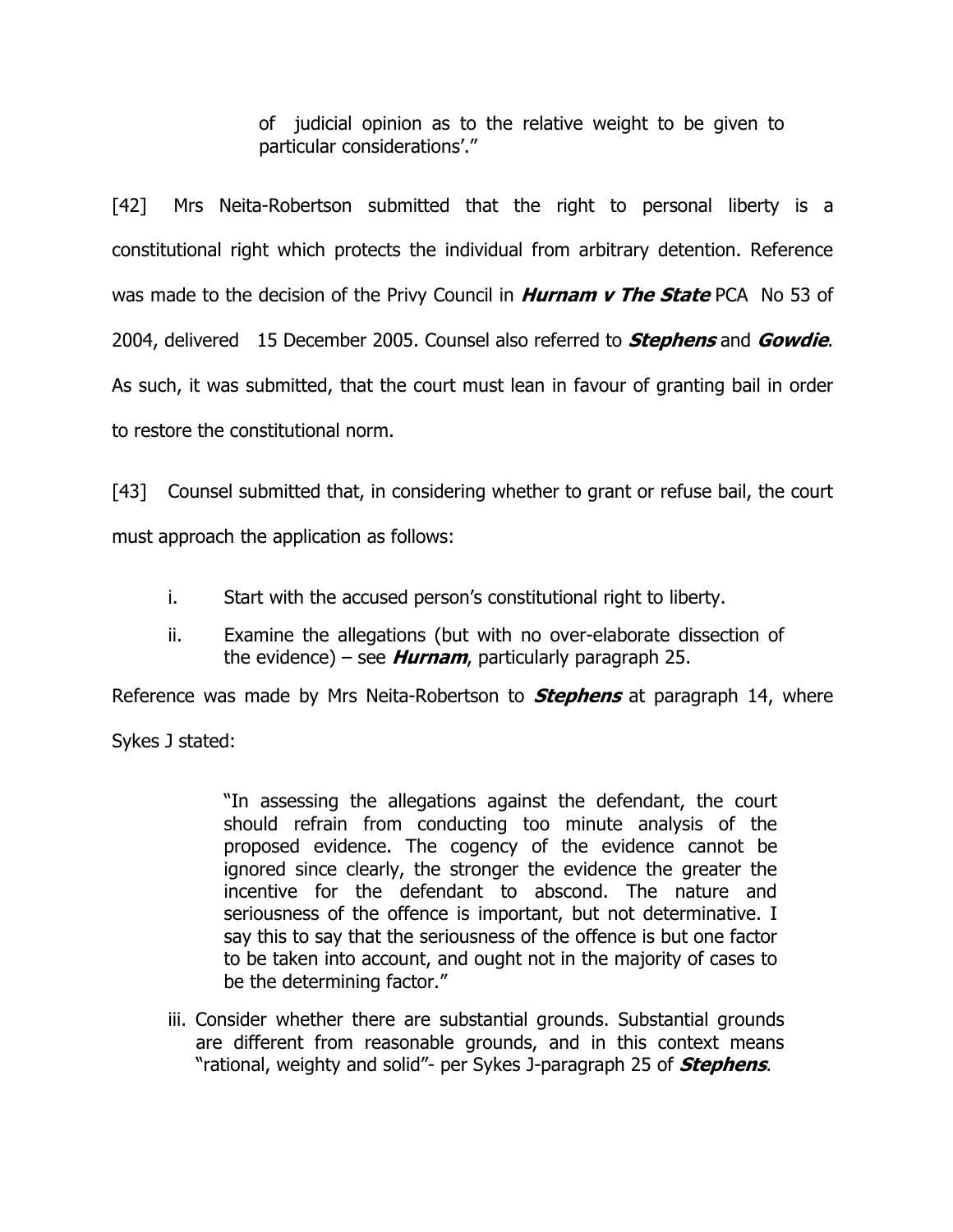## "Particular A

The learned Resident Magistrate erred in law in re-considering material that had already been considered and decided on by the Learned Senior Resident Magistrate and upheld by a Judge of the Supreme Court rather than to confine herself to new material(s)."

[44] Counsel submitted that the court looks at two main tests involving factual questions. They are first, the probability or otherwise of the defendant answering to his bail and attending at his trial, and second, any relevant public interest issues. Counsel submitted that the prosecution have misunderstood the position of the court in  $R$  v Nottingham Justices, ex parte Davis concerning the matter of issues that were available for consideration by the magistrate, by arguing, in essence, that the magistrate was bound to consider only material not previously argued by any tribunal.

[45] It was submitted that in **Nottingham Justices**, the court did not state that the new application should be confined to new material or points not previously urged, merely that either of those two grounds ought to be the basis for a court decision to allow a new application. Reference was also made to page 2 of **Re Moles** where it is stated:

> "If there has been a change of circumstances then they have to review the whole situation with regard to bail."

[46] Mrs Neita-Robertson referred to section 3(5) of the Act. That provision states as follows: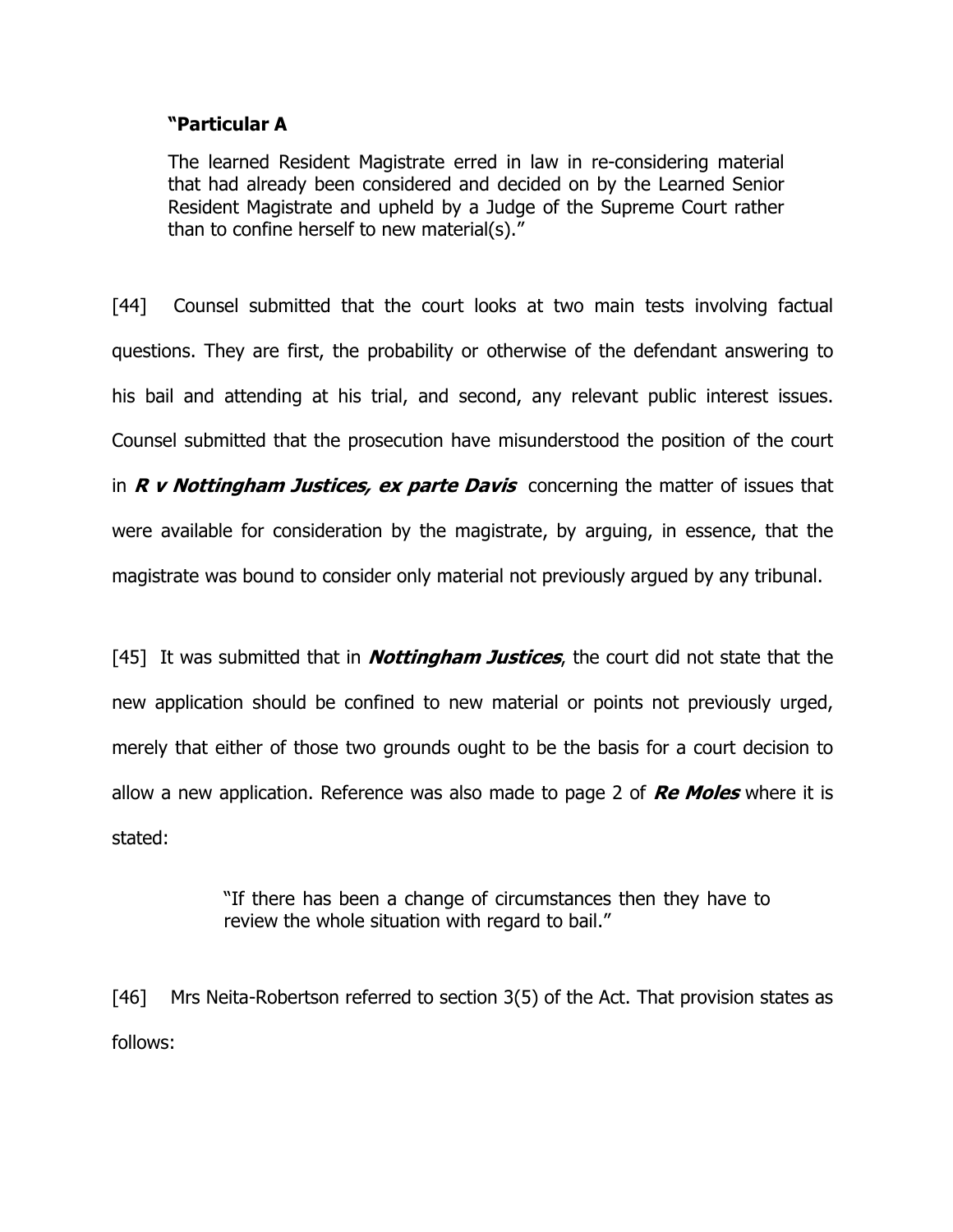"3 (5) Nothing in this Act shall preclude an application for bail on each occasion that a defendant appears before a Court in relation to the relevant offence."

[47] In her Further Skeleton Arguments, Mrs Neita-Robertson acknowledged that section 4 of the English Bail Act 1976, which was under consideration in **Nottingham Justices**, is almost identical to section 3(5) of the Act. However, she reiterated that the new material acts as a trigger for the court to consider a new bail application. Therefore, having identified a new consideration relevant to bail, the defendant is entitled to make a full bail application in which both the old and the new arguments must be considered.

[48] To bolster her submissions, counsel also provided a very useful extract from Blackstone's Criminal Practice 2012, paragraph D7.48, "Right to Make Repeated Argued Bail Applications" and D7.49, "Interpretation of Part II A". It is there stated:

"D7.48

Right to Make Repeated Argued Bail Applications

…

Part IIA of sch.1 to the BA 1976 was intended to give statutory effect to the decision of the Divisional Court in **Nottingham** Justices, ex parte Davies [1981] QB 38. That decision may therefore be regarded as a useful aid to the interpretation of Part IIA. …

D7.49

Interpretation of Part IIA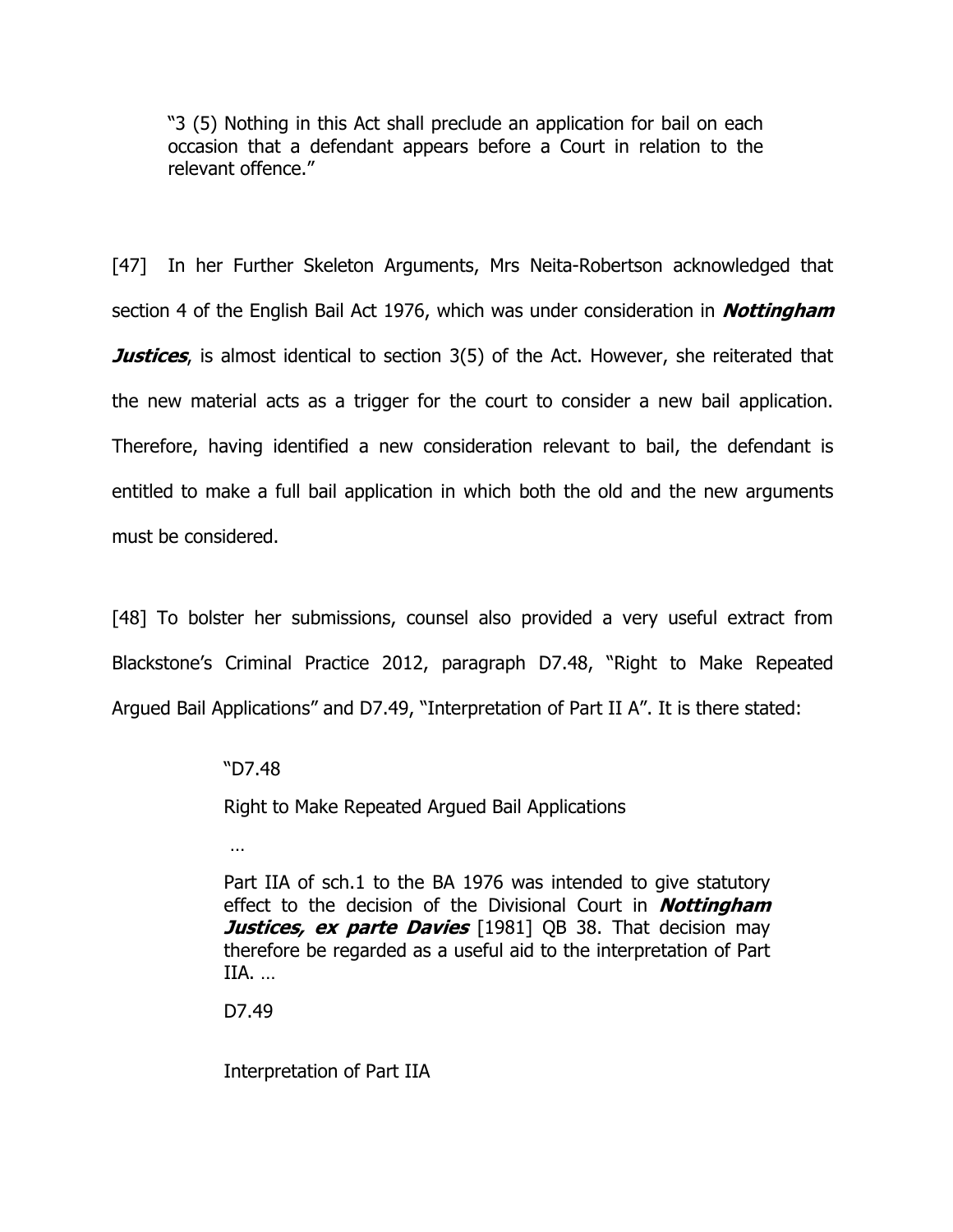(d) What if the argument is based on a new set of conditions that might be imposed? In  $R(B)$  v Brent Youth Court [2010] EWHC 1893 (Admin), there had been two bail applications to the magistrates and one at the Crown Court; the defence sought to make a further application to the magistrates on the basis, *inter* alia, of a new set of possible conditions. The magistrates ruled that the possibility of new conditions did not amount to a change of circumstances and that the revised conditions could have been put before the court on a previous occasion; accordingly, they refused to hear the application. This refusal was quashed by the High Court. Wilkie J referred to Part IIA, saying (at [9]) that the 'effect of this is that the court is obliged to entertain two bail applications regardless of whether the arguments put forward in the second are arguments which have been advanced previously. But if those arguments are sought to be put forward a third time the court is not obliged to entertain them, though it may do so. But this only applies to the extent that arguments put forward as to fact or law are arguments which the court has heard previously.' He went on to say this is almost invariably referred to as the 'change of circumstance' condition but that this phrase 'does not accurately reflect the statutory provisions'.

(e) Is the court obliged to consider only the new arguments? Where the accused has exhausted his automatic entitlement of fully argued applications but claims that a new consideration has arisen which has not been placed before the court on the earlier occasions, para.3 could be construed merely as obliging the court to hear the argument of fact or law not previously advanced, rather than obliging it to reopen the entire question of bail. It is submitted, however, that to consider only the new consideration in isolation from the other arguments for bail would be an artificial exercise, and that the identifying of a new consideration relevant to bail should entitle the accused to make a further full bail application in which both the fresh and the old arguments may be relied on.

(f) Does the court have a discretion to allow as many argued applications as it wishes? Paragraph 3 merely states that, at the third and subsequent remand hearings, the court 'need not' hear arguments which it has heard previously. Prima facie the paragraph does not debar the court from entertaining yet another fully argued application, but merely gives it a discretion in the matter. On the other hand, Donaldson LJ in Nottingham Justices, ex parte Davies based his approval of the practice of the Nottingham Justices on the principle of res judicata. It is unclear whether para. 3 is meant to override Ex parte Davies (in which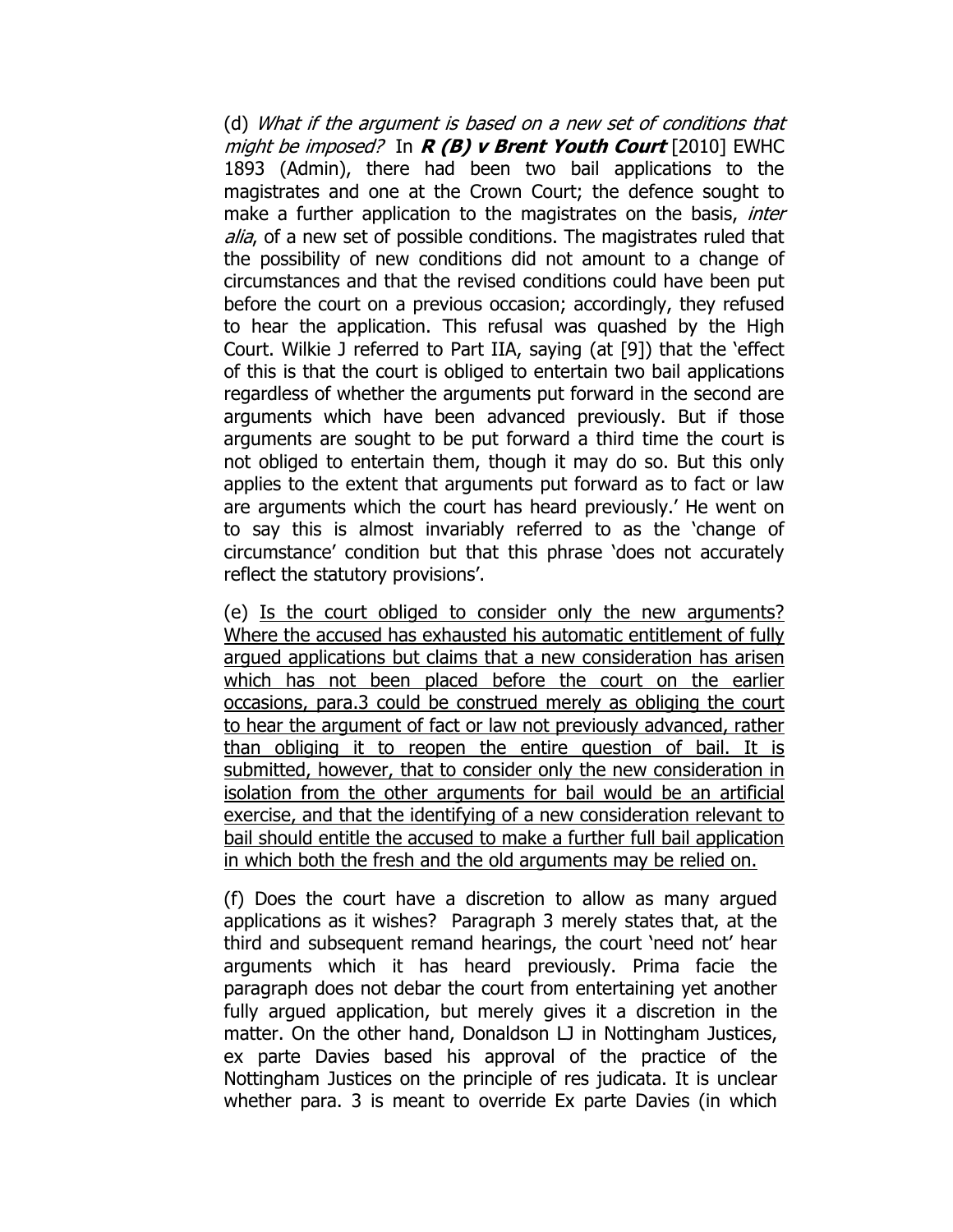case magistrates always have a discretion to hear as many fully argued applications for bail as they wish), or is merely giving statutory force to the main thrust of the decision (in which case a scrupulous bench might say that, much as they would like to reopen the question of bail, they are bound by their colleagues' earlier decisions and can do nothing in the absence of fresh arguments or considerations).

(g) How should the justices express a decision not to allow an argued application? Since in theory the court is obliged to consider bail each time an accused who is entitled to the benefit of the BA 1976, s.4(1), appears before it in custody, it is unwise for the magistrates simply to say that they were not prepared to consider the matter of bail. It is more appropriate to say :'As there is no new material before us relevant to the question of bail, bail will be refused'. This avoids giving the impression that they have simply refused to consider the question (per Ormrod LJ in Slough Justices, ex parte Duncan (1962) 75 Cr App R 384 at p. 389)." (underlining emphasis provided)

[49] Reference was also made to the unreported decision of Mon Désir J sitting in the High Court of Trinidad and Tobago, in **Steve Ferguson et al v Attorney** General of Trinidad & Tobago, judgment delivered 22 December 2010. I found this case to be of great value and that Mon Désir J has expressed some of the guiding principles and considerations with admirable clarity. In that decision, at paragraph 16, the learned judge explains that the sections of the Trinidad & Tobago Act, which are similar to our section 4 (1) (a), are similar to the pre-1988 English provisions and thus, he found the English pre-1998 UK authorities helpful, including **Nottingham Justices** 

and **Slough Justices**.

[50] Mrs. Neita-Robertson submitted that the statutory right under section 3(5) is a fundamental right to make bail applications and must not be infringed. However, in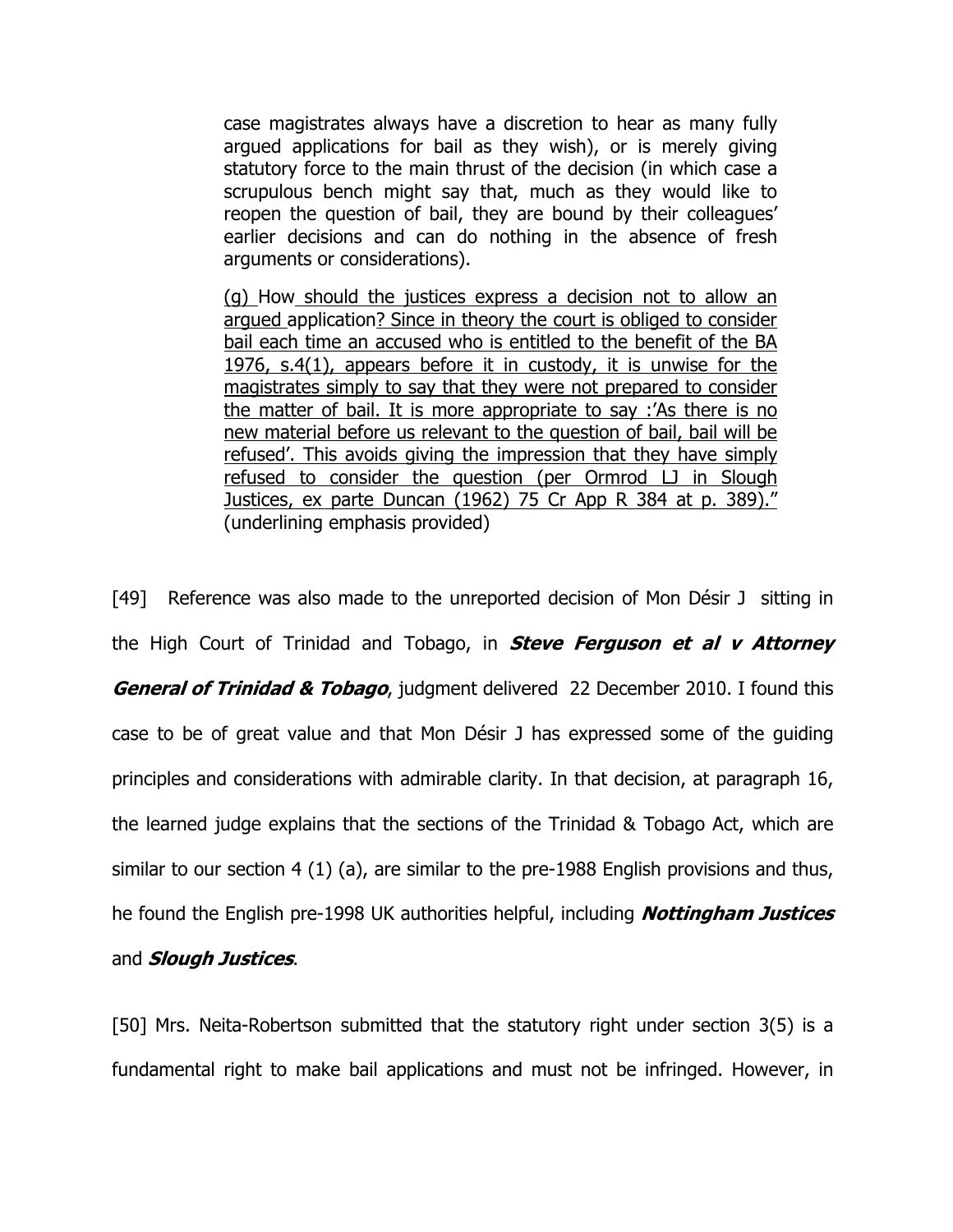any event, she submitted that there was new material before the court when Her Honour granted bail to Mr Adams. As regards the prosecution's allegation that the learned Resident Magistrate failed to identify the new material, it was Mrs. Neita-Robertson's submission that there was no failure in that regard. She argued that the learned Resident Magistrate did in fact identify the new considerations, which included the voice recordings and transcript.

[51] In relation to the voice recordings and transcript, at paragraphs 35i, 36, and 37 of the written skeleton arguments filed on behalf of Mr Adams on 3 July 2014, it was pointed out that, in relation to the purported conversation between Collis "Chucky" Brown and the Respondent Kevin Adams, the defence had argued that this conversation portrayed the Respondent in a light contrary to Indecom's assertions that he was part of a Death Squad executing unarmed men. It was further submitted that the material shows that Mr Adams prevented Police officers from shooting a man in the presence of his family members and children. That he was castigated by a Senior Officer for 'doing the right thing' and accused of 'mashing up their operation. This, Mrs. Neita-Robertson argued, enured to the Applicant's benefit. This was a matter that the learned Resident Magistrate, counsel submitted, quite properly took into consideration and applied the appropriate weight.

## "B. At the time that the preliminary examinations were set by the Learned Senior Resident Magistrate, all the preliminary examinations could not have been started."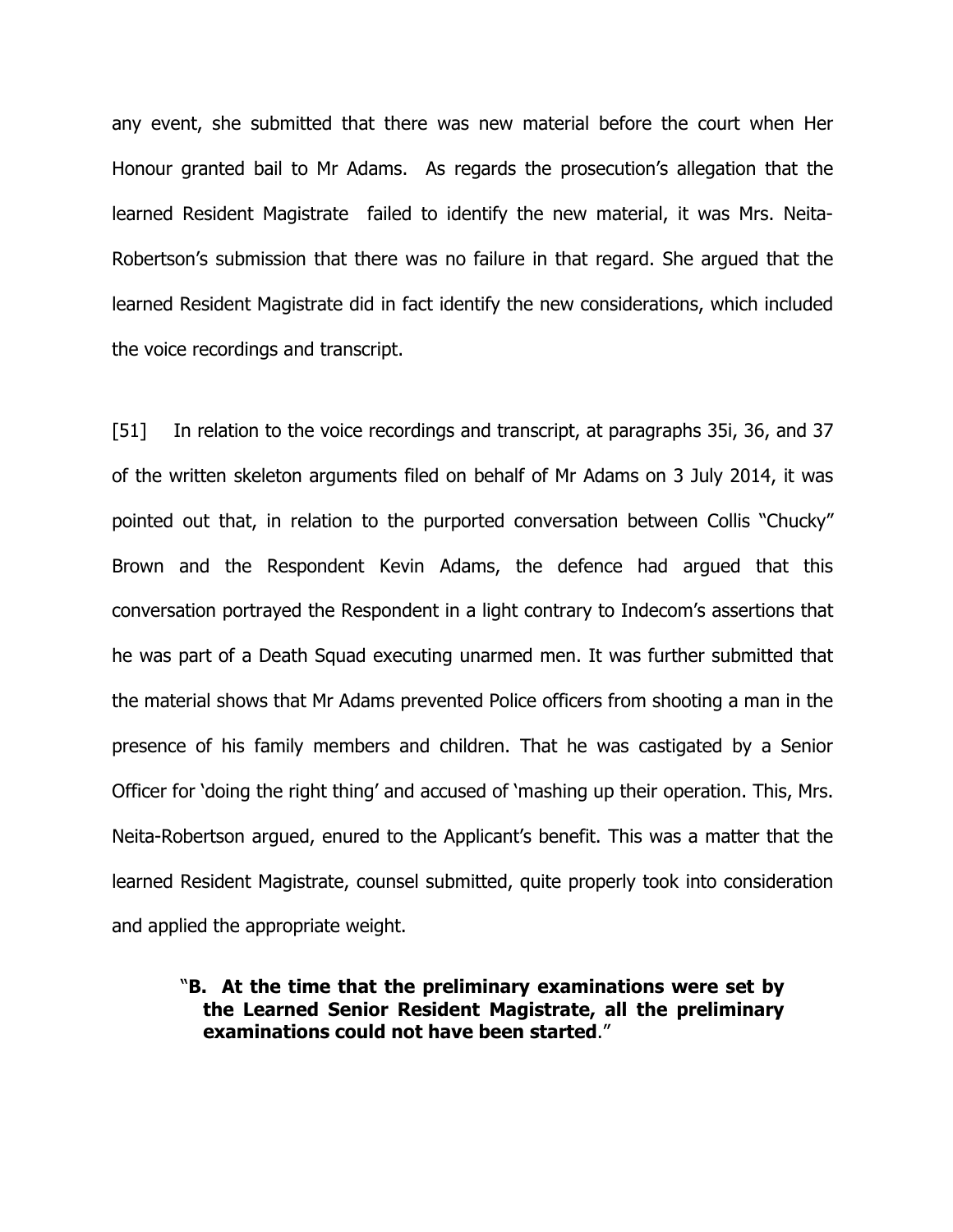[52] It is convenient to discuss the issue of delay under this particular of the ground of appeal. Mrs Neita-Robertson submitted that the unreadiness of the matter has created a new circumstance of delay and that the court must consider under the heading of public interest criteria, how speedy or how delayed the trial is likely to be.

[53] In this regard, it was counsel's submission that at the time that the preliminary examinations were set by the learned Resident Magistrate, all of the preliminary examinations could not have been started. It was further argued that the Crown in setting the date of the preliminary examination for Kevin Adams had no intention of the examination commencing, as is evidenced by the fact that the Crown set the same date for the preliminary examination of numerous police officers charged in other matters.

[54] Mrs Neita-Robertson further submitted that, regardless of INDECOM'S desire to proceed with the matters involving Kevin Adams by way of a voluntary bill of indictment, there was never any such guarantee and as such the Crown ought to have been ready to proceed in the matters against Mr Adams. Further, that it was indicated in court that INDECOM had not completed certain steps to satisfy the DPP and as such there was no conclusive position as to whether the matters would be dealt with in the preliminary enquiry court or brought by way of a voluntary bill of indictment. Counsel submitted that it was not unreasonable in those circumstances for Mr Adams to argue that his right to a speedy trial was not being safeguarded, and for the learned Resident Magistrate in the face of the manifest uncertainty as to how the Crown was going to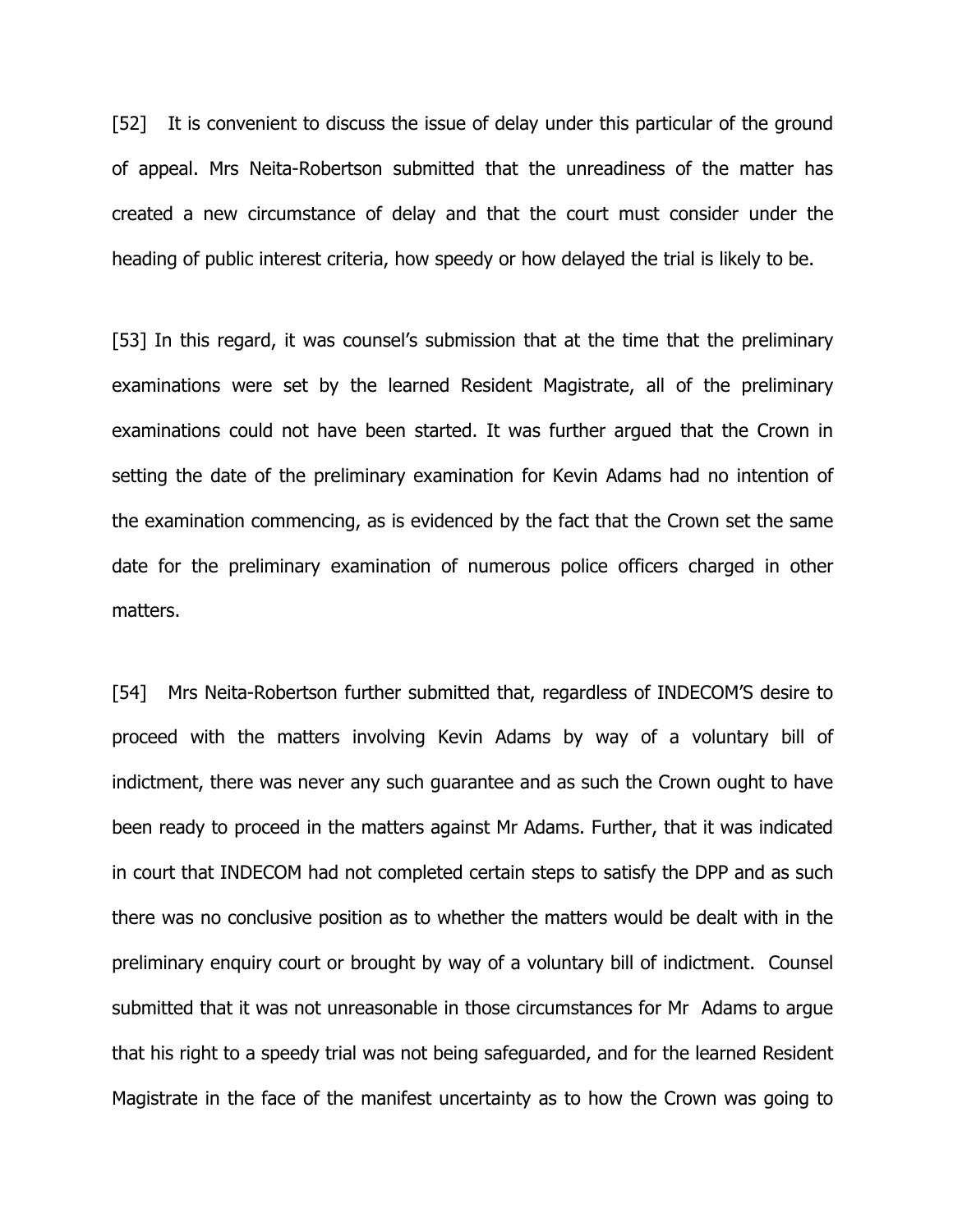proceed, to find that there had been undue delay. Reference was made to page 779 of

#### Nottingham Justices.

# "C. That the learned Resident Magistrate erred in law in holding that for the purposes of a bail application, she could only rely upon material that would be admissible at trial."

[55] As regards this aspect of the prosecution's ground, Mrs Neita-Robertson submitted that there is no merit to this claim. It was submitted that the learned Resident Magistrate clearly considered at the fifth paragraph of her reasons, evidence arising from voice recordings which the Crown alleged occurred between Mr Adams and another concerning extra-judicial killings. That none of the recordings would be admissible at any trial of Mr Adams as they are not directly relevant to any matter for which he is before the court.

[56] It was argued that additionally, the learned Resident Magistrate indicated that self-defence would arise on the Crown's case if they were to rely on the statement of Mr Adams. Thus, while counsel submitted that the statement of Mr Adams would not be admissible at a trial against him, the indication of the learned Resident Magistrate demonstrated her understanding that she was able to consider matters not admissible at a trial.

[57] It was further submitted that where in the fourth paragraph of her written reasons the learned Resident Magistrate states that she is "unable to rely on these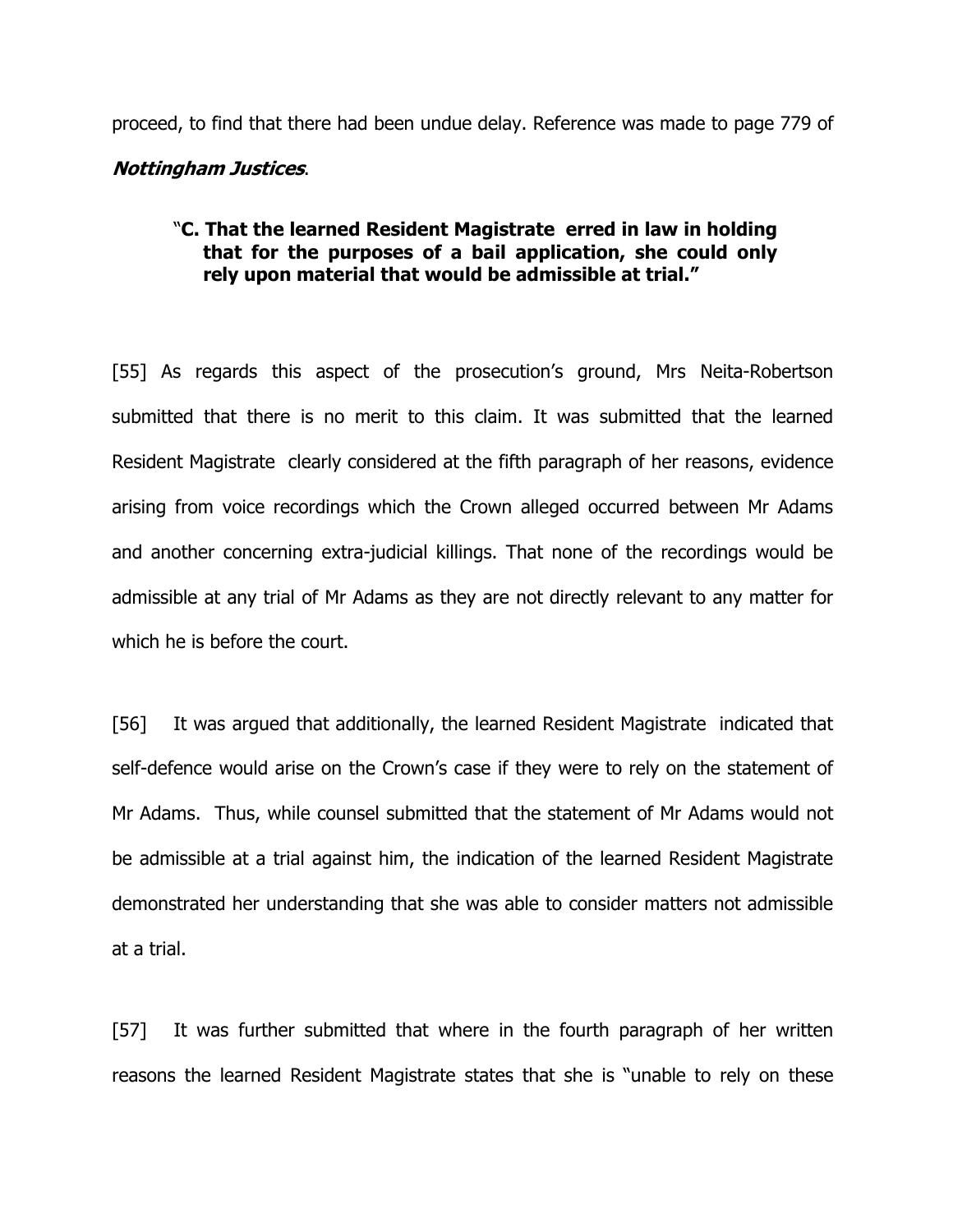assertions as support for the submission that the applicant Kevin Adams is a member of a team of police involved in extra judicial killings", it is manifestly clear that the court was merely indicating that she is unable to attach the same weight and significance to the material as was urged by INDECOM. The court, it was submitted, was not there indicating that she rejected the material or would not consider the information, rather she was indicating that she would not place any faith in it as the prosecution had not themselves placed any faith in it, which faith would have been demonstrated had they secured a statement from the witness among other things.

## "D. The learned Resident Magistrate erred in holding that there was unconvincing evidence that Mr Adams interfered with witnesses.

## E. The learned Resident Magistrate erred in law by setting a higher standard than is required for finding a reasonable apprehension of interference of witnesses by Mr Kevin Adams."

[58] It is convenient to deal with these two particulars together. Mrs Neita-Robertson submitted that the learned Resident Magistrate applied the appropriate weight to the issue of interference with witnesses and was entitled to find that there was no material that could attribute interference to Mr Adams directly or indirectly.

[59] The actual words of the magistrate were, in the seventeenth and eighteenth paragraph of her reasons:

> "In respect of the allegations of the likely interference with the investigation and or witnesses, the court notes that these are matters in which it is alleged that senior police officers were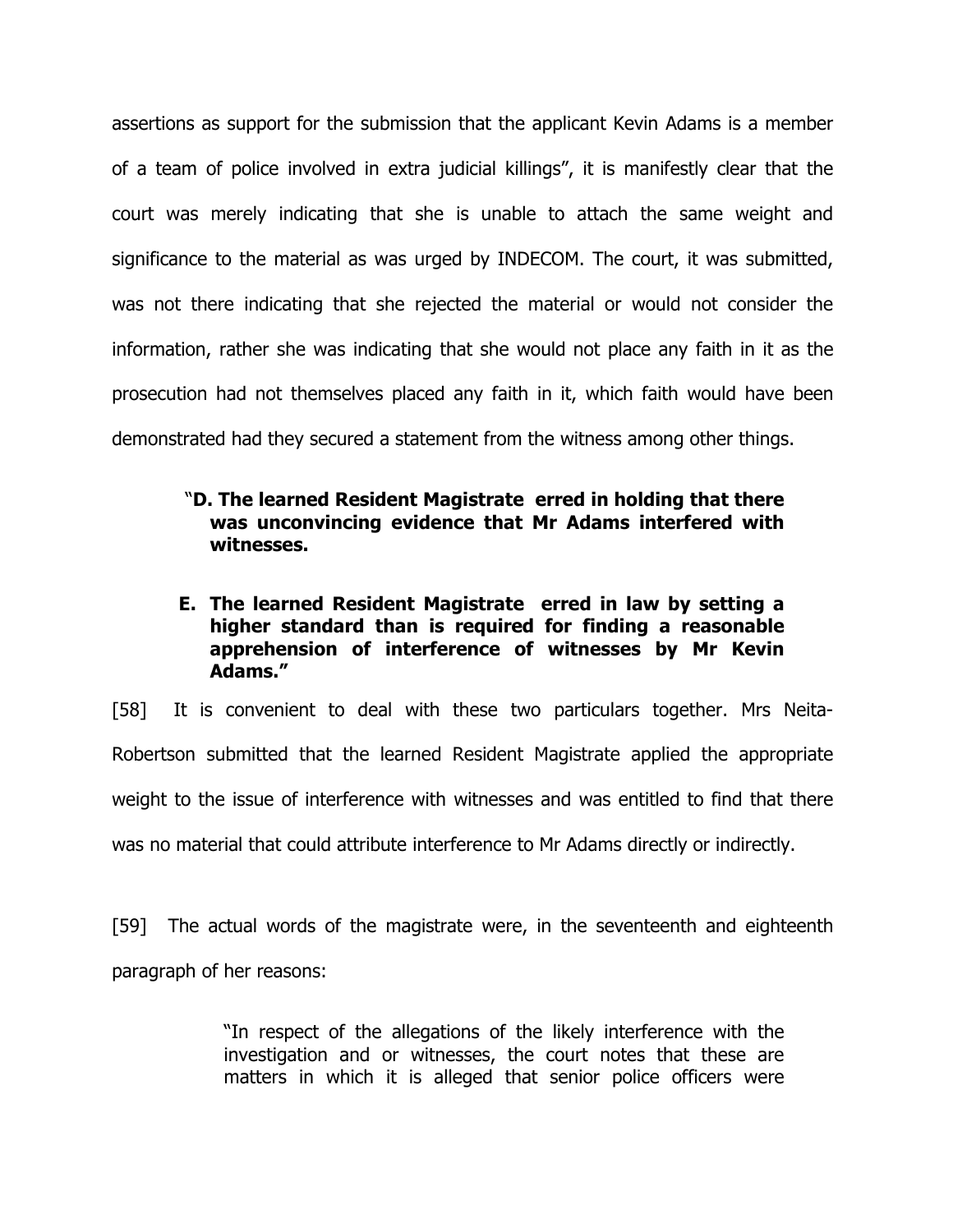involved in and led the operations. They have not been charged pursuant to the investigation.

The court is of the view that given the state of the cases against the defendants and in the absence of any allegations of direct interference with any witnesses in the matters the court can impose adequate conditions to minimize the concerns highlighted by the Crown."

## "F. The learned Resident Magistrate erred in finding that the identification evidence is of a poor (e)quality [sic]."

[60] I must confess to having extreme difficulty in dealing with Mrs Neita-Robertson's submissions under this head. This is because at paragraphs 46 ii a)-g), 47, and 48 of her skeleton arguments filed on 3 July 2014, counsel appears to be quoting the learned Resident Magistrate. However, none of the matters quoted appear in the three page written reasons under the signature of Her Honour provided to this court. Counsel on both sides advised that at the time of giving her decision, the learned resident magistrate had given oral reasons that are not referred to or set out in the written reasons provided to the court. I must comment that it seems inadvisable for magistrates or judges to give one set of reasons orally, and then another set of reasons in writing. This practice can in my view, not only give the appearance of uncertainty and unfairness, but it can result in potentially conflicting, and at the very least, confusing reasons. It certainly makes the task of the appellate judge extremely difficult. As I indicated to counsel on both sides, since I have not been provided with any of the Magistrate's oral reasons, I am limiting my examination to the written reasons signed by the learned Resident Magistrate.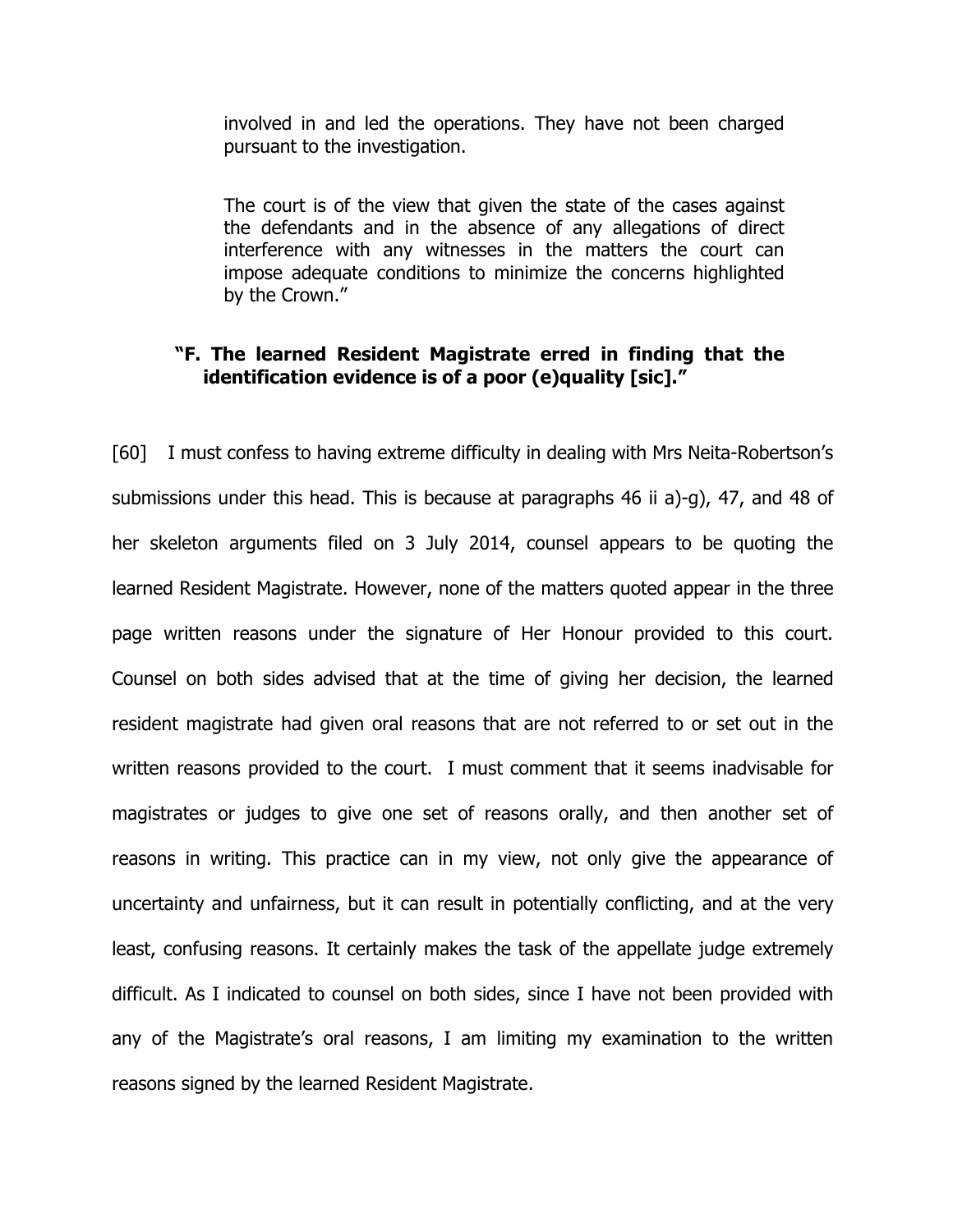[61] One point that counsel for Mr Adams did make in relation to this particular is that she submitted that the learned Resident Magistrate applied the appropriate weight to the issue of cogency of evidence in that she opined that the Crown was relying on the statement of accused persons to say that they were present on the scene; however the statements relied upon raised the issue of self-defence.

## "G. The learned Resident Magistrate failed to appreciate that the strength and multiplicity of the matters for which the respondent is charged are important factors in any consideration of an application for bail."

[62] In relation to this particular, it was Mrs Neita-Robertson's submission that the learned Resident Magistrate had correctly examined the cogency of the evidence and that led her to the view expressed in her reasons that the case against each of the defendants is not of the best quality. Counsel emphasized the fact that bail has been granted by the courts below in respect of all parties jointly charged in respect of the incidents with which Mr Adams is charged. She submitted that the decisions in the courts below were based upon almost identical objections and arguments and that further, the decisions in relation to those other defendants have not been appealed by the Crown.

[63] Counsel concluded her submissions on this score by submitting that it would be inconsistent to deny bail to Mr Adams simply because he is charged in multiple murders, whilst ignoring the fact that bail has been granted to the individuals co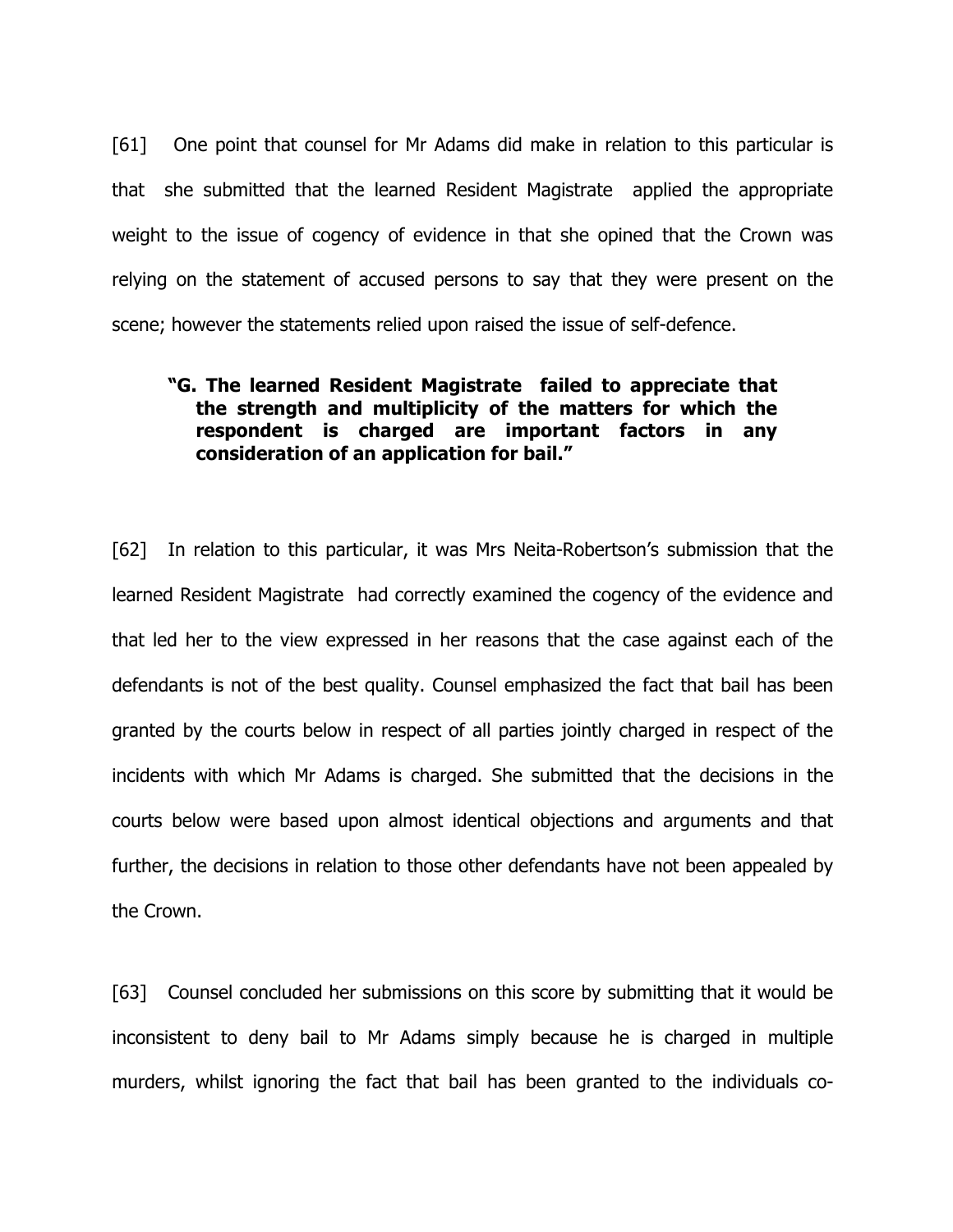accused in the respective matters, and that the only other matter in which he is charged individually is weak.

#### Discussion and analysis

[64] I start my analysis from the position, that the learned Resident Magistrate was exercising a discretion in granting bail to Mr Adams. The approach of an appellate court in dealing with matters calling for the exercise of a judge's discretion is wellknown. In the oft-quoted House of Lords decision in Hadmor Productions v **Hamilton** [1983] AC 191, at page 220, Lord Diplock provided invaluable guidance in relation to a civil case, dealing with the grant of an interlocutory injunction. This guidance has been accepted and applied time and time again in this court. In my view, this approach is plainly also relevant when considering an appeal in relation to the grant of bail. In **Stephens** at paragraphs 33-39, Sykes J discusses **Hadmor**, and appears to have formed the view that the approach in **Hadmor** is too narrow to cover bail applications. It seems clear that Sykes J was of the view that the bases set out in **Hadmor**, represented the minimum bases for interference, however he felt that, because the question of bail involves the liberty of the subject, there were additional grounds as discussed in **Evans v Bartlam** – see in particular paras 33-39 of **Stephens.** I am in agreement with Sykes J. Lord Diplock stated at page 220 of Hadmor:

> "An interlocutory injunction is a discretionary relief and the discretion whether or not to grant it is vested in the High Court judge by whom the application for it is heard. Upon an appeal from the judge's grant or refusal of an interlocutory injunction the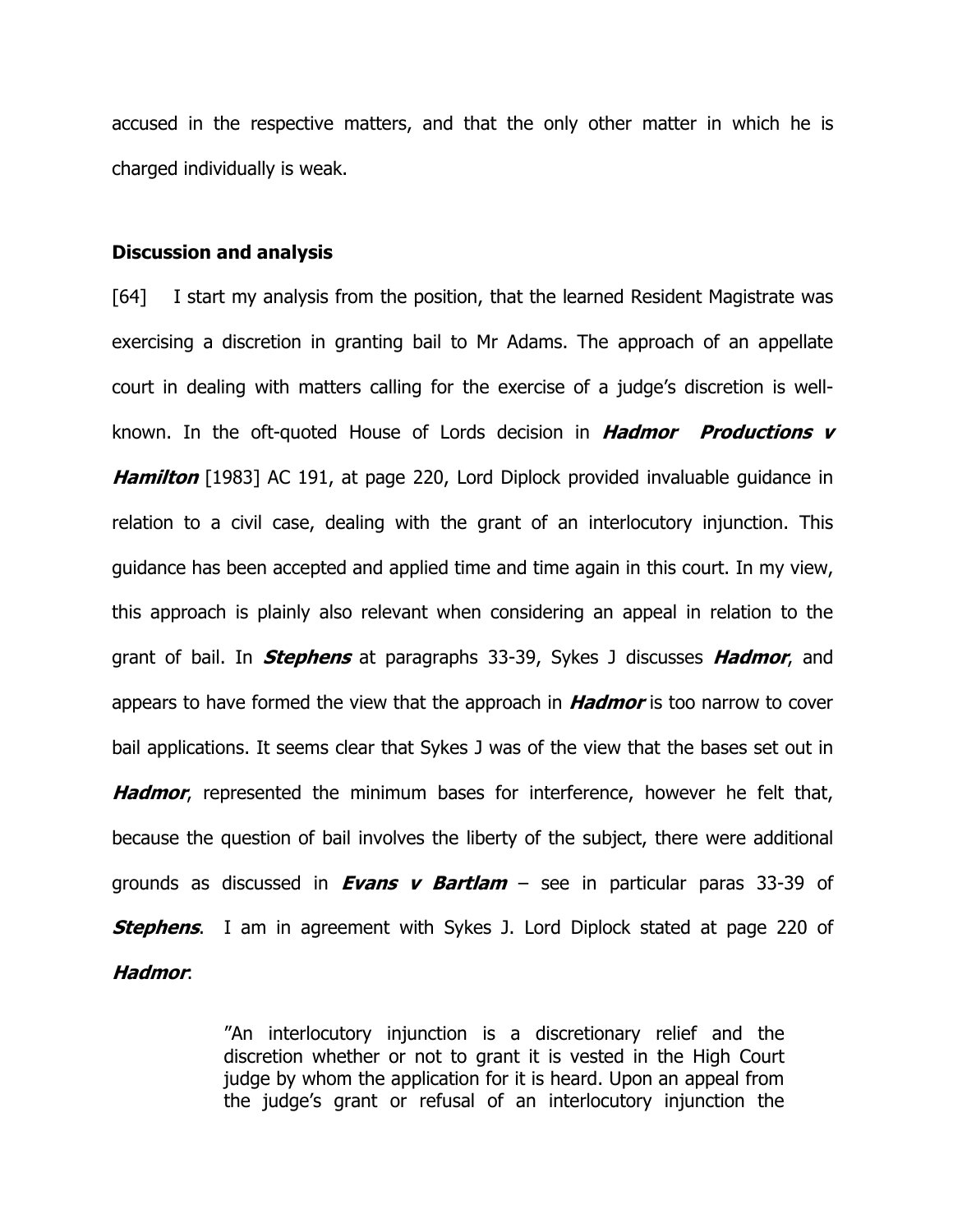function of an appellate court, whether it be the Court of Appeal or your Lordships' House, is not to exercise an independent discretion of its own. It must defer to the judge's exercise of his discretion and must not interfere with it merely upon the ground that the members of the appellate court would have exercised the discretion differently. The function of the appellate court is initially one of review only. It may set aside the judge's exercise of his discretion on the ground that it was based on a misunderstanding of the law or of the evidence before him or upon an inference that particular facts existed or did not exist…Since reasons given by judges for granting or refusing interlocutory injunctions may sometimes be sketchy, there may also be occasional cases where even though no erroneous assumption of law or fact can be identified the judge's decision to grant or refuse the injunction is so aberrant that it must be set aside upon the ground that no reasonable judge regardful of his duty to act judicially could have reached it. It is only if and after the appellate court has reached the conclusion that the judge's exercise of his discretion must be set aside for one or other of these reasons, that it becomes entitled to exercise an original discretion of its own."

[65] As discussed by Brooks JA in *Gowdie*, particularly at paragraph [20], referring to **Birkett v James**, an appellate court ought not to substitute its own discretion for that of the judge in the court below merely because it would have regarded the matter as tipped against the way that the judge decided the matter. In addition to the grounds set out in *Hadmor*, the decision ought to be disturbed only where the judge has erred by exercising the discretion wrongly, or has acted on some wrong principle by giving weight to something which he ought not to have taken into account or by failing to give weight to something he ought to take into account.

[66] I am of the view that, as stated by Brooks JA in **Gowdie**, paragraph [23]:

"…although section 3(5) of the Act states that nothing in the Act "shall preclude an application for bail on each occasion that a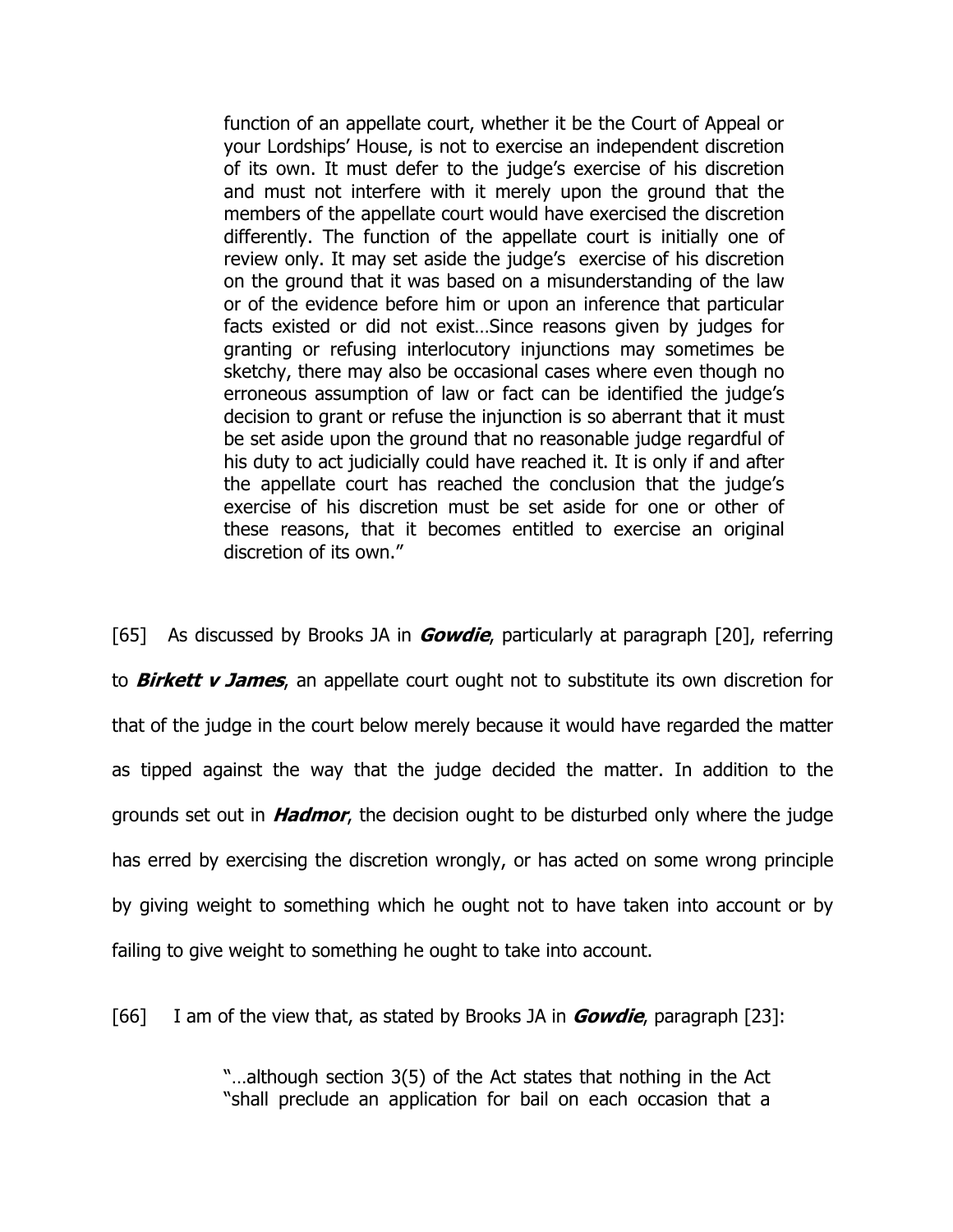defendant appears before a Court in relation to the relevant offence", the decided cases suggest that fresh applications should not be made unless there is new material to be placed before the court. …. The starting position of any renewed application "must always be the finding of the position when the matter was last considered by the court" (per Donaldson  $\Box$  **R** v **Nottingham** Justices ex parte Davies [1980] 2 All ER 775).

 $[67]$  As held in **Nottingham Justices**, at pages 778-779, the finding by one court of concurrent jurisdiction that it was satisfied of the circumstances set out in section 4(1)(a) of the Act, i.e. that there are substantial grounds for believing that the defendant, if released on bail would (i) fail to surrender to custody; (ii) commit an offence while on bail; or (iii) interfere with witnesses or otherwise obstruct the course of justice, whether in relation to himself or any other person, is not a personal, intellectual conclusion by each judge. It is a finding of the court that those circumstances existed and is to be treated like every other finding of the court. It is res judicata or analogous thereto. The jurisdiction exercised is that of the court, and not any individual judge - **Steve Ferguson** (paragraph 19).

[68] It follows from that characterization, that on the next occasion when bail is considered, the court should treat, as an essential fact that at the time when the matter of bail was last considered, those circumstances set out in section 4(1)(a) did in fact exist. As stated by Mon Désir J at paragraphs 16 and 17 of his decision in **Steve** Ferguson:

> "16. A decision to refuse bail therefore, presupposed that the previous Court had found as a fact that there were substantial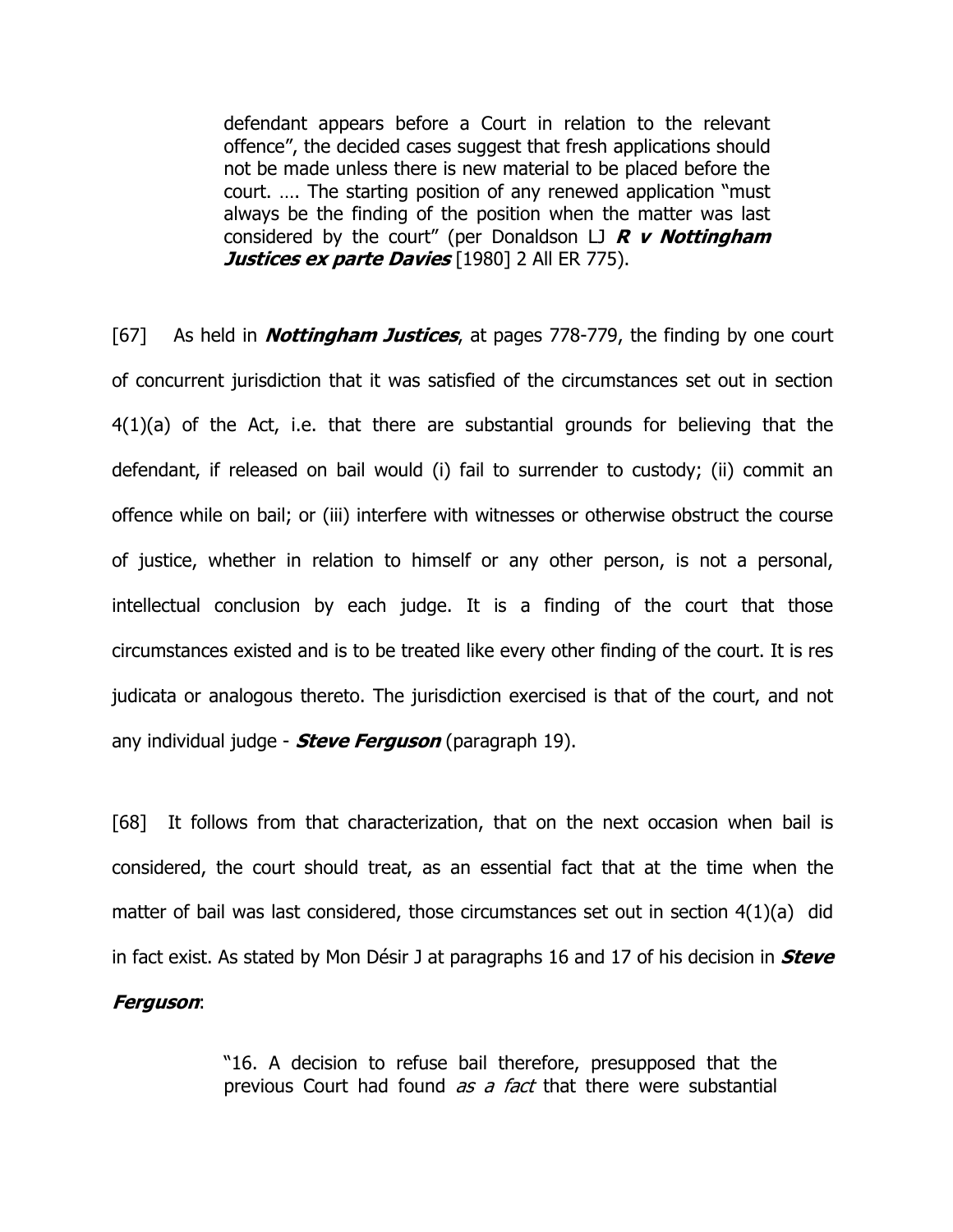grounds for believing that one of the events described in….the Act would occur…...

17. A later Court was therefore, *bound to accept that finding as a* fact, otherwise it would be acting as an appellate court unless there was a material change of circumstances."

[69] Initially, the court can and must only investigate whether the situation has changed since then. This change can come about either because of a change in circumstances since the last unsuccessful bail application, or where it is an argument that could have been put on the previous occasion, but for whatever reason, was not. The new circumstances can include an argument based on the imposition of a new set of conditions that might have been imposed on the earlier occasion, but were not imposed or contemplated - see **Blackstone's Criminal Practice** and  $R(B)$  v Brent Youth Court, cited by Mrs Neita-Robertson.

[70] In my judgment, after bail has been refused on the basis that the court is satisfied of the existence of the circumstances set out in section  $4(1)(a)$  of the Act, the same court or another court of concurrent jurisdiction, faced with a new bail application must first satisfy itself that there are new circumstances relevant to the question of bail before it can do otherwise than to refuse another bail application- see **Slough Justices, ex parte Duncan.** The court should enquire of counsel whether there is any new material to be advanced-see paragraph [23] of **Gowdie**. If the court is satisfied that there are new circumstances, it should identify clearly what those new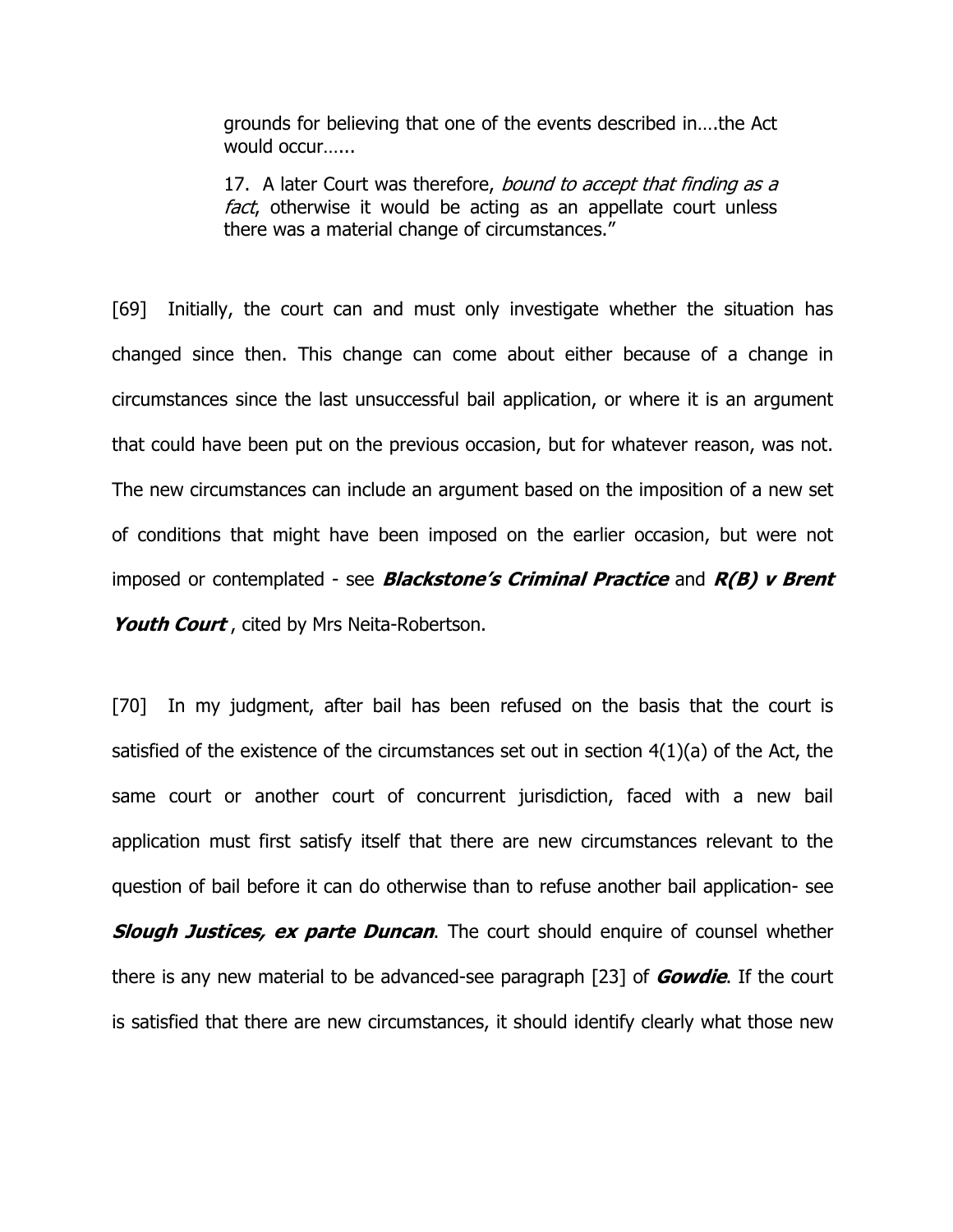circumstances are. The new circumstances must be such as to relate to the issue of bail and the applicant's entitlement thereto.

[71] Counsel has a duty to frankly advise the court whether there are indeed any new circumstances. In addition, it seems to me that once the reasons of the previous judge are available, they should be made available and be examined by the court considering whether and how to deal with a renewed bail application. This should be made available since courts of concurrent jurisdiction are involved, on the relevant court's file in relation to the relevant matter (see the discussion by Mon Désir J at paragraphs 56-62). I share the view expressed by Mon Désir J at paragraph 13 of **Steve Ferguson**, that it is not only good practice, but should be a requirement that the applicant inform the court of any earlier applications for bail made to either the Supreme Court or the Resident Magistrates Courts in the same proceedings. As Mon Désir J stated:

> "The duty….is not merely that of the State or prosecutorial entity but also that of the applicant himself and is consistent with his obligation to approach [the] Courts with clean hands and in good faith."

[72] I agree with the discussion in the case of *Steve Ferguson*, particularly paragraph 6 where Mon Désir J distilled the issues involved in the renewed bail application before him as follows:

> "(a) The first is whether there has been any "change in circumstances" since the applicants last engaged this Court on the question of bail; or whether there are any "new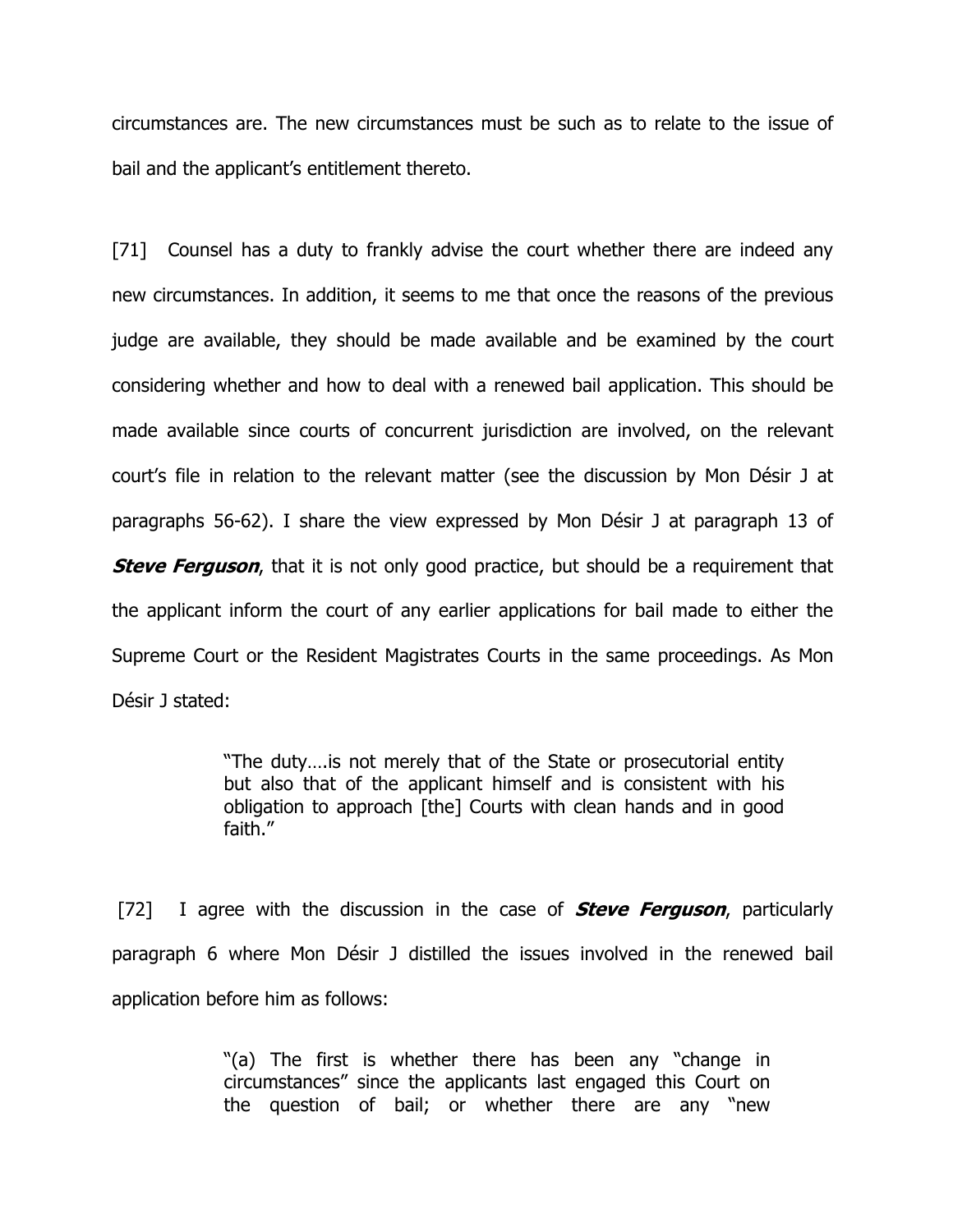considerations" which were not before the Court when the applicants were last remanded in custody?

(b) If so, whether such change in circumstances or new conditions are relevant to the issue of the applicants' entitlement to bail?

(c) The third issue-which will only arise for this Court's consideration if the threshold of the first two issues is crossed-is the ultimate question of whether, in the circumstances the applicants should now be admitted to bail?"

[73] The changes or new circumstances can only result in the judge hearing the renewed application disturbing the first court's finding of the section 4(1)(a) conditions if the circumstances impact upon the applicant's eligibility for bail in a positive way, meaning, in such a way as to improve his eligibility - see paragraph 50 of **Steve** Ferguson.

[74] It is only if the court finds that there is new material and that it is such as to improve the applicant's eligibility for bail that the third issue arises as to whether it is in all of the circumstances, considering both the old and new material, just to now admit the applicant to bail. It is then that the court is cloaked with the jurisdiction to entertain a renewed application for bail.

[75] As regards the matters that the court is able to consider, in my judgment it seems sensible and rational that the court must consider both the old and the new matters. I am of the view that the meaning contended for by the Crown, which is that the learned magistrate should have considered only the new material, is not correct. I agree with the logic advanced by the learned authors of **Blackstone's Criminal**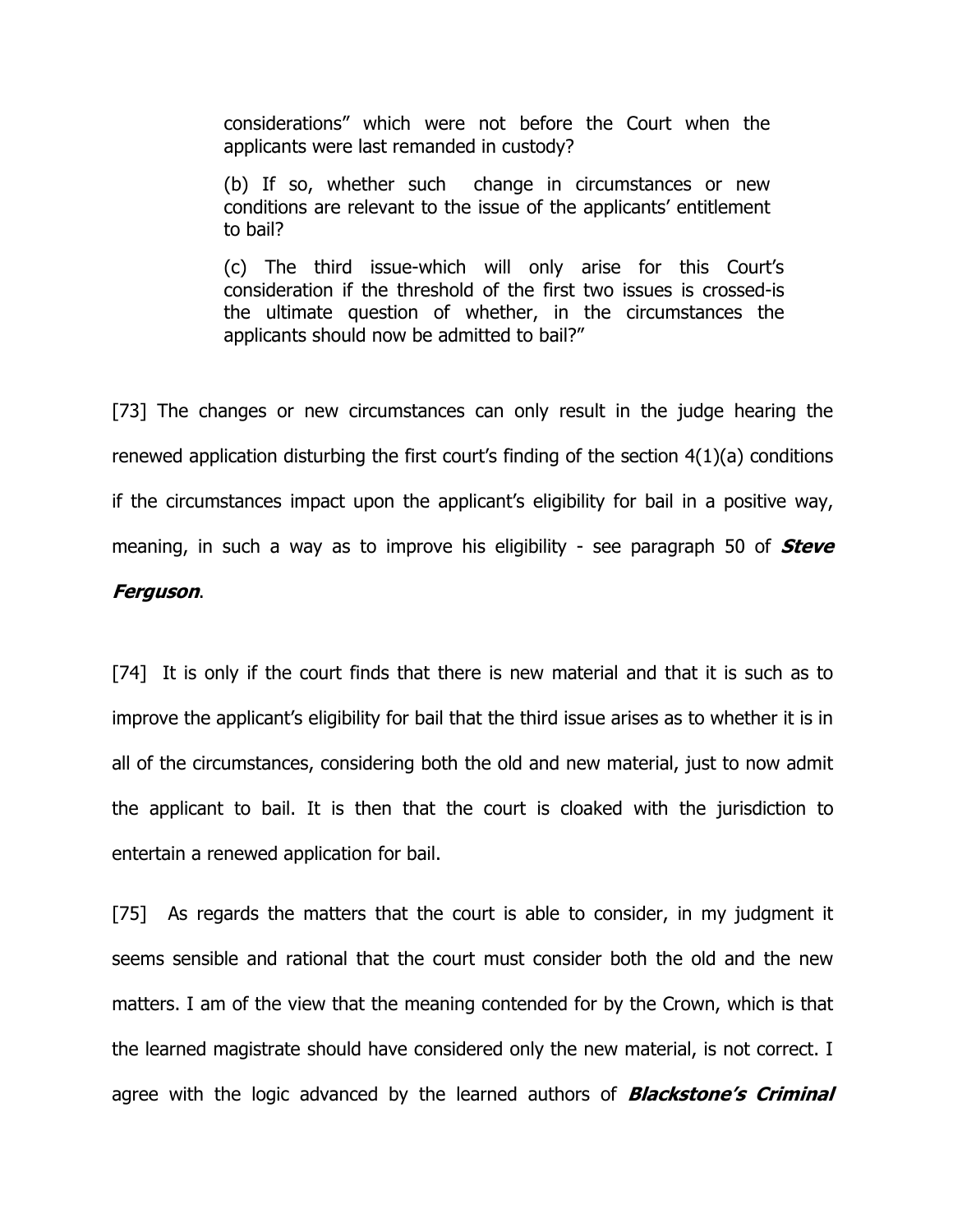**Practice**, cited by Mrs Neita-Robertson, where at paragraph D 7.49 (e) it is argued

that:

"….to consider only the new consideration in isolation from the other arguments for bail would be an artificial exercise, and that the identifying of a new consideration relevant to bail should entitle the accused to make a further full bail application in which both the fresh and the old arguments may be relied upon."

[76] I would also refer to paragraph D.48 of the **Blackstone's Criminal Practice**,

and note that it is there stated:

"The Law Commission Paper, and the Human Rights Act 1998 …, contains guidance aiming to ensure that the provisions relating to a change in circumstances are applied in a way that is compatible with the ECHR. This guidance states (at paras. 12.23 and 13.33) that courts should be willing, at regular intervals of 28 days, to consider arguments that the passage of time constitutes, in the particular case before the court, a change in circumstance so as to require full argument. If the court finds that the passage of time does amount to a relevant changed circumstance , or that there are other circumstances which may be relevant to the need to detain the accused that have changed or come to notice since the last fully argued bail hearing, then a full bail application should follow in which all the arguments, old and new, could be put forward and taken into account." ( underlining emphasis provided)

[77] I now turn to a consideration of the learned Resident Magistrate's reasons. The learned Resident Magistrate commenced her reasons on what I consider a promising note. She stated in the first paragraph: "The first issue is whether there is new material which would cause the court to consider the bail applications." In my judgment, the learned Resident Magistrate did identify the new material or change in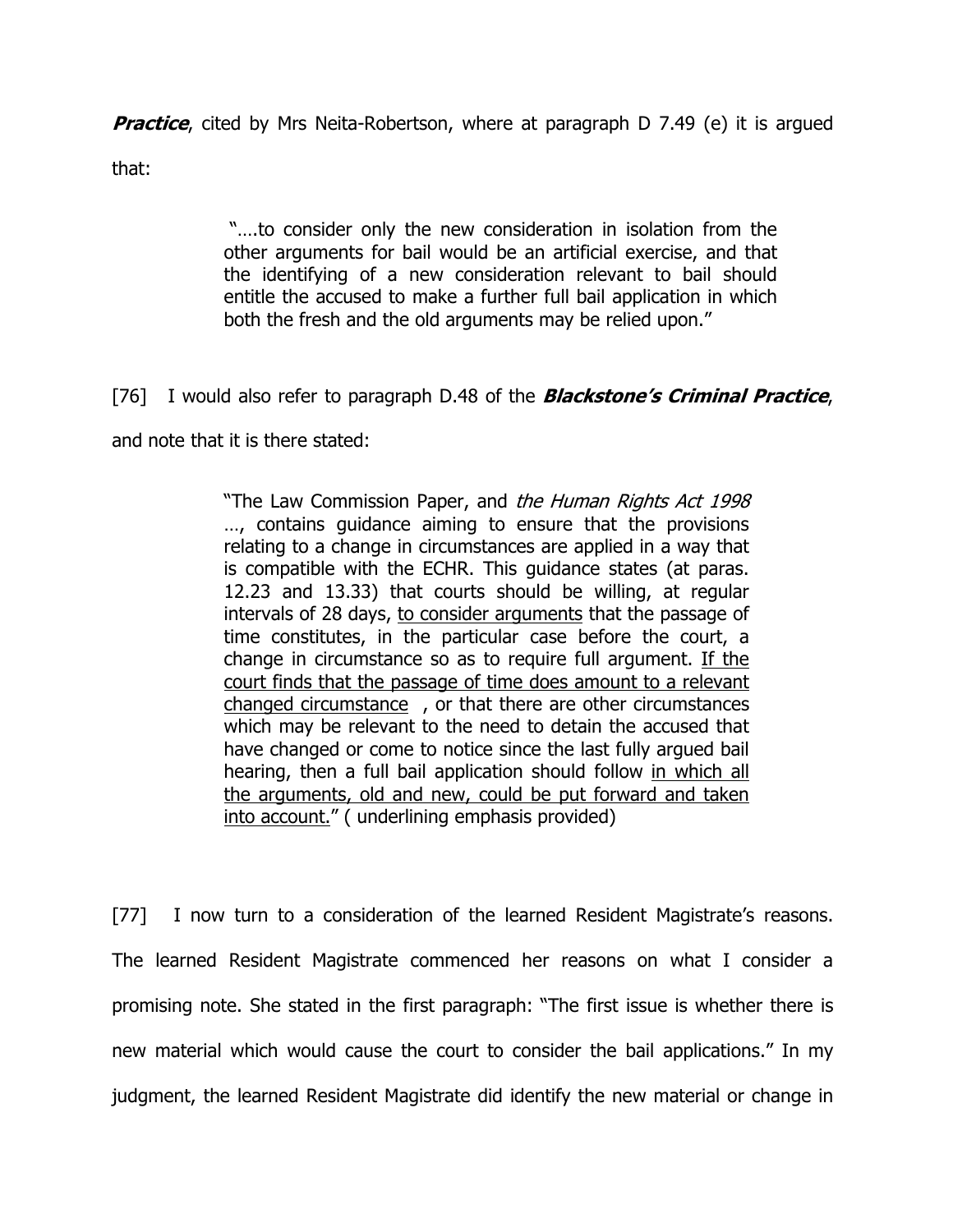circumstances since Mr. Adams had last engaged the court on the issue of bail. In the second, third and fourth paragraphs of her reasons, the learned Resident Magistrate stated:

> "On the 23<sup>rd</sup> of June 2014, these matters came before this court at which time they were set for preliminary enquiry. The defence indicated that they were ready to proceed. The [C]rown made an application for an adjournment and that the matters be put on the mention list on the basis that among other things the files were incomplete and an application was pending for the grant of Fiats. The adjournment was granted whereupon the defence indicated that they would wish to make applications for bail. That date was set for the 30<sup>th</sup> June 2014.

> Implicit in its application, it is the [C]rown that has indicated that new material will form part of its case. Since that adjournment new material including ballistic certificate and transcripts of voice recordings have now been disclosed to the defence. The [C]rown has further submitted that the learned Director of Public Prosecutions having reviewed the files has requested certain additional documents. These additional documents have been supplied and the [C]rown is awaiting the learned Director's re-evaluation of the file and her response to an application for entering of nolle prosequis and preferring voluntary bill of indictment. The additional documents were disclosed to the defence and now form part of this application. In the light of the adjournment there is the need to re-evaluate the time likely to elapse before the cases come to trial. The defendants/applicants have been in custody since March, 2014.

> Counsel for the [C]rown indicated that the [C]rown is relying on assertions made by Mr. Collis Brown…."

[78] However, applying the principles discussed above to this case, it seems clear to me that the learned Resident Magistrate did not start from the premise (as she ought to have), that, at the time when the bail application was last considered, there had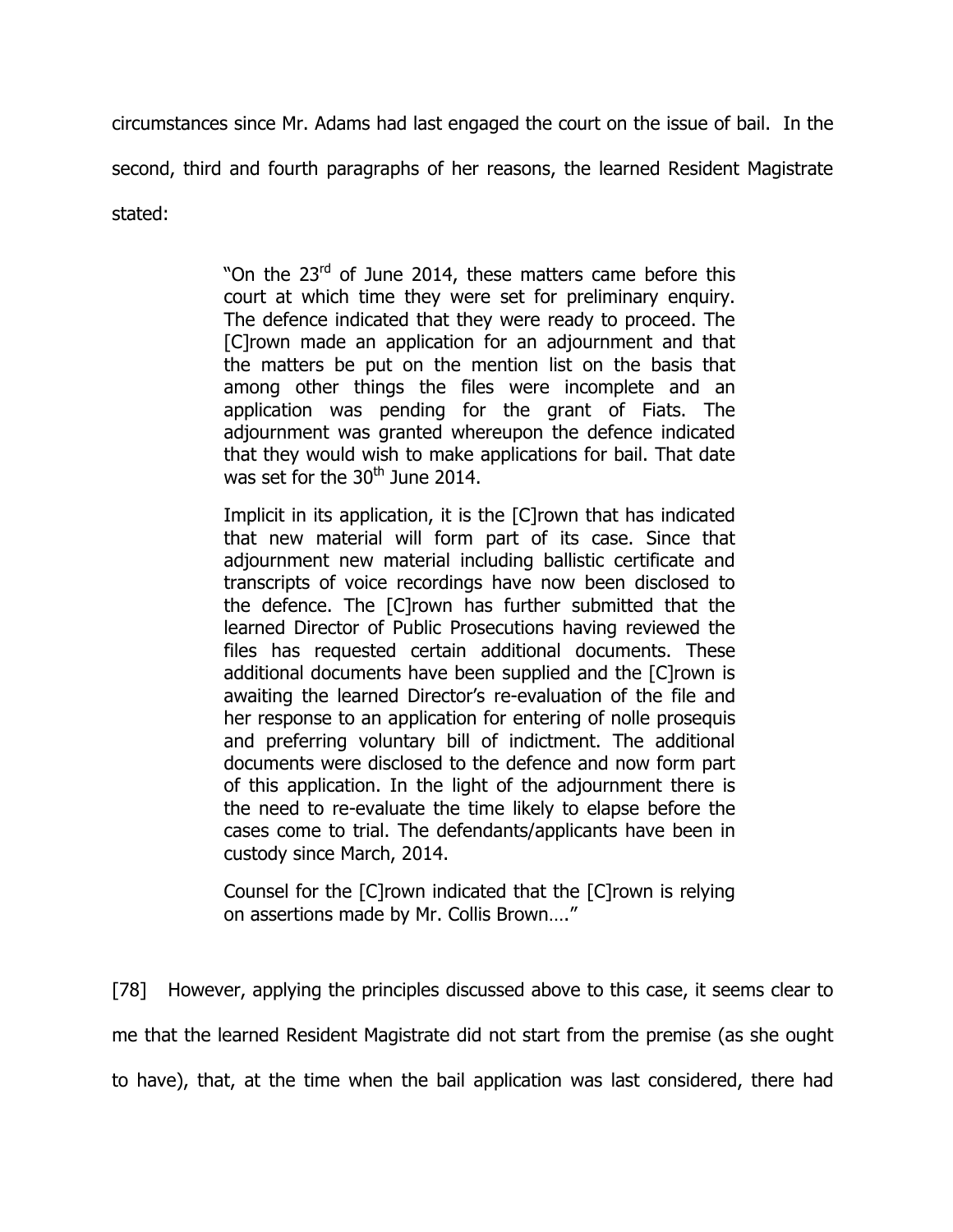been a finding that section 4(1)(a) circumstances exist. In other words, although the learned Resident Magistrate correctly examined the question of whether there had been any change in circumstances, nowhere in her reasons do I see any demonstration of an awareness that she was bound to accept as a finding of fact that there were substantial grounds for believing that the conditions set out in section 4(1) (a) would occur. At this time, the written reasons of the learned Senior Resident Magistrate ought to have been available to the learned Resident Magistrate. Her Honour Miss Ellis has not once referred to the decision of the learned Senior Resident Magistrate Miss Pusey. It would appear that the learned Resident Magistrate failed to appreciate that the learned Senior Resident Magistrate's findings on the matters of satisfactory grounds for belief were binding or res judicata, and in that regard, she has unfortunately fallen into grave error. If she started on the wrong premise in these circumstances it seems to me that the learned Resident Magistrate's whole approach would have been wrong, and could not thereafter be redeemed or remedied.

[79] It is also not up to the court hearing the renewed application for bail to revisit or conjecture on matters already decided at the previous hearing. In my judgment, the learned Resident Magistrate in this case acted upon a wholly wrong principle when she sought to dissect the account of the security officer in the Adiff Washington case since there was no new material relating to the security officer's observations. In so doing, she really was, as Mr Small argued, in effect revising the findings of the learned Senior Resident Magistrate, and the findings on appeal by Brown J. At the time when the learned Senior Resident Magistrate made her finding that based on the allegations it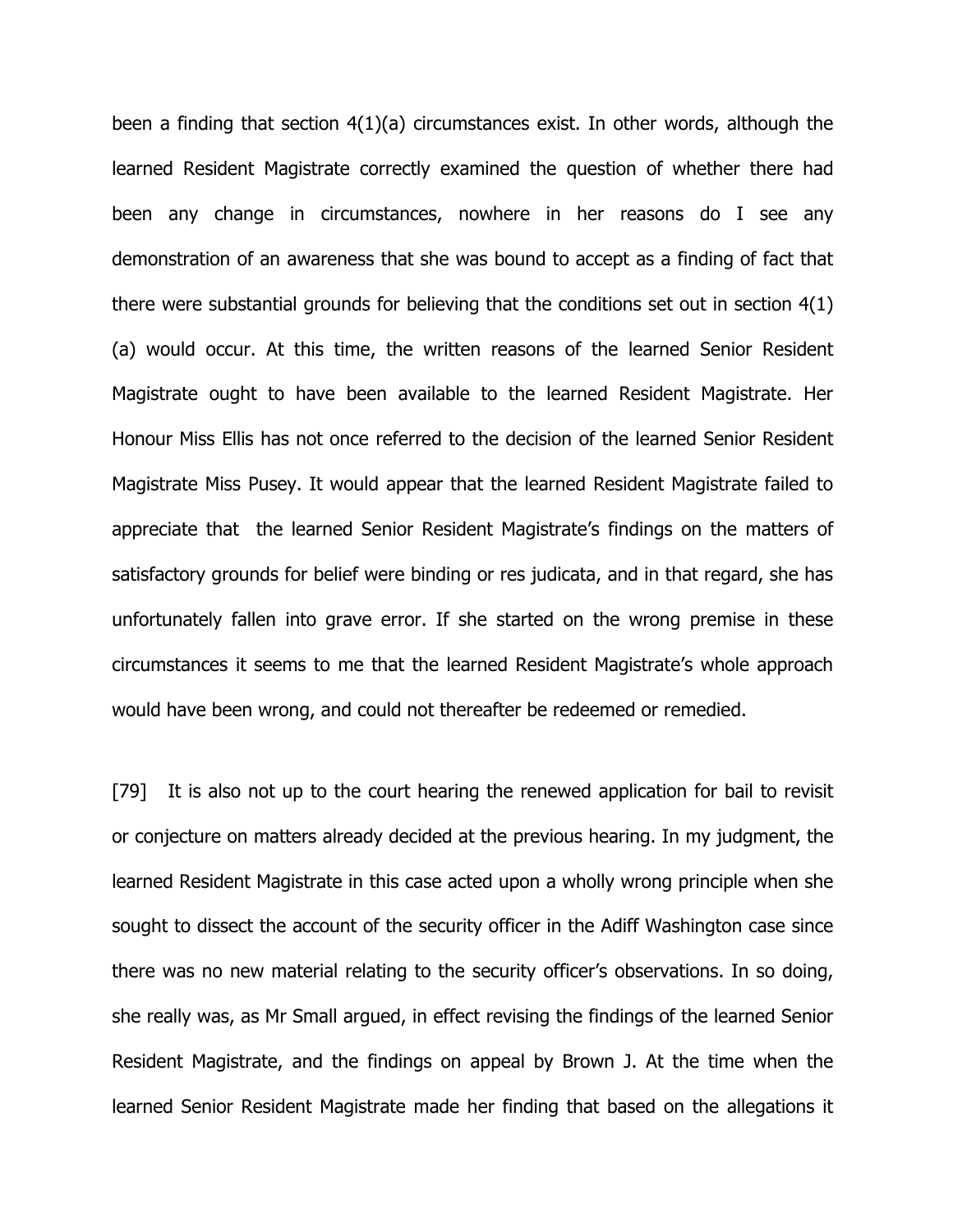was not unlikely that witnesses would be intimidated and put in fear, she had had for consideration the Crown's case in relation to the Adiff Washington murder and the evidence of the security officer. She had also had before her the argument, which she appears to have impliedly accepted, from the prosecution, that the act of shooting Adiff Washington was itself an act of interference, indeed the elimination of a witness/complainant in a case of shooting with intent. Additionally, section 4(1)(a)(iii) of the Act simply required that there be substantial grounds for believing that the defendant, if released on bail would interfere with witnesses or otherwise obstruct the course of justice, whether in relation to himself or anyone else. It does seem to me that where the learned Resident Magistrate said that there was an "absence of any allegations of direct interference with any witnesses in the matter", she applied the wrong test. As argued by Mr Small, she appears to have applied a higher standard than is required under the Act. The learned Resident Magistrate appears to have considered the matter as if completely unbound or untrammeled by any finding that the learned Senior Resident Magistrate had made in regard to a reasonable apprehension of interference with witnesses.

 [80] The next issue is whether the learned Resident Magistrate identified whether such circumstances or new conditions were relevant to the issue of Mr Adams entitlement to bail. I agree with Mr Small that the learned Resident Magistrate was required to determine whether the new material operated in favour of or against the grant of bail. This is because, the learned Resident Magistrate ought to have started from the premise that factors relevant to the learned Senior Resident Magistrate's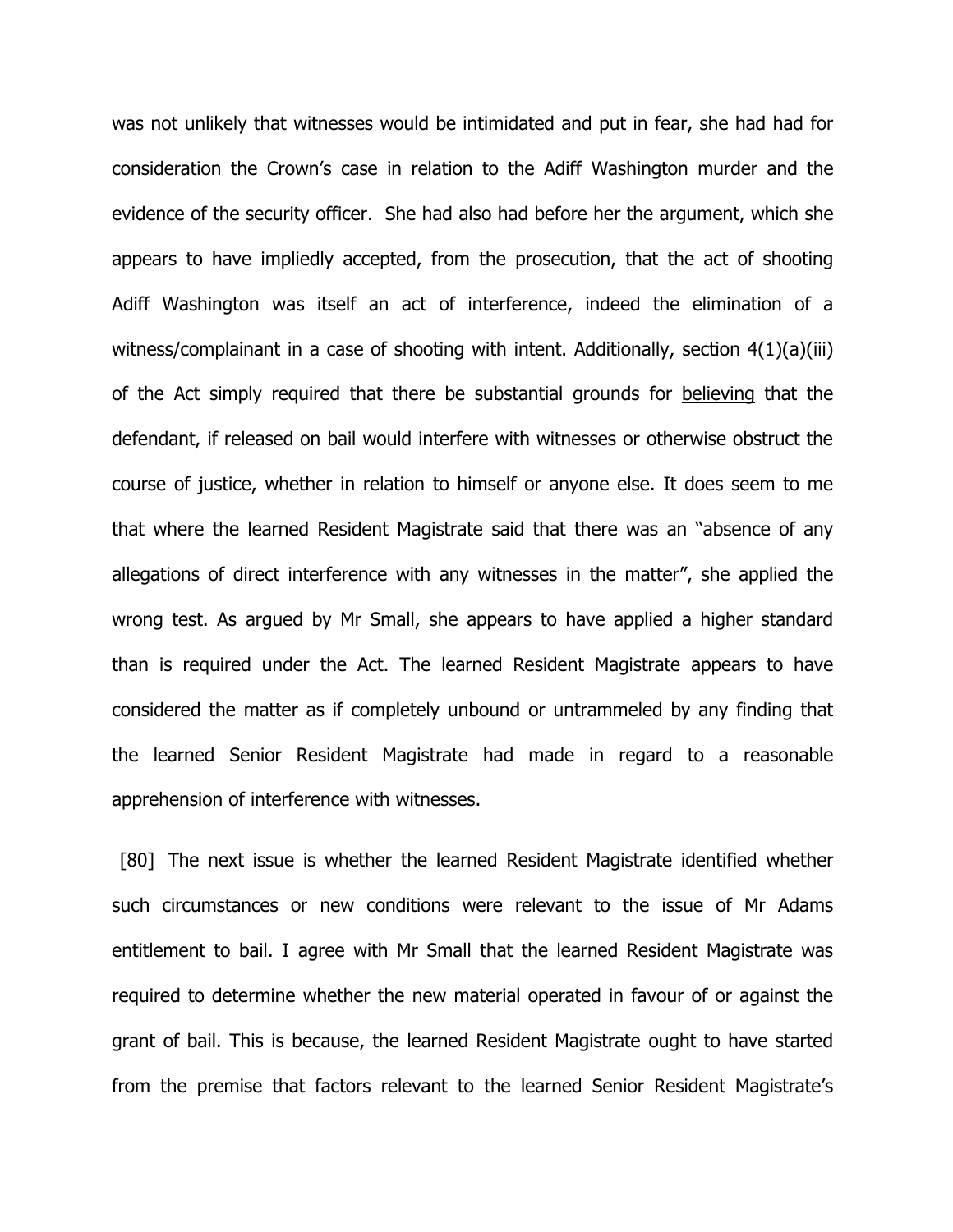entitlement to refuse bail, i.e. the factors in section 4(1)(a) did indeed exist. In this regard, I wholeheartedly endorse and agree with the following analysis by Mon Désir J in **Steve Ferguson**, at paragraph 59, which is to the effect that the court hearing the renewed application should only investigate "whether **that situation** has changed since then. In other words, whether there are any changes, either in the form of new considerations or changes or circumstances-which alter the circumstances upon which [the judge] based his decision, and in such a way as to improve the applicants' entitlement to or eligibility for bail."

[81] In my view, the learned Resident Magistrate unfortunately did not clearly determine whether these changes in circumstances or considerations altered the circumstances upon which the learned Senior Magistrate based her decision in such a way as to improve Mr Adams' eligibility for bail, whether sufficiently or at all. What the learned Resident Magistrate seems to have done is simply to have moved straight from an identification of the new material or considerations to a full rehearing of the bail application. At most, she seems to have determined that the new materials did not strengthen the Crown's case, but she does not seem to have specifically addressed her mind to the question of whether the new materials actually favoured the grant of bail. In my view, that is not the correct approach.

[82] However, even if I am wrong on that, and that she did conclude that the materials strengthened the case for bail, it seems to me that the learned Resident Magistrate took a very curious view and approach as to the effect of the new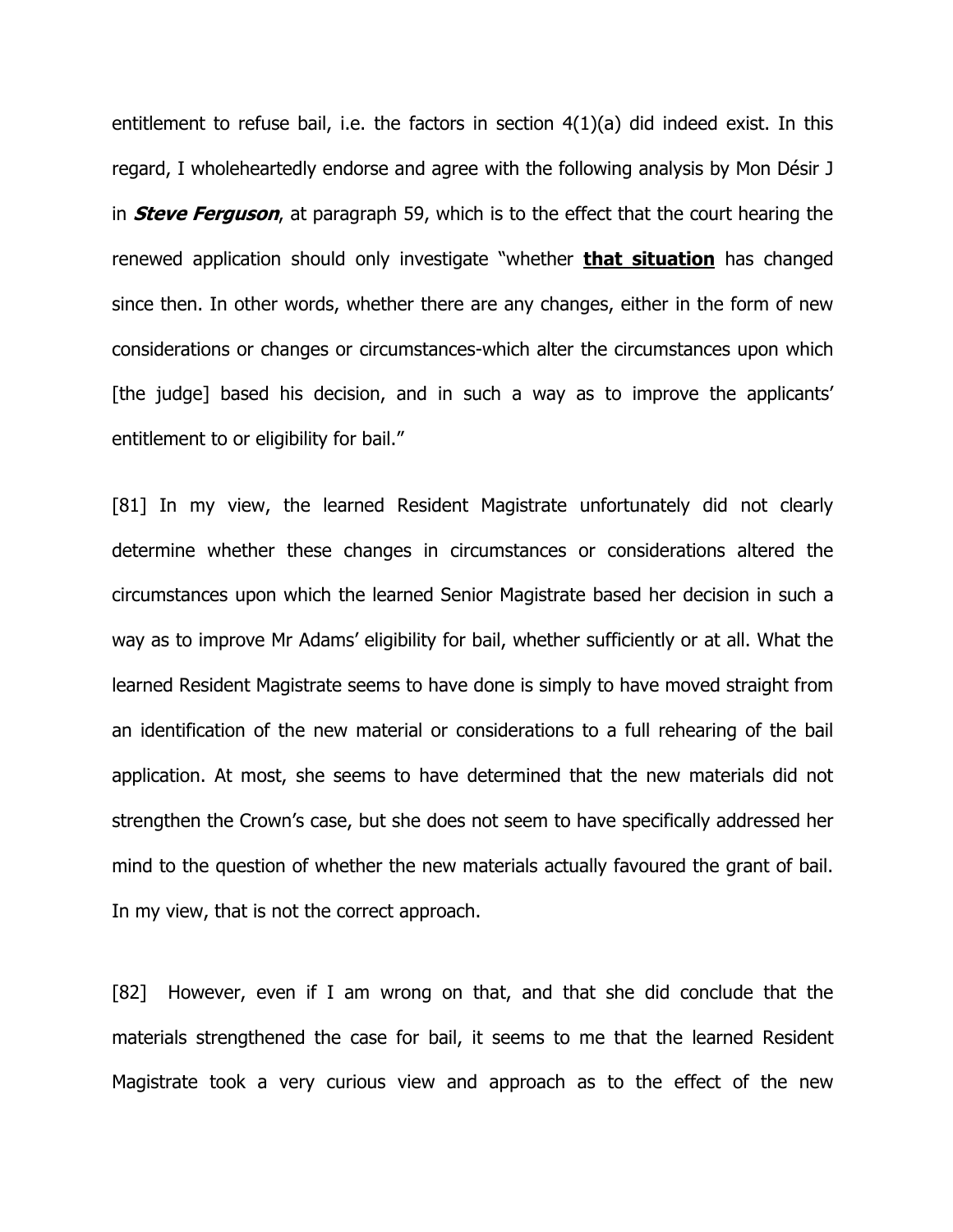materials, or some of them. In relation to the audiotape of the conversation and transcript, the learned Resident Magistrate merely stated the following in the fifth and sixth paragraphs of her reasons:

> "I have considered the submissions made by the [C]rown that the voice recordings indicate that during the exchange the speaker identified as the Applicant Kevin Adams spoke of incidents in which he actively participated in extra-judicial killings. The defence pointed out that in same voice recording Kevin Adams recounted incidents in which he is said to have spoiled the operation (page 3 lines 21-23) where he says, "problem lies now more than ever so we nah go do certain things weh we did do. We could do that again?" He further stated, at page 5 Lines 8-10, "Me seh look here a family dem, madda, me neva even think the madda did deh deh, sista, girlfriend, father and whateva. Memba sehe we have INDECOM fi ansa to. It is this context [sic] that Collis Brown says " Mr. Bailey she you….up the operation when you show dem the right thing (page 5 lines 6-7). Page 7 lines 16- 18 and lines 20-22.

> The defence has indicated that in those same recordings the defendant indicates that he has distanced himself from that practice. In the penultimate line on page 11 Kevin Adams states, " me cyan kill no man in front dem family so." And again at page 12 lines 8-9." (underlining emphasis mine)

[83] It is not altogether clear precisely what the learned Resident Magistrate has concluded with regard to the audiotape and transcript. However, it appears to me that she has impliedly concluded that this material is in favour of the grant of bail, as opposed to simply concluding that it does not strengthen the Crown's case. I have listened to the audiotape that was provided to the learned Resident Magistrate and I have read the transcript. In my view, such a finding by the learned Resident Magistrate is, with all due respect, most peculiar. I hesitate to say so, but, in the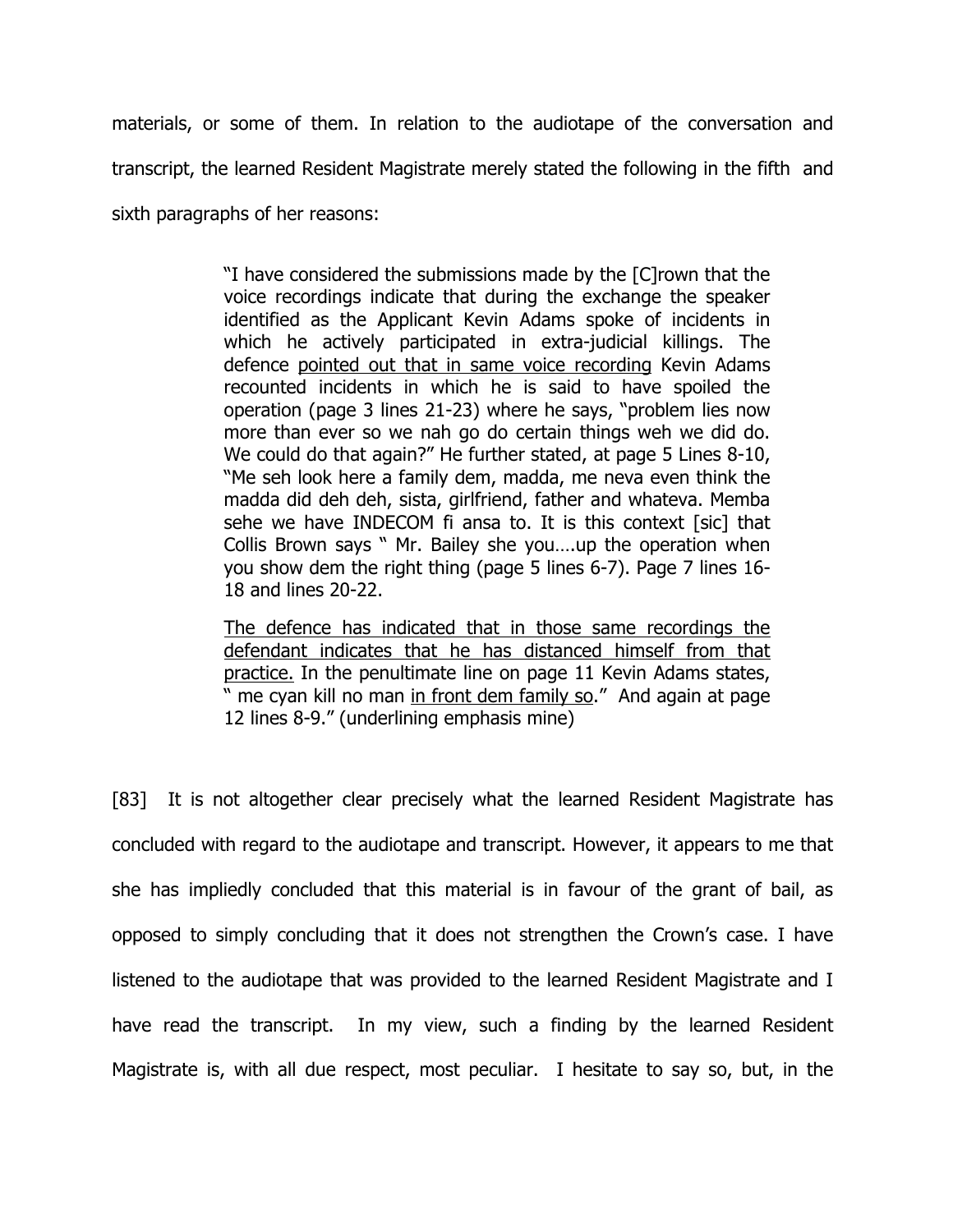language of the cases, it seems aberrant. It is not reasonable for the learned Resident Magistrate to have arrived at a conclusion that in these recordings Mr Adams has distanced himself from the practice of extra-judicial killings. I agree with the submission of Mr Small that the ordinary meaning to the contents (and, to my mind, also the tone of this conversation), it means that Mr Adams admits that he commits extra-judicial killings and that he receives orders from senior members of the Jamaica Constabulary Force. I agree with Indecom that all that Mr Adams is recorded as there saying is that he could not afford to kill the man in the presence of the members of the man's family as this was an event certain to result in charges being brought by INDECOM.

[84] As regards particular C of ground one, in the fourth paragraph of her written reasons, the learned Resident Magistrate had this to say about the transcript of a caution interview of Collis Brown on 10 August 2013:

> "Counsel for the Crown indicated that the [C]rown is relying on assertions made by Mr. Collis Brown. However, Mr. Collis Brown has not given a statement in the matters for which the defendants/Applicants are charged. Further, there was no indication that the prosecution intends to collect a witness statement from Mr. Collis Brown who himself has been charged with similar offences and who is said to have assisted in the investigation against these defendants. The court is therefore unable to rely on these assertions as support for the submission that the applicant Kevin Adams was a member of a team of police invoved in extra judicial killings." (underlining emphasis mine)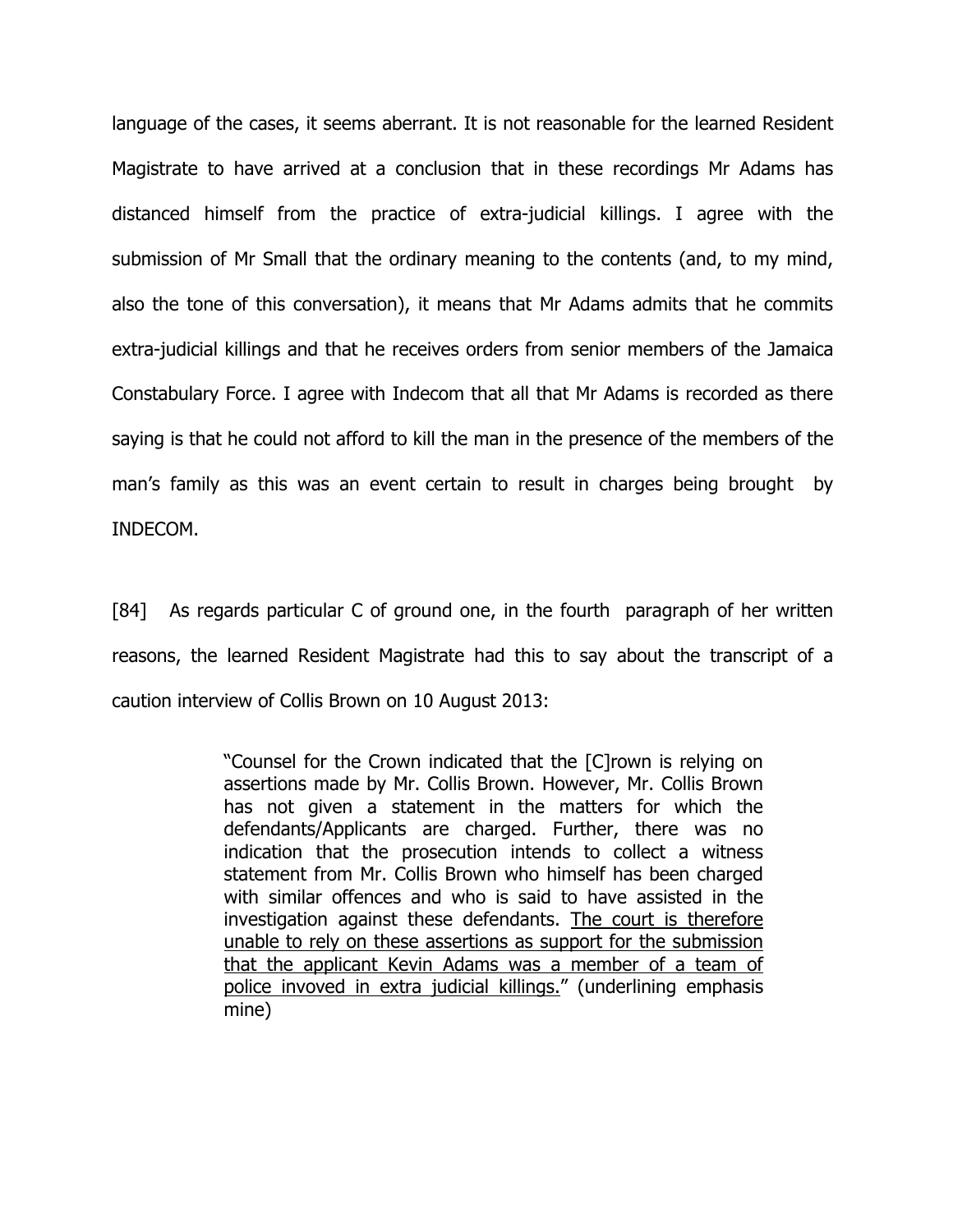[85] In my judgment, the learned Resident Magistrate can reasonably be said, as Mrs Neita-Robertson argued, to have merely been indicating that she was unable to attach the same weight to it as was urged by Indecom. However, it would seem that her stance in that regard was unreasonable since this was material that could support an objection to bail. She appears to have rejected this information out of hand, whatever her reason for so doing. This issue was a crucial one as the Crown had been relying on information that Mr Adams is a participant in a criminal enterprise involving murder and that this enterprise included interference with, and killing of witnesses. However, perhaps even more importantly, this was not new material that was relevant to a renewed bail application, in the sense that it could not have improved Mr Adams situation with regard to eligibility for bail.

[86] At the fifteenth paragraph of her written submissions, the learned Resident Magistrate had this rather stark, and if I may say so, puzzling, statement to make:

> "It is my considered view that the cases against each and all of the defendants are not of the best quality. In particular, the identification evidence is of a poor quality."

[87] In my judgment, it is unfortunate that the learned Resident Magistrate would have chosen to go down that particular path since it is obvious, that with the exception of the Adiff Washington case, the issue of identification will not be an issue that the defence would seek to join with the Crown. Indeed, the live issue would be selfdefence. It therefore seems wrong to classify the Crown's cases as resting on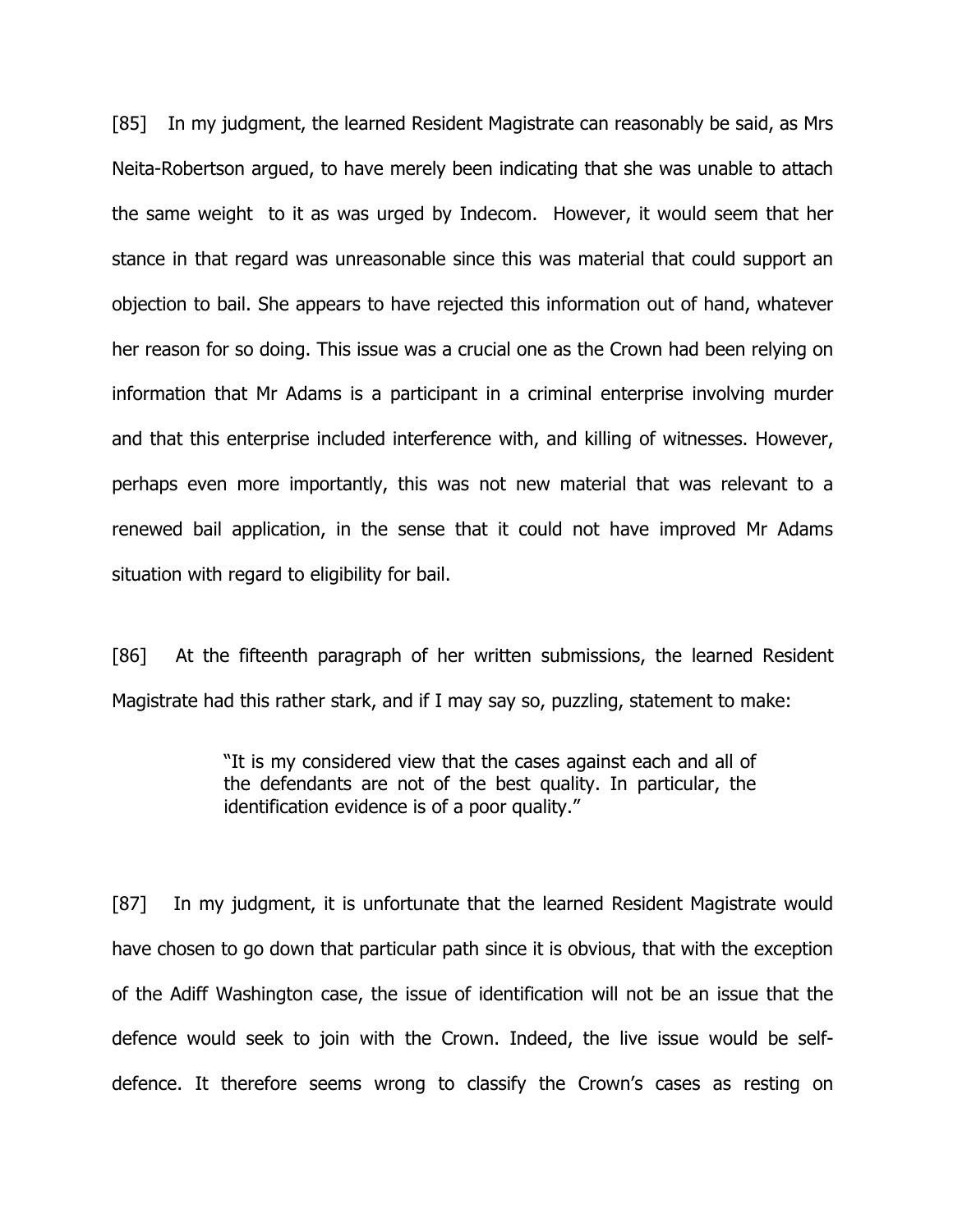identification evidence of a poor quality. In addition, in the Adiff Washington case, the Crown seems not to be relying upon visual identification; it is relying upon scientific and circumstantial evidence. In my view, this was not an appropriate manner in which to approach the question of the renewed application, particularly having regard to the previous findings of the learned Senior Resident Magistrate and of Brown J. The learned Senior Resident Magistrate is recorded as indeed saying that "The crown's allegations are very serious".

[88] Another aspect of this matter requiring discussion is that the mere passage of time is not necessarily a relevant change in circumstance. I cannot help but yet again record my agreement with the analysis of Mon Désir J in **Steve Ferguson** where at paragraph 33 he stated:

> "33. I am bound to say however, that time and the mere effluxion of it is not, without more a change in circumstances…..So that, the suggestion that the mere passage of some six (6) months since the applicants were incarcerated is somehow in itself grounds for revisiting the issue of their entitlement to bail or that it, by some curious formulae, is sufficient to invoke this Court's jurisdiction to entertain a renewed bail application-is in my judgment ill-founded."

[89] In my judgment, the learned Resident Magistrate, wrongly found that the adjournment of the matter for the Crown to have the files reviewed by the learned DPP was a basis for allowing a renewed application. In my judgment, viewed contextually, proportionately and relative to other cases and the length of time taken up to a similar stage, as stated by Mr Small in his submissions the exercise of ultimately obtaining a voluntary bill of indictment is designed to reduce the amount of time before trial.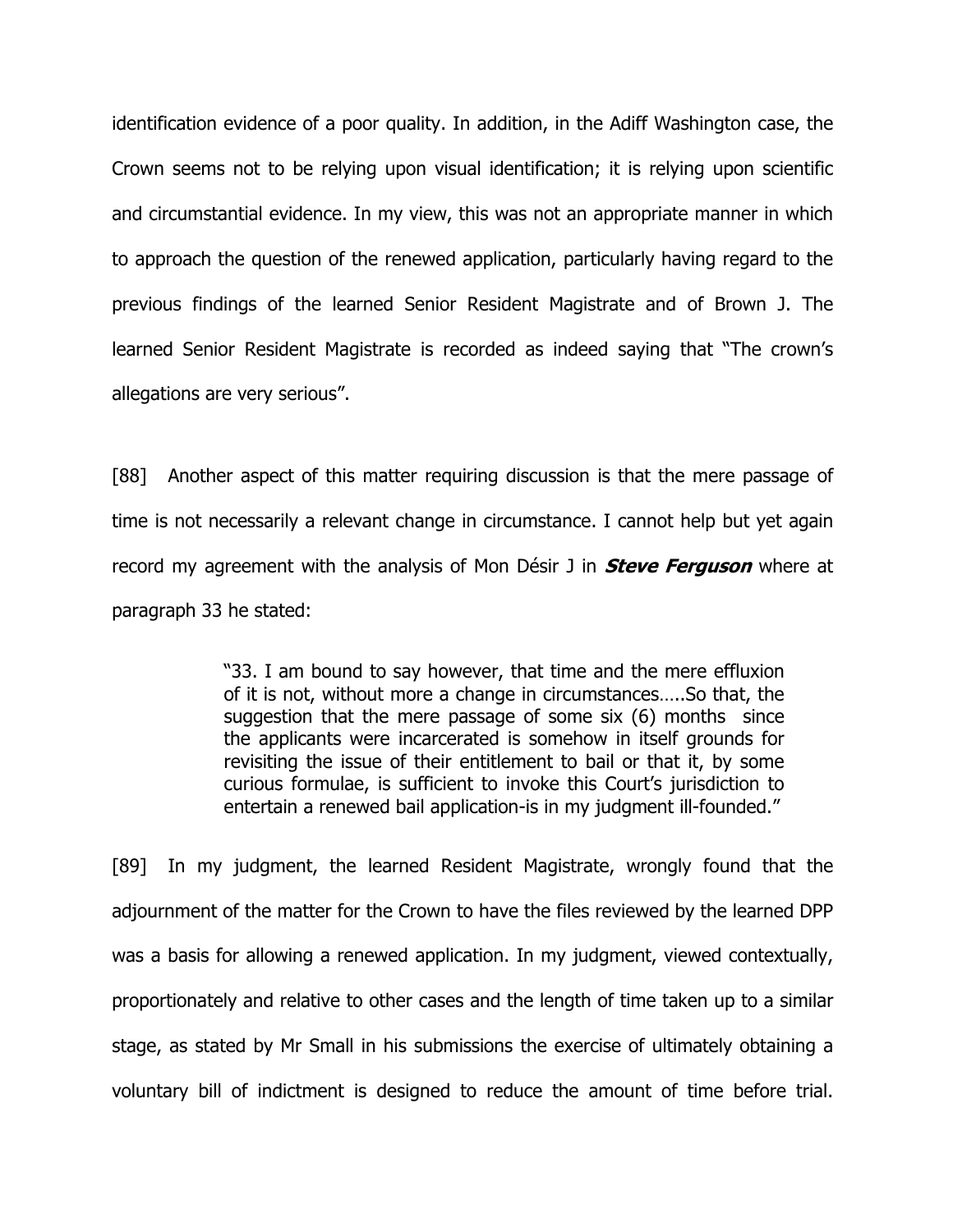Therefore, although an adjournment was occasioned for the matter to be considered by the learned DPP, this time would not constitute a disadvantage to Mr Adams since, ultimately there was a chance that the overall time before trial could be greatly reduced. This is particularly so having regard to the fact that Mr Adams has been charged with four murders and would otherwise therefore have to undergo four preliminary enquiries. Additionally, the time referred to in the learned Resident Magistrate's Reasons, i.e., between 14 March 2014, when Mr Adams was taken into custody, and the date of the renewed bail application on 30 June 2014 was not necessarily a relevant change in circumstance. As stated by McCoy J in the 2002 Hong Kong case of HKS AR v Siu Yat Leung [2002] 2HKLRD 147, paragraph 16, referred to at paragraph 26 of **Steve Ferguson**, in discussing the common law and certain statutory rules concerning material changes in relevant circumstances:

> " ....This test ensures that access to the Court is not a revolving door. A serious issue of judicial resources arises. Deserving cases may be needlessly postponed by repeated and legally frivolous applications by others for bail. The test is ' a sensible' and necessary adjunct to a coherent legal system, which would otherwise be prey to a proliferation of speculative bail applications on issues already decided:  $\boldsymbol{R}$   $\boldsymbol{v}$ Ng Yiu Fai [1992] 2 HKCLR 122 at p 125."(underlining emphasis provided)

[90] All told, therefore, I am of the view that the learned Resident Magistrate fell into error in not starting her consideration with the finding of the learned Senior Resident Magistrate that the factors set out in her written reasons and referred to in section 4(1)(a) of the Act existed. She also fell into error in failing to examine whether the new considerations or new material were such as to improve Mr Adams' eligibility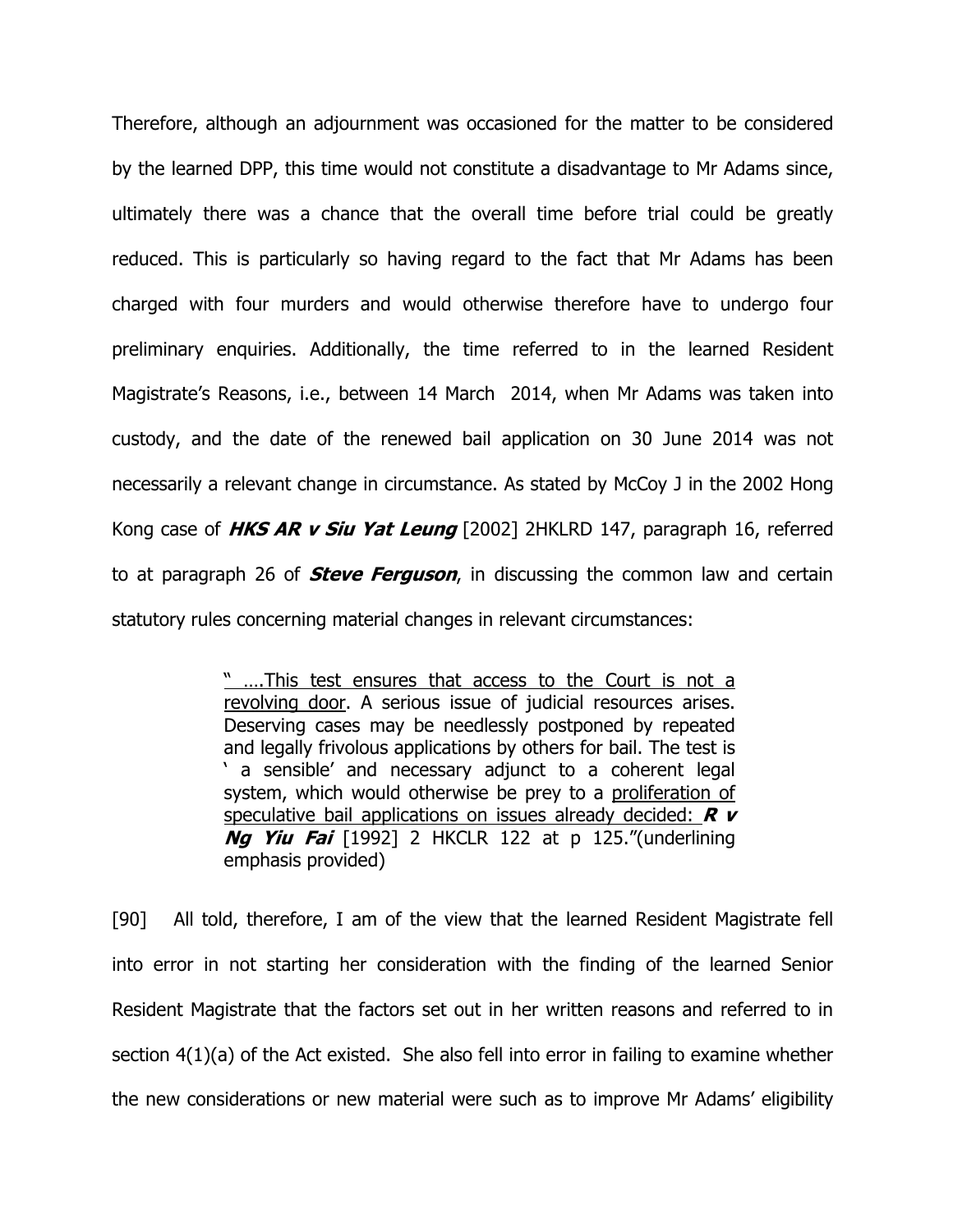for bail. Alternatively, if she did do so, she wrongly concluded on the material before her that the new material impacted the question of bail favourably for Mr Adams.

[91] It follows from what I have said that in the case, the first two issues were not resolved in favour of Mr Adams. Therefore, the entitlement to consider the whole of the material both old and new had not arisen. However, even if I am wrong on that, and in fact there were changes in circumstances and new material relevant to the issue of Mr Adams' entitlement to bail, in the sense that they improved Mr Adams' eligibility for bail, assuming that the threshold of those first two issues were crossed, the ultimate question would be whether, in the circumstances Mr Adams should now have been admitted to bail. In my view, the only reasonable answer to that question, on all of the material, old and new, would have been resoundingly in the negative. I agree with the Crown that the learned Resident Magistrate does not appear to have sufficiently appreciated and weighed the strength and multiplicity of the four counts of murder with which Mr Adams was charged. There were signs that unfortunately, in the context of dealing with the several bail applications all at once, there was, as Mr Small argued, a failure to take an individualized approach as it concerns the strength of the cases against Mr Adams.

[92] There are a number of other matters that could have been examined and which were submitted upon. However, I think that the foregoing has been more than ample to demonstrate that the learned Resident Magistrate fell afoul of the relevant legal principles that should govern a renewed bail application. As I stated to counsel when I